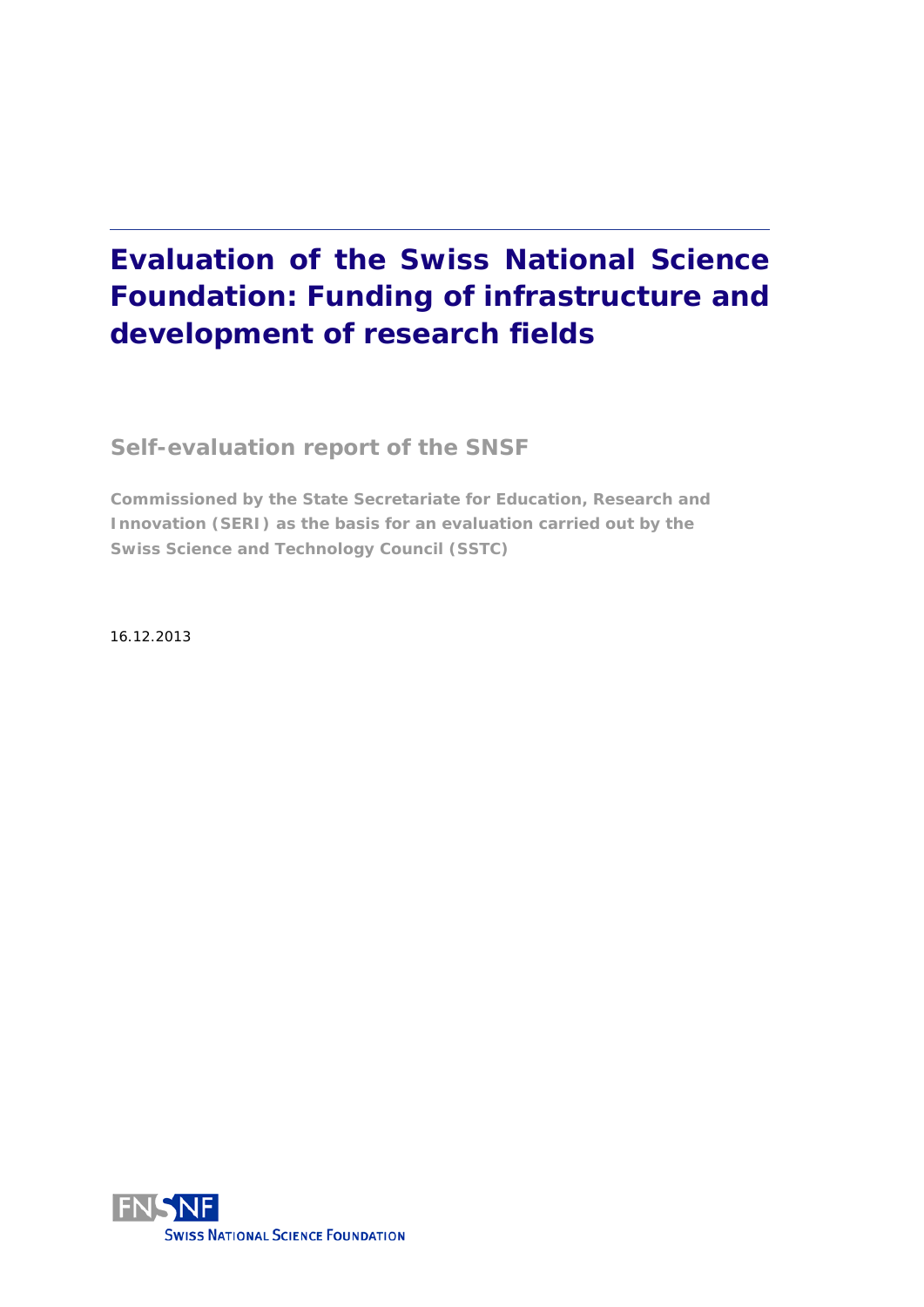

## **Table of Contents**

| 1.             | Summary                                                                                               | 2                 |
|----------------|-------------------------------------------------------------------------------------------------------|-------------------|
| 2.             | Task commissioned by the SERI                                                                         | 4                 |
| 3.             | General characteristics of current SNSF funding                                                       | 6                 |
| 3.1.<br>3.2.   | Legal framework<br><b>Modes of SNSF funding</b>                                                       | 6<br>6            |
| 4.             | Research fields: characteristics of current funding                                                   | 10                |
| 4.1.           | Responsive mode - overview                                                                            | 10                |
| 4.2.           | Reponsive mode – funding by research field / discipline                                               | 11                |
| 4.3.           | Responsive mode - grant size                                                                          | $12 \overline{ }$ |
| 4.4.           | Responsive mode - SNSF funding and clientele within                                                   |                   |
|                | the Swiss research landscape                                                                          | 14                |
| 4.4.1.         | <b>Funding by institutions</b>                                                                        | 14                |
| 4.4.2.         | SNSF coverage of university researchers in Switzerland                                                | 15                |
| 4.4.3.         | Topic Modeling – Research in biology and medicine                                                     | 17                |
| 4.5.           | Pro-active mode - case studies                                                                        | 19                |
| 4.5.1.         | <b>DORE</b>                                                                                           | 19                |
| 4.5.2.         | Initiatives in biology and medicine                                                                   | 21                |
| 4.5.3.         | Long-term applications in the natural sciences                                                        | 23<br>23          |
| 4.5.4.         | Long-term applications in the humanities                                                              |                   |
| 4.5.5.<br>4.6. | Interdisciplinary research funding<br>Relation of SNSF responsive-mode funding to thematic programmes | 24<br>26          |
| 4.6.1.         | <b>General questions</b>                                                                              | 26                |
| 4.6.2.         | SystemsX.ch                                                                                           | 27                |
| 4.6.3.         | Nano-Tera.ch                                                                                          | 28                |
| 4.6.4.         | <b>National Research Programmes</b>                                                                   | 29                |
| 4.7.           | Relation of SNSF responsive-mode funding                                                              |                   |
|                | with European funding schemes                                                                         | 30                |
| 4.8.           | <b>Summary and conclusions</b>                                                                        | 31                |
|                |                                                                                                       |                   |
| 5.             | Infrastructures: characteristics of current funding                                                   | 33                |
| 5.1.           | Overview                                                                                              | 33                |
| 5.2.           | Origin of infrastructures and current funding mode                                                    | 34                |
| 5.3.           | <b>Evaluation and eligible costs</b>                                                                  | 35                |
| 5.4.           | Lifetime and co-funding                                                                               | 36                |
| 5.5.           | <b>Critical review</b>                                                                                | 36                |
| 6.             | Characteristics of future SNSF funding – suggestions                                                  | 37                |
| 6.1.           | <b>Research Fields</b>                                                                                | 37                |
| 6.2.           | <b>Infrastructures</b>                                                                                | 38                |
|                |                                                                                                       |                   |
| 7.             | Appendix                                                                                              | 40                |
| 7.1.           | Project funding and Sinergia                                                                          | 40                |
| 7.2.           | <b>Estimation of Coverage</b>                                                                         | 45                |
| 7.3.           | <b>Topic Modeling</b>                                                                                 | 47                |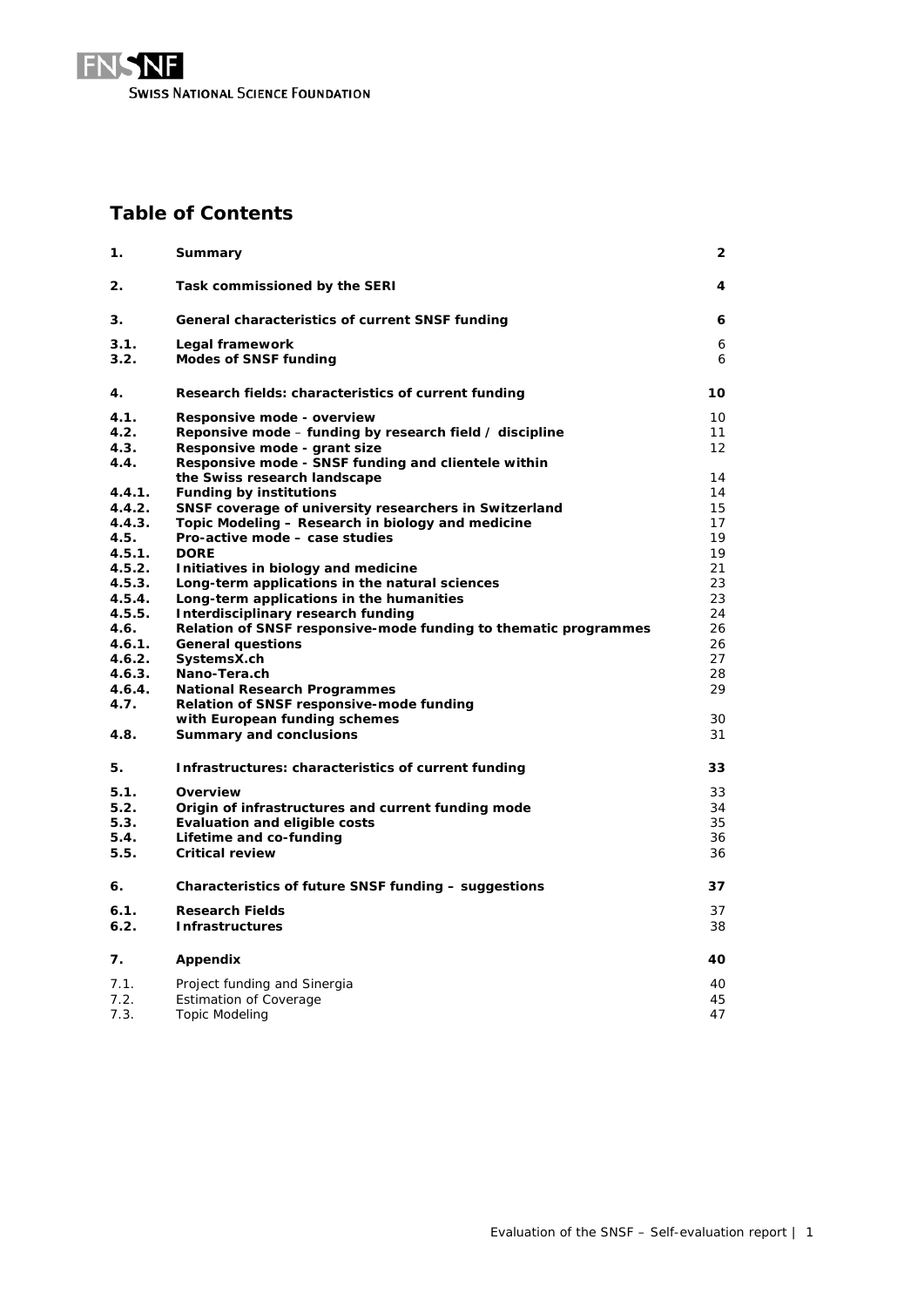## **1. Summary**

This self-evaluation report from the Swiss National Science Foundation (SNSF) was commissioned by the State Secretariat for Education, Research and Innovation (SERI) as the basis for a periodic review to be carried out by the Swiss Science and Technology Council (SSTC). It focuses on the SNSF's role in the funding of research infrastructures and research fields.

The responsive-mode funding schemes at the core of the SNSF's portfolio, open to all research disciplines and topics, accounted for 83% of total funding between 2008 and 2012, including career funding. These schemes and existing opportunities for the specific support of research fields and infrastructure are considered from a variety of perspectives. This evidence is then drawn on to derive suggestions for the future funding of research infrastructures and research fields.

#### **Funding of research fields to date**

Out of over CHF 2 billion granted between 2008 and 2012 for project funding and Sinergia, the main funding schemes in the **responsive mode**, one fifth went to the humanities and social sciences, the remainder was spread roughly equally between mathematics, natural and engineering sciences as well as biology and medicine. Amounts awarded by research area followed amounts requested in a linear fashion, which suggests that the SNSF was on the whole well able to adapt to changing demand.

As only limited data is available, it is difficult to estimate the **coverage of the Swiss scientific community** by the SNSF, especially for the universities of applied sciences and teacher education. Roughly 30% of researchers employed at the Universities and ETHs were SNSF 'customers' in 2011. The coverage was highest in the MINT disciplines (mathematics, informatics, natural sciences and technical sciences), followed by biology and medicine, and heterogeneous in the humanities and social sciences.

For research in biology and medicine, Swiss Pubmed publications (as an indicator of research activity) were modelled semantically and compared to SNSF applications. The **'topic modeling'** shows that for a given research activity, interest in SNSF funding can differ considerably. Even if the method does not currently allow for conclusions to be drawn regarding the SNSF coverage of the research community, its potential is high, since it can dynamically include interdisciplinary research and new research fields.

In several cases, **specific initiatives for research fields or domains** complemented responsivemode funding:

- Between 1999 and 2011, the **DORE** funding programme aimed to build up expertise for practice-oriented research in the areas of health, social work and art at the universities of applied sciences and teacher education (UASs and UTEs). With funding exceeding CHF 50 million between 2004 and 2011, DORE encouraged research as numerous centres of competence were set up. However, the number of applications from the UASs and UTEs in the category of 'use-inspired basic research', introduced within project funding to follow-up on DORE, has not yet increased significantly since 2011.
- Several **initiatives** since 2004 have aimed to strengthen clinical research and improve the quality of patient data. They include the promotion of cohort studies, support for Clinical Trial Units at hospitals and the Special Programme for University Medicine. These initiatives were included in the SNSF's multi-year planning and periodically reviewed. Grants between 2008 and 2012 amounted to CHF 107 million.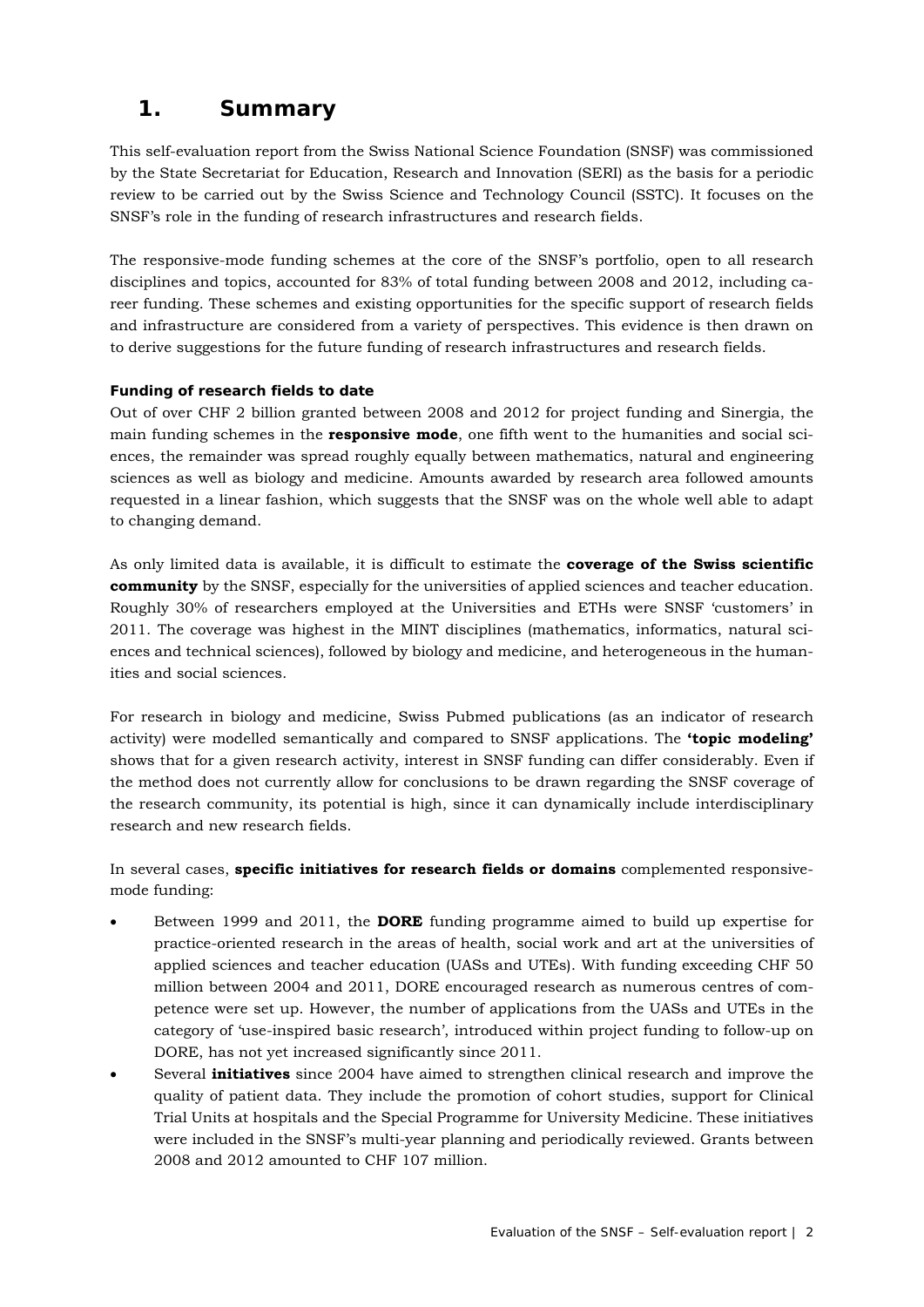- In the natural sciences and humanities, **long-term projects,** which may extend over several decades, are funded within the scope of project funding. This is the case for projects in experimental physics, chemistry, astronomy, astrophysics or climate research, which depend on complex instruments or large international infrastructures and where the high competition for access to infrastructure ensures quality. In the humanities, the SNSF funds publishing projects, collections of legal sources or dictionaries of high international standing.
- Since 2006, projects indicated as **interdisciplinary** by applicants have been evaluated by a specific committee. Apart from researchers who also submit applications to the disciplinary divisions, this scheme attracts 'new customers' who are often affiliated to UASs or other institutions outside the Cantonal Universities and the ETH Domain.
- The thematic programmes **SystemsX.ch** and **Nano-Tera** were initiated by researchers. Each had a separate budget line of approx. CHF 100 million for 2008-2011. The SNSF was mandated by the federal authorities to conduct scientific quality assurance. Of SystemsX.ch customers, 95% have also, rather successfully, submitted applications in project funding. For Nano-Tera, about 20% of applicants have never applied for projects. Since Nano-Tera is in large parts use-inspired, it may well be that it attracts researchers not interested in the conventional schemes.

#### **Infrastructure funding to date**

Between 2008 and 2012, the SNSF invested over CHF 225 million in research infrastructures, including **R'Equip** grants for the purchase of new instruments for research, **long-term researcherdriven proposals** financed via the budget of divisions I, II and III, separate budgetary envelopes and calls in the **field of biology and medicine** as well as additional mandates from the SERI for **FORCE/FINES**. Efforts to clarify funding modalities and criteria are hampered by an unclear division of tasks with other stakeholders and a poor match between the SNSF's portfolio and competencies and the requirements of infrastructure funding: Whereas SNSF funding policy revolves around recurrent competition based on scientific quality, infrastructure funding requires longterm decisions based mainly on strategic considerations.

#### **Looking ahead: suggestions for future SNSF funding of research fields and infrastructure**

The SNSF concludes that:

- **The responsive mode should remain the main funding mechanism of the SNSF and project funding the principal funding scheme.** The large budget share free of topical, strategic or institutional constraints clearly distinguishes the SNSF from most other funding agencies worldwide, very likely ensures its effectiveness and may contribute to the country's excellent standing in research.
- **The SNSF should invest pro-actively in research domains only where a clear need for a special incentive has been identified and where universities or federal departments alone cannot act effectively**. Such investments should generally be integrated into the multi-year planning, following active foresight.
- **The SNSF should not try to integrate very large initiatives like SystemsX.ch or Nano-Tera into its portfolio**. If such initiatives prove to be necessary, the SNSF should be involved early on in the set-up process.
- **Whether the SNSF should offer an additional scheme in the responsive mode for medium sized consortia remains to be resolved.** Sinergia and its interface with project funding and the NCCRs are currently being examined in view of potential synergies and improvements.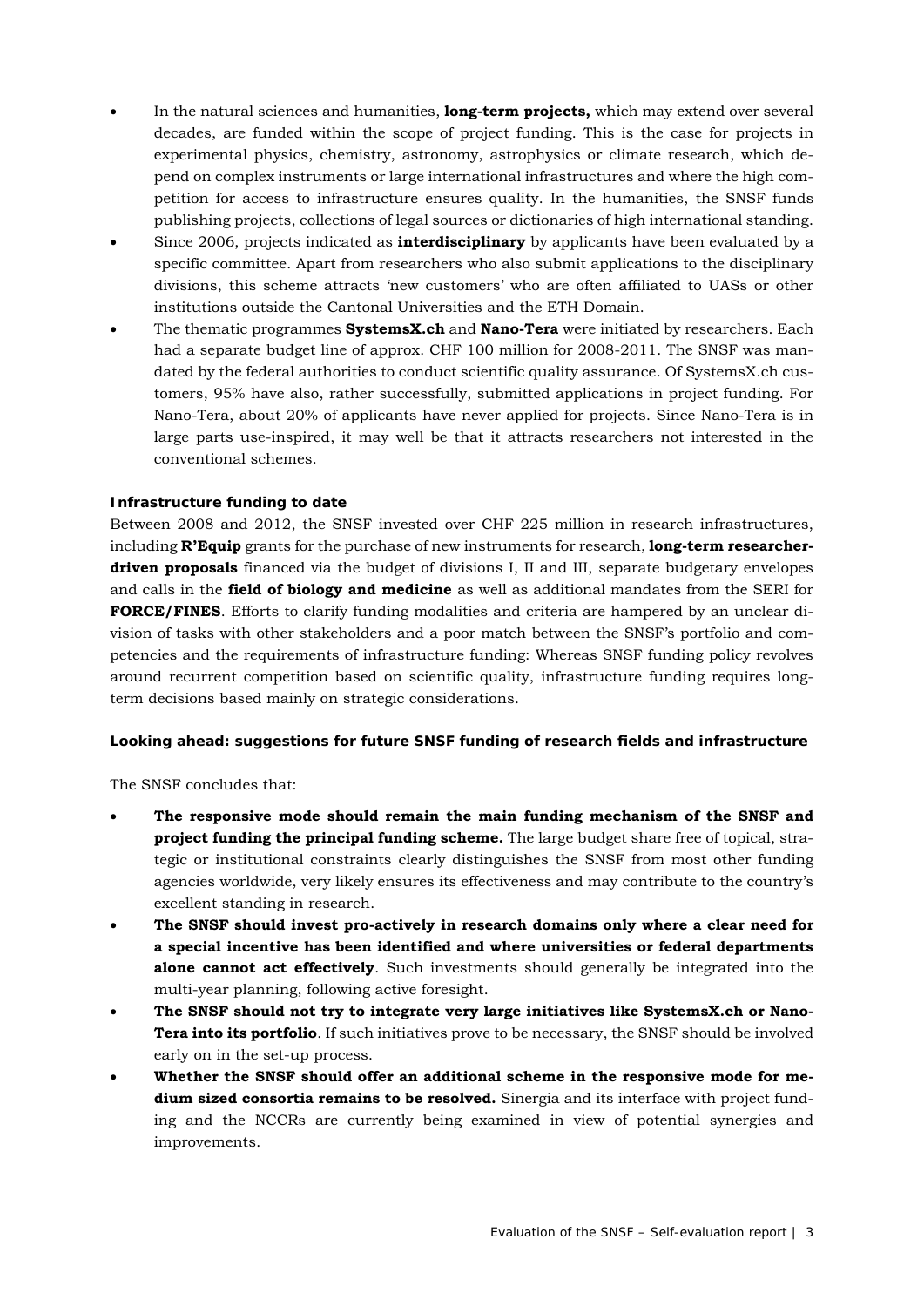**Infrastructure grants must be compatible with the principles of competitive funding.** The SNSF should fund only infrastructures that are required on the basis of specific scientific issues and with a time-limited financial commitment. It would welcome a Swiss-wide infrastructure budget and process.

## **2. Task commissioned by the SERI**

#### *Background and context*

The funding organisations enshrined in the Research and Innovation Promotion Act (RIPA) are subject to periodic evaluations commissioned by the Swiss Confederation. It is a good ten years since the SNSF was last subjected to an overall evaluation, with the result that the SERI assigned the Swiss Science and Technology Council (SSTC) in March 2013 with the task of carrying out such a review. This self-evaluation report from the SNSF is commissioned by the SERI as the basis for the evaluation and assessment to be carried out by the SSTC.

As the foundation for its strategic planning for the period 2017 to 2020, the SNSF adopted its own evaluation concept in 2011, in which it makes a distinction between the three different levels (a) *funding agency*, (b) *funding policy* and (c) *funding schemes.* Evaluations of the SNSF as a funding agency (a), as in the case of this current evaluation by the SSTC or the previous institutional overall evaluation, are the responsibility of the Swiss Confederation and are conducted on its behalf. Levels (b) and (c) in contrast, relate to tasks that the SNSF essentially performs autonomously and for which the SNSF itself is responsible. Correspondingly, the SNSF itself is responsible for launching evaluations in these areas, as was recently the case with the evaluation of the selection procedure by Chris Coryn in 20121 and also the client survey drafted by the *Nordic Institute for Studies in Innovation, Research and Education*, which was primarily aimed at project funding and Sinergia and was designed to test planned changes to these funding schemes<sup>2</sup>. The effectiveness review of the National Centres of Competence in Research (NCCRs) also continues, commissioned by the SERI.

#### *Scope of the evaluation*

The SSTC's evaluation and the SNSF's self-evaluation report focus on the systematic level and two issues that are critical to the future direction of funding policy, namely the role of the SNSF in funding research infrastructures and its role in the development/funding of specialist fields.

In its 2012-2016 multi-year programme, the SNSF writes: "It is a fundamental aspect of the SNSF's role in research policy that we support researchers and their ideas, not structures and topics. It is the researchers who know best how to shape research in order to obtain new findings. For this reason, the SNSF will continue over the coming years to use competition and high quality standards to promote excellence in Swiss research, without setting priorities in terms of research content." At the same time, the SNSF also supports the particular **needs of individual research fields** on a case-by-case basis. This was the goal, for example, between 1999 and 2011 of the DORE funding programme, focusing on the research areas of health, social work and art at universities of applied sciences and universities of teacher education, and it also applies to initiatives in Biology

1

<sup>1</sup> Coryn, C. L. S., Applegate, E. B., Schröter, D. C., Martens, K. S., & McCowen, R. H. (2012). *An evaluation of the transparency and overall quality of evaluation at the Swiss National Science Foundation: Final report*. Kalamazoo, MI: Western Michigan University, The Evaluation Center.

<sup>2</sup> Report available in February 2014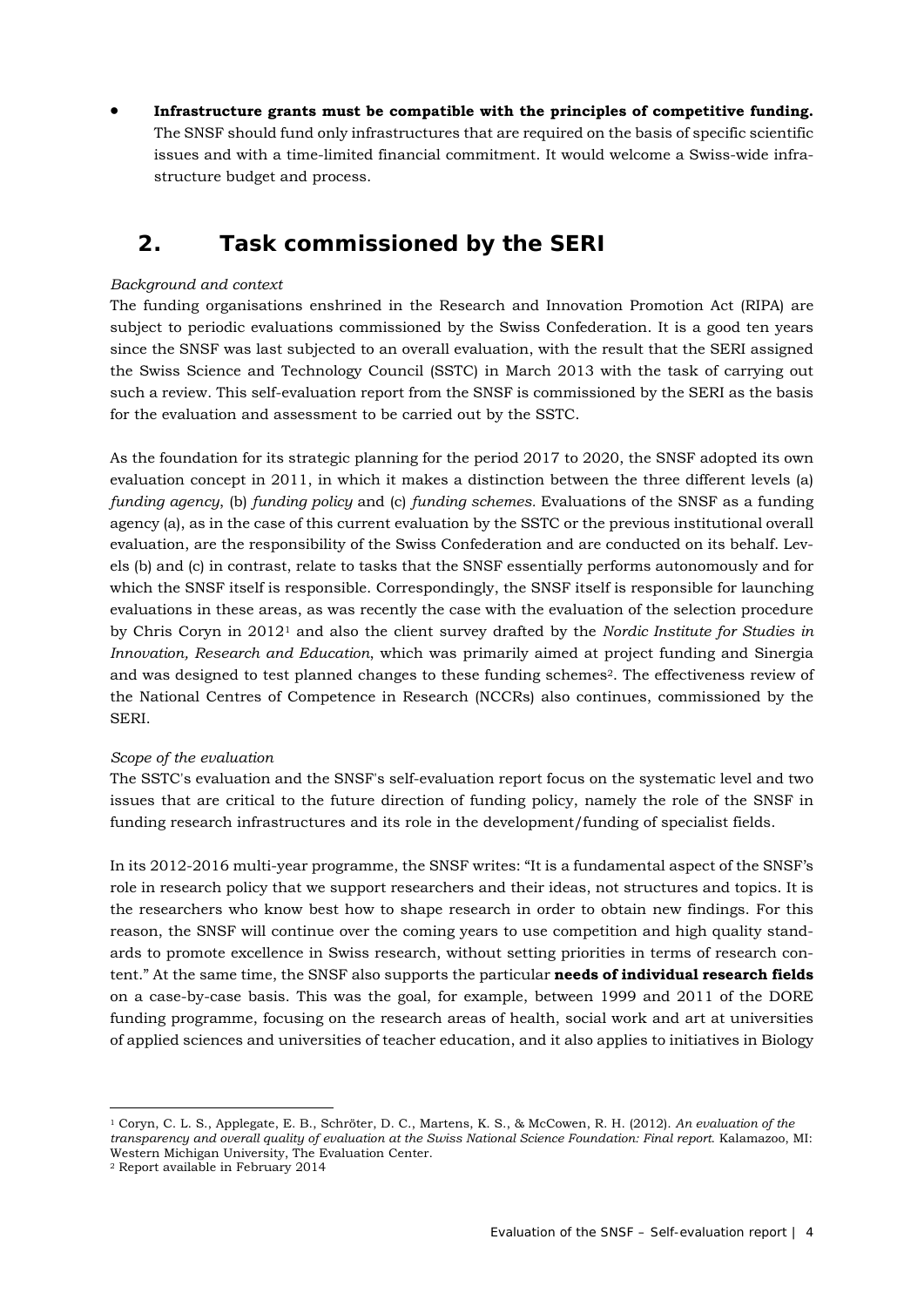and Medicine. Through evaluation mandates, the SNSF is involved in the major initiatives SystemsX.ch and Nano-Tera.ch. These present it with the challenging task of reconciling targeted funding to meet specific needs with open competition for funding.

In this regard the SERI's evaluation mandate includes the following questions (mandate text):

- With regard to which critical aspects (e.g. expansion of scale, cost development, funding efficiency, critical mass/concentration) and challenges (e.g. reconciling national and international funding schemes) does the SNSF's funding policy, which has basically been "reactive" to date, come up against limitations? Do specific challenges, e.g. in conjunction with the question of developing/strengthening new specialist areas in Switzerland or the question of Switzerland's international cooperation/integration require a more active management (setting of priorities) of funding policy by the Research Council?
- How should the details of such a "funding policy" be fleshed out? Using which tools and on what evidence base could such a policy be developed in the Research Council? Using which (established or new) tools and to what extent could or should the policy be implemented by the SNSF itself? What would be the consequences for other stakeholders (community, higher education institutions, backers, federal government)? What would be the risks for the further development of national research and innovation funding?

The requirements of the specialist areas often relate to **infrastructure.** Consequently, the second subject of the evaluation is closely linked to the first. Research infrastructures are increasingly becoming a key prerequisite for the advancement of knowledge and thus the development of specialist fields in many scientific areas. At the same time, they also require a long-term financial commitment. This requires sound coordination among the stakeholders (academies, higher education institutions, SERI, SNSF), as is the aim with the research infrastructure roadmaps being devised at national and European level. As far as the SNSF is concerned, long-term financial commitments present a challenge for a funding policy that is essentially demand-oriented and competition-based.

In this regard the SERI's evaluation mandate includes the following questions (mandate text):

- Has the SNSF's funding activity to date basically proved its worth? Where and in what form have major "typical" problems or even "systemic problems" arisen?
- From the SNSF's perspective, what are the main medium and long-term challenges associated with consistent funding practice? What are the consequences with regard to developing specialist fields in Switzerland within the SNSF's remit?
- Does the SNSF intend to make adjustments to its existing funding practice and, if so, what kind of adjustments? What will be the repercussions for other stakeholders (federal government, cantons, higher education institutions) in terms of supporting/financing research infrastructures?

Explicitly **excluded** from the scope of the evaluation following agreement between the SERI and the SNF are the internal organisation and functioning of the SNSF, the funding schemes per se, the promotion of young researchers per se, the role of the SNSF in the changing world of higher education, cooperation between the SNSF and CTI, and the NCCRs.

#### *Structure of the report*

Section 3 sets out the current policy of SNSF funding in general. In sections 4 and 5, the current modes of funding of research fields and of infrastructures are explained, respectively. Case studies are included and conclusions are drawn. Sections 3 to 4 are based on comprehensive data.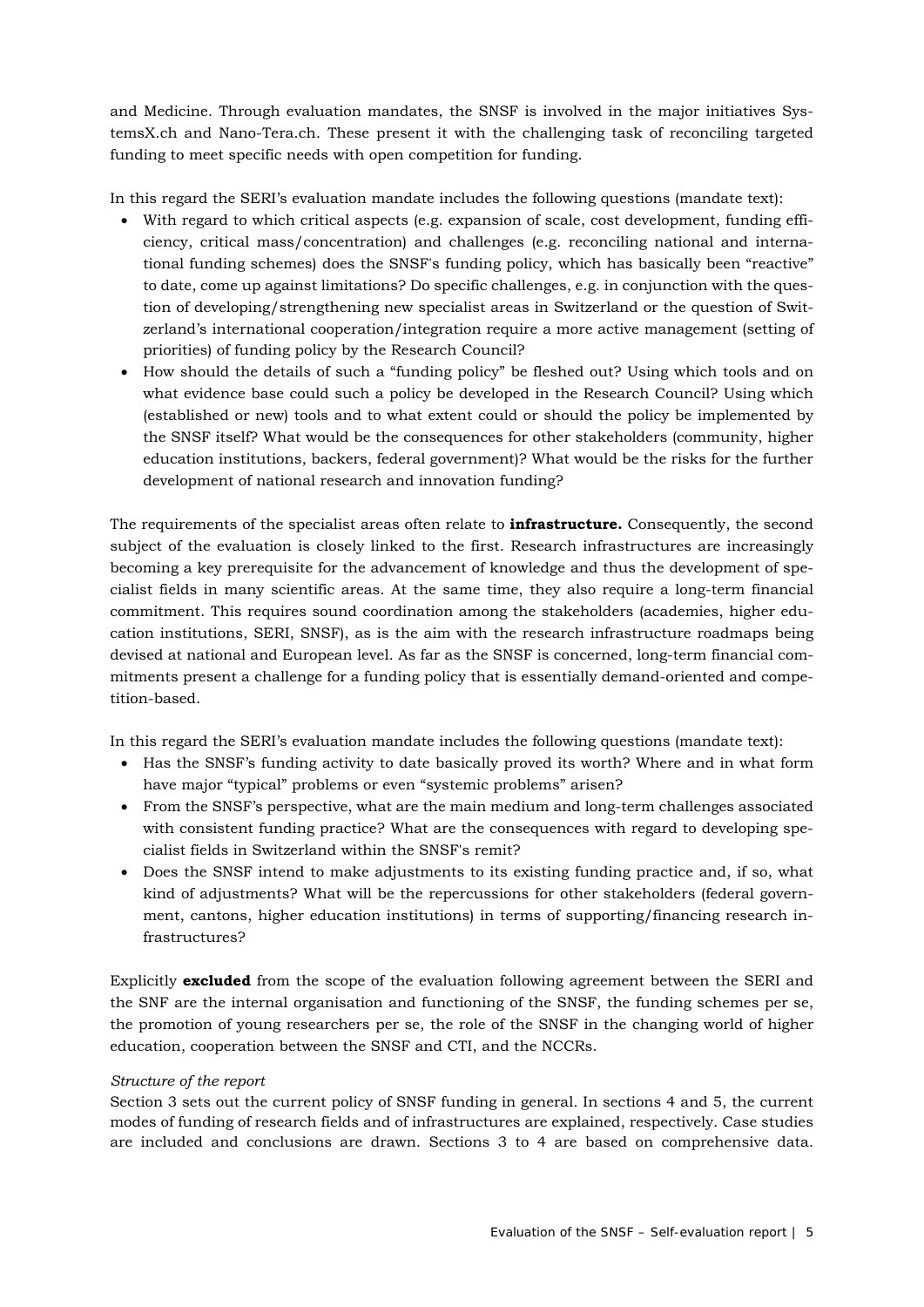Whereas the most important figures are presented as tables or diagrams directly in the text sections, most of the data is contained in tables in several annexes (section 7). In sections 4.8 and 5.5 current funding of research fields and of infrastructures are reviewed critically whereas section 6 broadly outlines the future policy proposed by the SNSF concerning these two topics.

#### *Methods and data base*

The data base for this report comprises the application and project data from the SNSF for the period from 2008 to 2012 (for further details see appendix 7.1), as well as the higher education statistics from the Swiss Federal Statistical Office for the estimation of the share of researchers covered by the SNSF (Appendix 7.2), and Pubmed publication data for portfolio analysis based on topic modeling (Appendix 7.3). The Case Studies on infrastructure funding and initiatives in different research fields are based on written surveys of the SNSF employees with responsibility for the fields in question.

## **3. General characteristics of current SNSF funding**

## **3.1. Legal framework**

As a research funding organisation pursuant to the RIPA, the SNSF performs the following tasks based on its Statutes as approved by the Federal Council:

- The SNSF **promotes scientific research** in Switzerland. It promotes the **international competitiveness and integration** of this research as well as its **capacity to solve problems**. It pays particular attention to the promotion of **young researchers**.
- The SNSF awards funds primarily on the basis of **scientific quality** criteria. In addition, it considers the **specific needs of the disciplines**. All disciplines are equally valued. There is no entitlement to funding.
- SNSF funds may **not** be used for research with an immediate **commercial purpose.**

With its portfolio of funding schemes, the SNSF aims to address these different objectives. Eligibility and criteria are documented in the SNSF's Funding Regulations or in **specific calls**. Since both NRPs and NCCRs are of high political relevance, their main objectives and procedures are also enshrined in the **RIPA**. The SNSF is responsible for infrastructure funding subsidiary to the research centres of the higher education institutions and the Confederation. In matters relating to the Swiss roadmap for research infrastructures and as part of the European Strategy Forum on Research Infrastructures (ESFRI), the SERI can mandate the SNSF to finance research infrastructures in particular subject areas and specialist fields. According to the RIPA and its statutes, the SNSF may also accept **evaluation mandates** from the Confederation or from third parties, as is the case with SystemsX.ch or Nano-Tera.ch, if they do not interfere with the execution of its main tasks. In addition, the SNSF contributes to covering indirect research costs (overhead).

## **3.2. Modes of SNSF funding**

At the core of the portfolio, **project funding** including interdisciplinary projects stands for the responsive, researcher-driven funding mode. It is open to all research topics and disciplines and has no specific requirements concerning the structure or format of projects. Scientific quality is the only criterion for the allocation of funds. From the researchers' point of view, the funding opportunities remain responsive both thematically and in terms of needs. Since 2008, Sinergia has enabled small consortia to submit joint project proposals and to include a research group from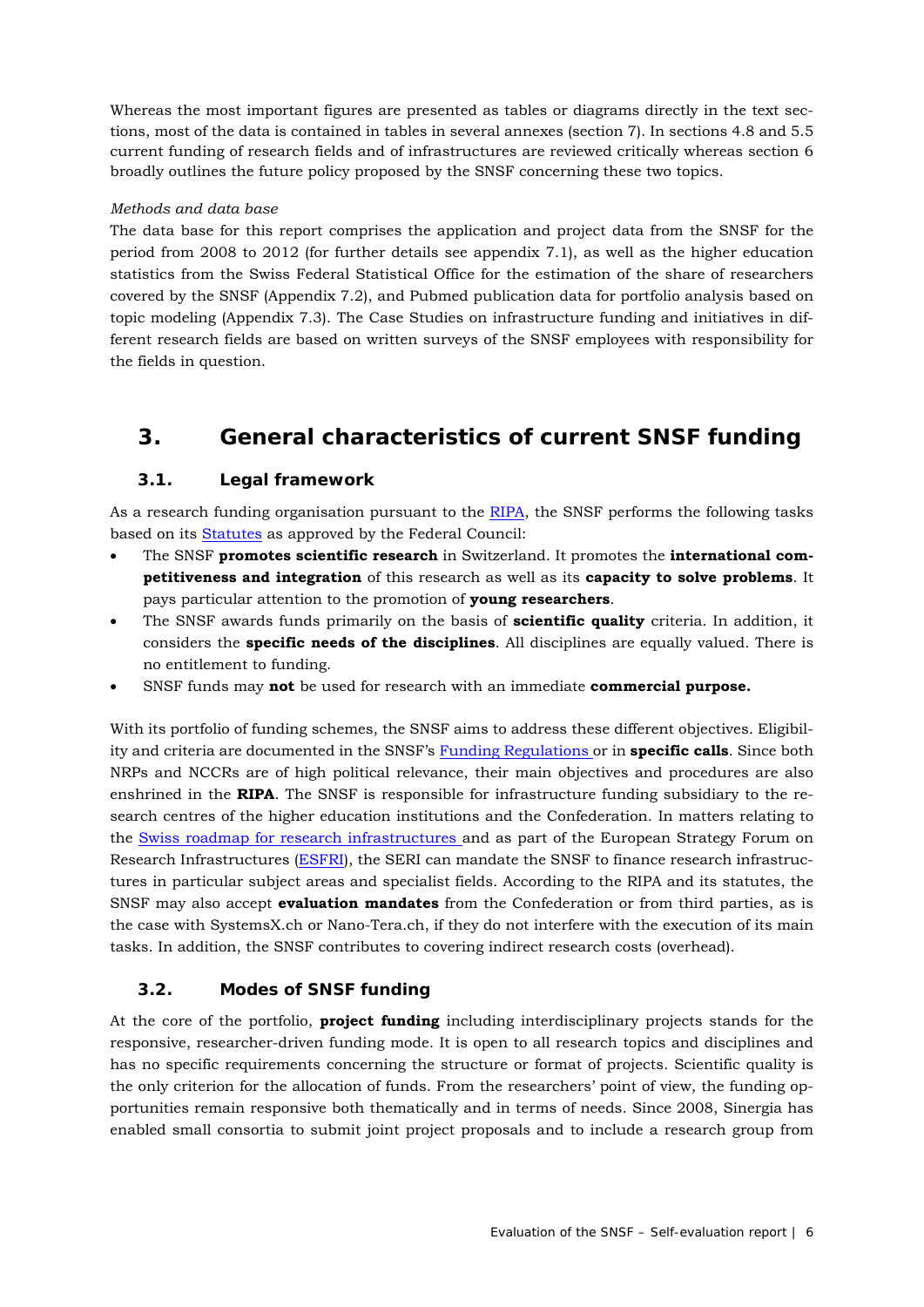outside Switzerland. As structure and format are strongly pre-defined, Sinergia could in principle be classified as a programme (see below).

**Career funding** offers support to young researchers at various stages in their careers. It is thematically open but caters for the specific needs of researchers, from doctorate to assistant professorships, including structural conditions as appropriate. For instance, fellowships are awarded for research stays abroad.

Funding **Programmes** have pre-defined thematic or conceptual/organisational parameters.

- *International co-operation programmes* promote co-operations between researchers in Switzerland and abroad. They are mostly thematically open but focus on certain priority countries, where they aim to strengthen research capacities, promote the institutional development of research and improve integration into the international scientific community.
- With the *National Centres of Competence in Research (NCCRs),* the SNSF and the federal authorities aim to strengthen research structures in fields of strategic importance for the future of Swiss science, the Swiss economy and Swiss society, building up international competitiveness. Calls may be thematically open or specified, but in either case the selection of an NCCR will thematically determine funding for over a decade.
- *National Research Programmes (NRPs)* are designed to make scientific contributions towards solutions to pressing problems of national importance, whether they relate to society, politics or the economy. Although themes are initially proposed by researchers and evaluated by the SNSF with regard to scientific quality and feasibility, the topics are ultimately specified by the Federal Council on the basis of political priorities.
- *Longitudinal studies in biology and medicine* (formerly called cohort studies) receive longterm support for the establishment of population based data collections for research purposes. They are mostly run by multisite consortia and research networks, and their data and/or samples are open to researchers active in the same field. Longitudinal studies may be run in any research field, provided that there is genuine research interest which motivates the establishment of a longitudinal study and that it is of public health interest. As a large part of the funding budget is in fact dedicated to infrastructural costs, the longitudinal studies are classified as such in this report. Research projects embedded in such studies are financed via project funding.
- *The Swiss Clinical Trial Organisation (SCTO)* is a central cooperation platform for patientoriented, clinical research in Switzerland, and was founded by the SNSF in collaboration with the Swiss Academy of Medical Sciences (SAMS). Today the SCTO is an independent organisation receiving infrastructure funding for its operations, such as definition of quality standards for the conduct of studies, continued education and training, positioning Swiss clinical research at the national and international level, as well as for the coordination of the main operational network of **Clinical Trial Units (CTU)** located at the five University Hospitals Geneva, Lausanne, Berne, Basel, Zürich, and the Cantonal Hospital of St. Gallen. The set-up and development of CTUs at University and Cantonal Universities was also an earlier infrastructure funding initiative to enhance high quality patient-oriented clinical research in Switzerland. This initiative was restricted to a unique funding period of five years for the set-up phase, which has been concluded in the meantime, and will not be further commented on herein.
- In the natural sciences, humanities and social sciences, the SNSF funds **long-term projects**, whose lifetime may cover several decades, which implies significant funding for the research fields benefitting from the funds: experimental physics, chemistry, astronomy, astrophysics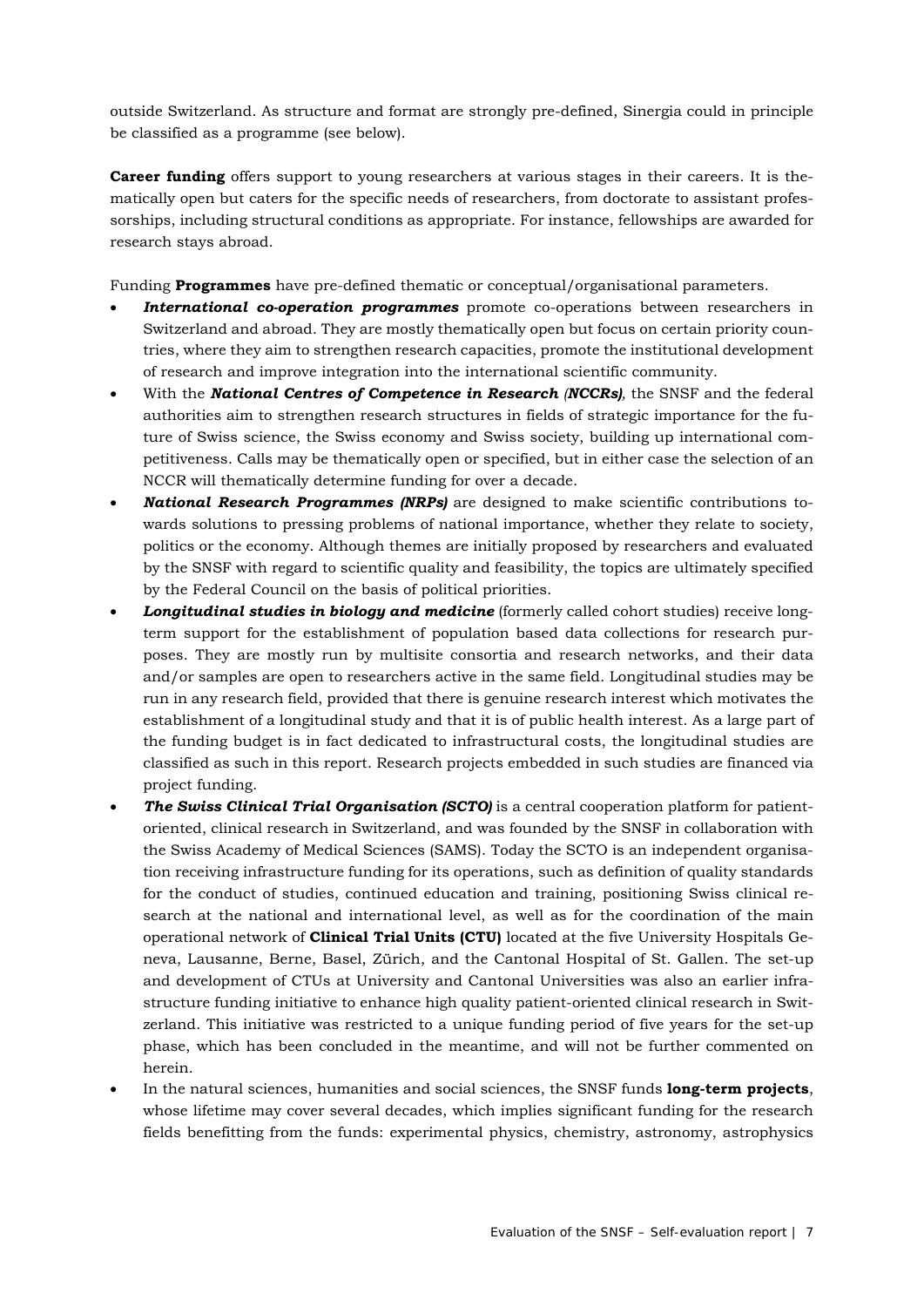or climate research in the **natural sciences**, long-term funding for publication projects, edition projects, legal sources or dictionaries, which are, according to many definitions, considered as infrastructures, in the **humanities**.

**Research infrastructure**: the SNSF currently funds infrastructures in various contexts.

- *R'Equip* provides funding in all scientific fields for the procurement and development of research equipment.
- Under the title **'Forschungsinfrastrukturen'** the SNSF contributes to coordination services for research initiatives, such as the Swiss Clinical Trial Organisation, or the costs of setting up or running research structures, platforms or portals, for example the European Social Survey or the Survey of Health, Ageing and Retirement in Europe, both included in ESFRI.
- *FORCE* **and** *FINES* allowed Swiss scientists access to international infrastructures in the fields of particle physics at CERN, resp. astronomy at the European Southern Observatory; in 2012, they were subsumed under the new programme **FLARE**, which also addresses astroparticle physics.
- As mentioned above, in the **humanities**, and to a lesser degree in the social sciences, the SNSF funds **long-term projects** (most of them publication projects, edition projects, legal sources and dictionaries) which are, according to many definitions, considered as infrastructures but currently financed via the project budget.
- With the **longitudinal studies in biology and medicine** and the initiative for the **CTU** described above, the SNSF, too, provides infrastructure funding.

| Scheme                                              | <b>Infrastructure</b><br>funding | Funding re-<br>search fields | <b>Budget line</b> | Section<br>of report |
|-----------------------------------------------------|----------------------------------|------------------------------|--------------------|----------------------|
|                                                     |                                  |                              |                    |                      |
| R'Equip/Forschungs-<br>infrastrukturen              | yes                              | no                           | Infrastructure     | 5                    |
| FORCE/FINES/FLARE                                   | yes                              | to some extent               | Infrastructure     | 5                    |
|                                                     |                                  |                              | (additional        |                      |
|                                                     |                                  |                              | contribution)      |                      |
| Initiatives for research<br>in biology and medicine | yes                              | to some extent               | Programmes         | 4.5.2                |
| Long-term projects<br>humanities                    | yes                              | to some extent               | Projects           | 4.5.4                |
| Long-term projects<br>natural sciences              | in certain cases                 | yes                          | Projects           | 4.5.3                |

Table 1 provides an overview of the overlap between infrastructure funding and funding of research fields.

**Table 1:** Infrastructure funding and funding of research fields

Figure 1 situates funding schemes generally with respect to their thematic focus and/or focus on specific structures/formats, of which infrastructure funding may be one manifestation. The bubble size, which reflects share of total spending between 2008 and 2012, emphasises the significance of responsive-mode schemes in the bottom-left field (in particular project funding).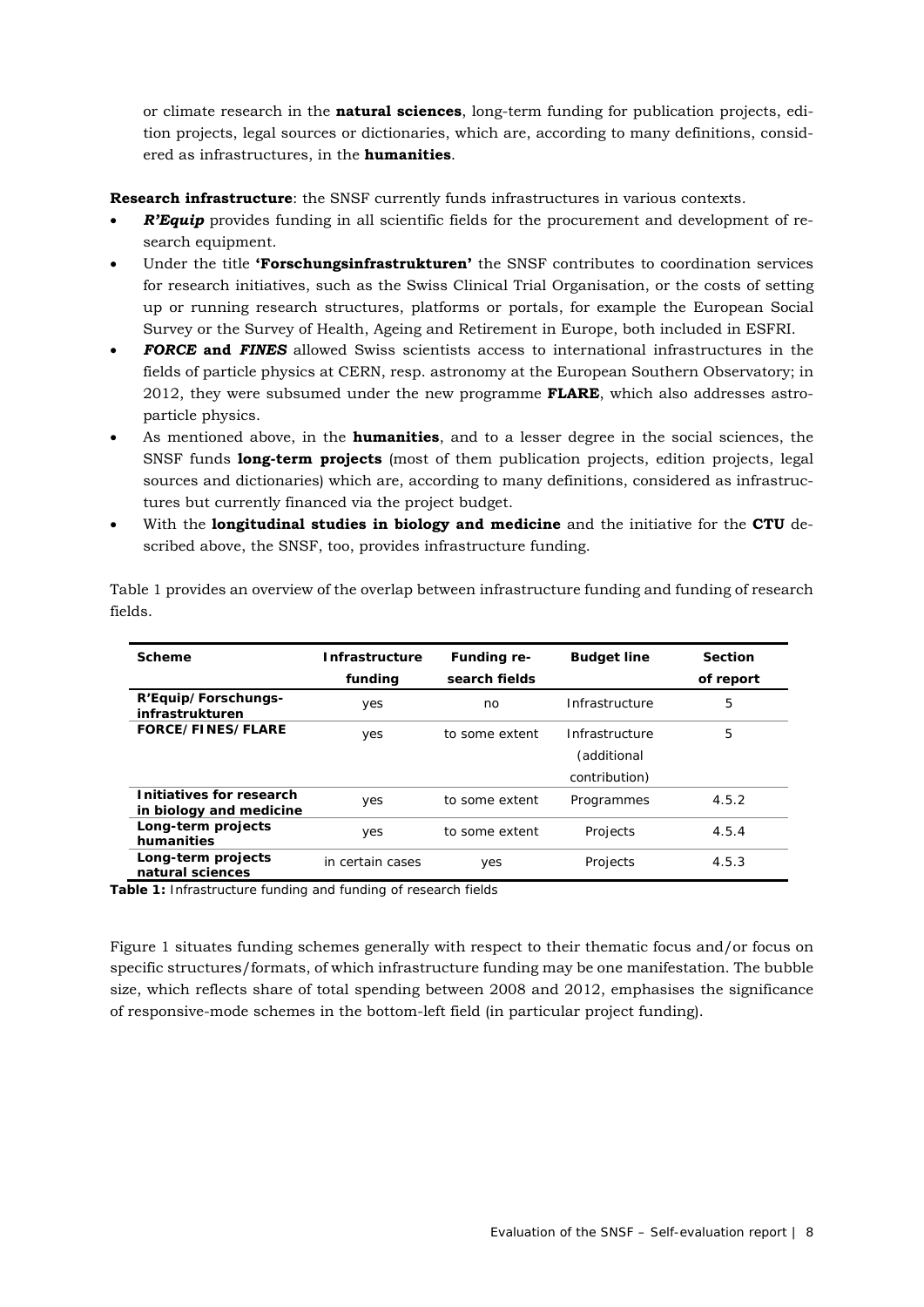## Funding portfolio: responsive and proactive modes Total amount awarded 2008‐2012: CHF 3.5 billion



**Figure 1:** Nature of the various funding schemes, excluding external evaluation mandates SystemsX and Nano-Tera.

| <b>Scheme</b>                                                                                             | Amount awarded<br>2008-2012 (CHF) | Share of total<br>funding |
|-----------------------------------------------------------------------------------------------------------|-----------------------------------|---------------------------|
| <b>Project funding</b><br>including interdisciplinary research (IDS) and DORE                             | 1'809'972'300                     | 51%                       |
| Sinergia                                                                                                  | 205'219'671                       | 6%                        |
| Career funding<br>including ProDoc                                                                        | 814'104'647                       | 23%                       |
| International co-operation programmes                                                                     | 48'793'106                        | 1%                        |
| <b>National Research Programmes</b>                                                                       | 86'586'150                        | 2%                        |
| National Centres of Competence in Research                                                                | 324'398'403                       | 9%                        |
| Programmes for research in biology<br>and medicine<br>including longitudinal/cohort studies, CTU and SPUM | 107'601'895                       | 3%                        |
| Infrastructure funding<br>including R'Equip, Force and Fines                                              | 146'674'820                       | 4%                        |
| Science communication                                                                                     | 20'581'018                        | 1%                        |
| Total                                                                                                     | 3'563'932'010                     | 100%                      |

**Table 2:** Amount awarded and share of total funding per funding scheme.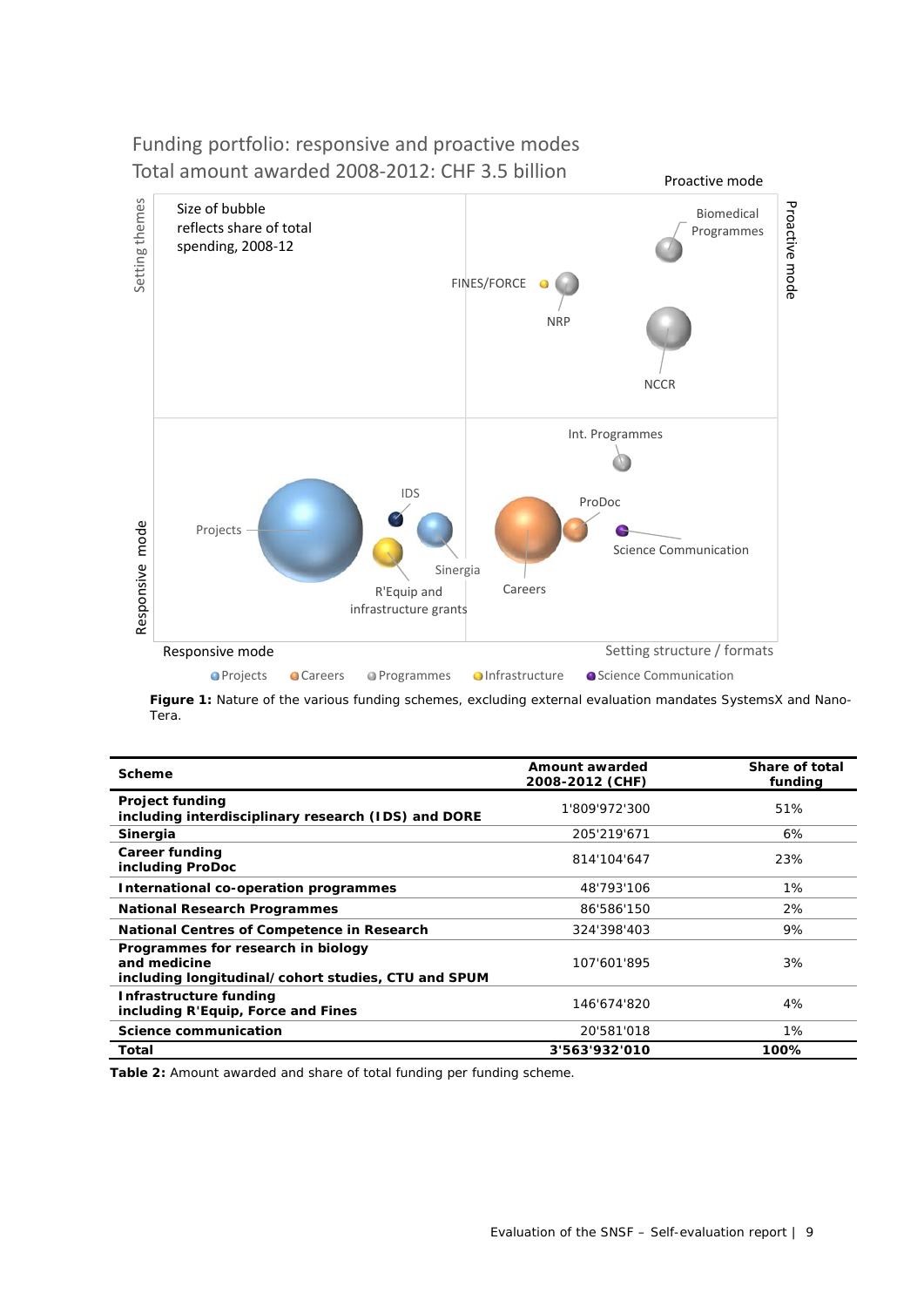## **4. Research fields: characteristics of current funding**

## **4.1. Responsive mode - overview**

At the core of the SNSF's portfolio, two funding schemes offer researchers funding opportunities to follow up on new ideas and implement research projects in all disciplines and on all topics: project funding, the SNSF's main funding scheme, and Sinergia for small networks.

Project grants cover direct research costs associated with a research topic or a line of research for a period of up to three years (one three-year follow-up is possible), including staff salaries, materials and infrastructure but excluding the principal investigator's salary. They are open to researchers at Swiss research institutions who have at least two years of postdoctoral experience and are in a position to perform research independently. Thus, project funding aims to support freedom of research, offer equal opportunities for public funding and provide researchers with a certain independence from host institutions.



**Figure 2:** Project funding and Sinergia.

In line with the Service Level Agreement with the federal authorities, which aimed to reinforce project funding as the backbone of SNSF funding, the amounts granted for projects increased from

CHF 352 million in 2008 to CHF 391 million in 2012. Nevertheless, their growth was not sufficient to compensate for the rapid increase in demand witnessed especially at the beginning of the period. Factoring in the new funding scheme Sinergia, introduced in 2008, the amounts awarded increased by 4.6% per year on average, versus a 10.5% increase for amounts requested.

With Sinergia, the SNSF aims to promote scientific research that requires a synergetic approach in order to answer novel scientific questions. It funds inter-, multi-, uni-disciplinary research involving 3 to 4 groups of scientists. 80% of the scientists submitting grant applications for Sinergia have also submitted proposals in project funding. In the case of Sinergia, they mainly propose new collaborations: about 60% of the Sinergia consortia applied jointly for a grant for the first time. 30% of the Sinergia networks had already submitted other proposals to the SNSF, while 10% were resubmissions of rejected SystemsX.ch or Nanotera.ch proposals.

A further similarity between project funding and Sinergia is the level of individual funding. Sinergia funds small networks with about CHF 1.3 million each. Each of the 3 to 4 groups in a Sinergia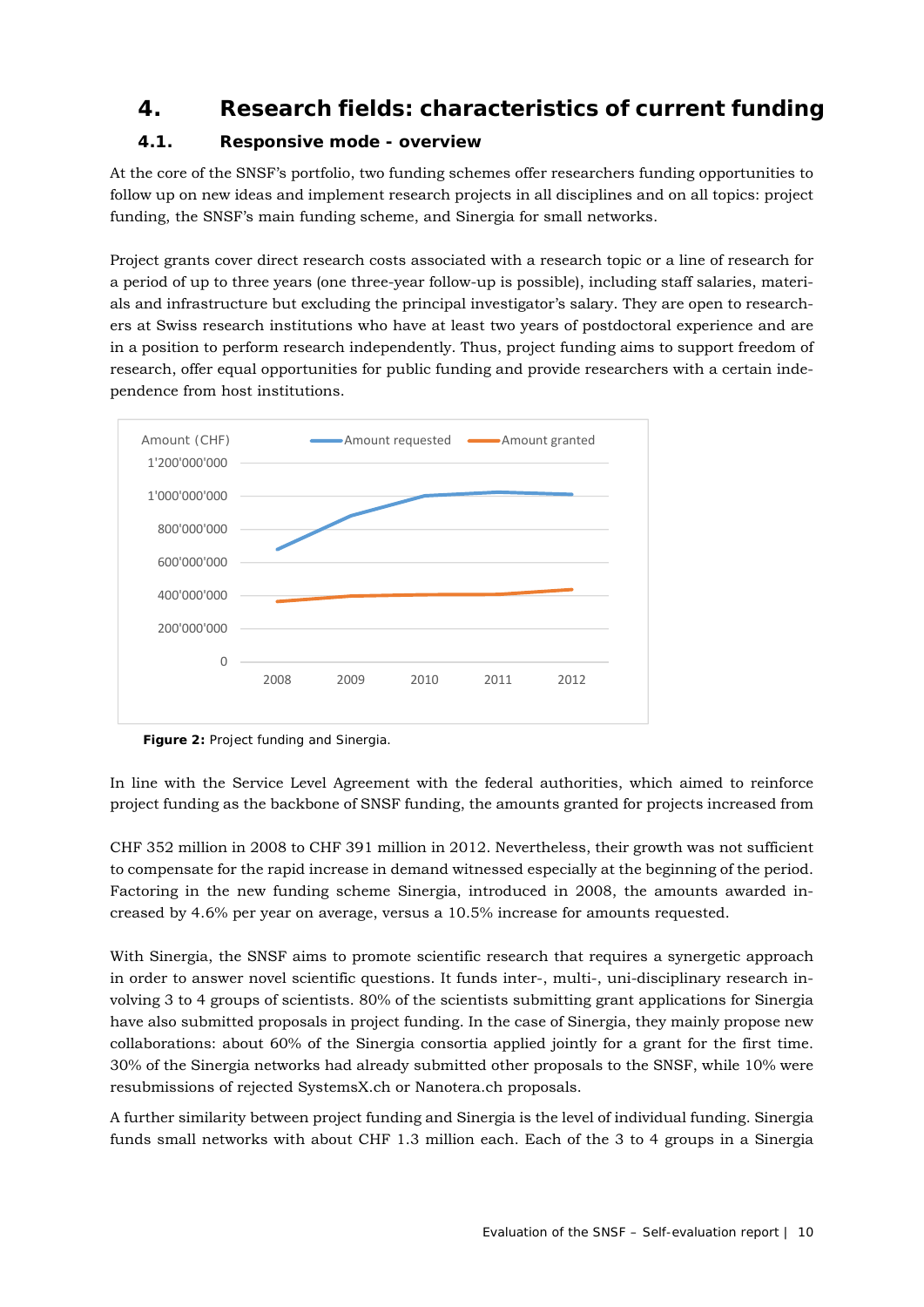project, however, is funded at a similar level as they would be in project funding (about CHF 117,000 per year).

With over CHF 2 billion, project funding and Sinergia together made up for 57% of the total spending between 2008 and 2012. They are the main funding schemes in the responsive mode. Factoring in career funding (excluded from this report) and infrastructure funding (separate section of this report), the share of spending open to all disciplines and research topics, with scientific quality as the only criterion for the allocations of funds – eligibility for funding assumed – increases by another CHF 950 million to 83% of the entire SNSF budget in the period concerned. Since career funding remains outside the scope of the evaluation, the following chapters focus on project funding and Sinergia3

## **4.2. Reponsive mode** – **funding by research field / discipline**

Figure 3 shows the fields of research to which project funding and Sinergia funds flowed between 2008 and 2012, based on the discipline groups specified by researchers at the time of application. Interdisciplinary research is included and attributed to the major research discipline.



**Figure 3:** Offer and demand by division.

Amounts awarded (and requested) in the humanities and social sciences are lower than in other fields, notwithstanding similar numbers of applications. Around one fifth of the amounts awarded went to the humanities and social sciences, just under 40% to mathematics, natural sciences and engineering and just over 40% to biology and medicine.

At the level of discipline groups, the largest amount of funds was awarded and requested in basic biology (301). In terms of the number of grants, engineering sciences (205), legal and social sciences (102) and basic biological research (301) account for the highest numbers. Although differences between the number of grants and the amounts requested are likely linked in part to differences in cost between research fields, solid evidence in this respect is lacking, since researchers may cover only part of their project costs with SNSF funding and adapt the amounts requested to the amounts they expect the SNSF to fund.

<sup>1</sup> <sup>3</sup> The categorisation of funding schemes corresponds to the nomenclature applicable to SNSF annual reports since 2011, where project funding includes interdisciplinary projects, long-term applications and DORE.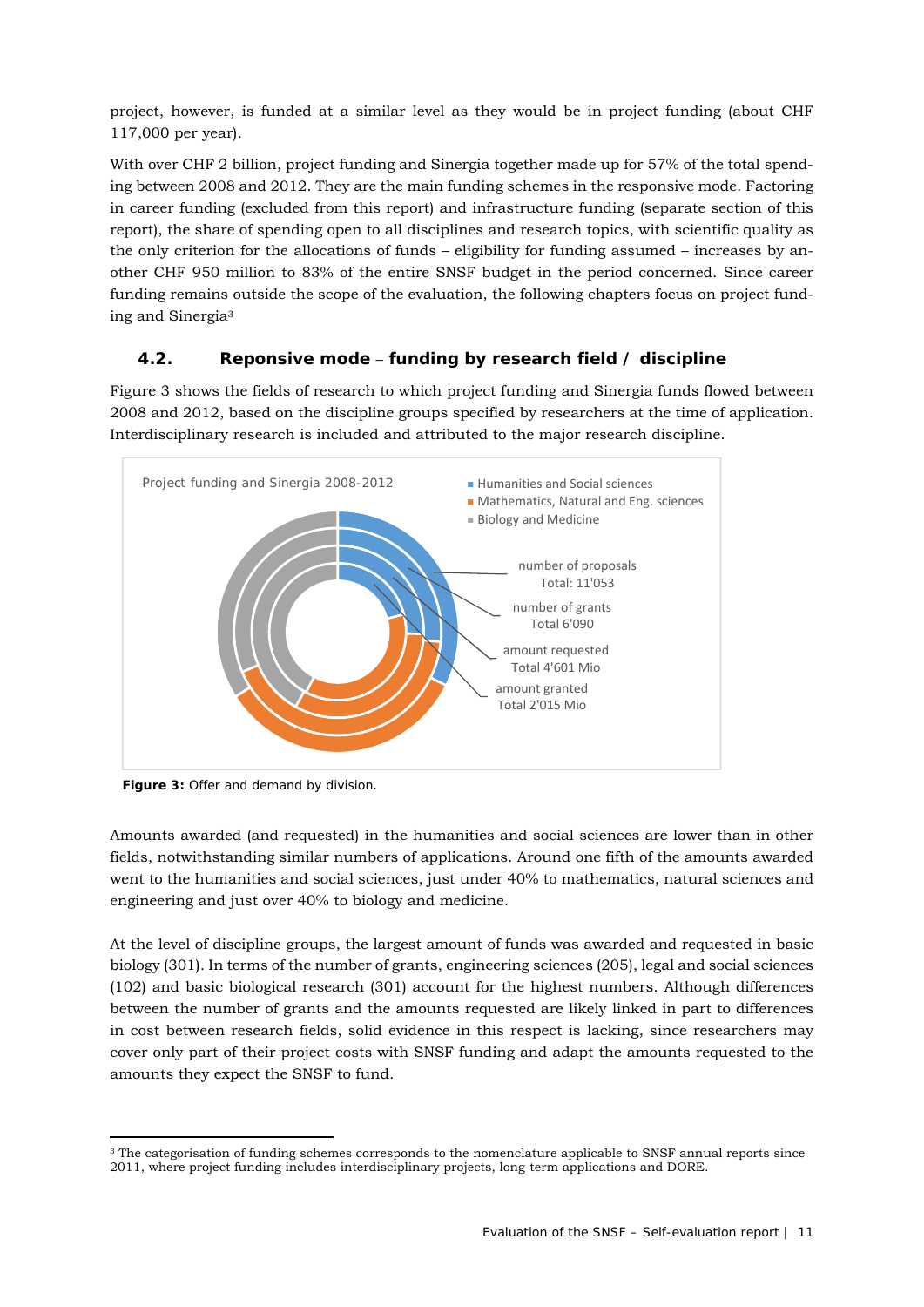

**Figure 4:** Offer and demand by discipline group.

Amounts awarded followed amounts requested in a linear fashion between 2008 and 2012. Only general biology (302), where amounts awarded increased faster than amounts requested, as well as the smaller discipline groups of social medicine (309) and preventive medicine (308) did not fit this pattern. This suggests that the SNSF was, during the period 2008-2012, overall well able to adapt to changing demand. The fastest growing field, both in terms of amounts requested and granted, was astronomy, astrophysics and spatial sciences (202).

## **4.3. Responsive mode - grant size**

For projects, the average funding per year (spending level) increased from approx. CHF 112'000 in 2008 to CHF 122'000 in 2012. It was lower than average (around CHF 100'000) and rather homogenous in the discipline groups of the humanities and social sciences. The spending level varied most strongly between the discipline groups of mathematics, natural and engineering Sciences, ranging from just above CHF 100'000 in mathematics, to over 250'000 CHF in astronomy, astrophysics and spatial sciences. This reflects a particular practice in high energy physics and astronomy, where entire institutes may submit collective grant applications within project funding. Within the Biology and Medicine division, the spending level was highest for basic biological sciences (approx. CHF 156'000) and lowest for social medicine (ca. CHF 104'000). The fact, however, that researchers can be involved in several research projects may raise their SNSF spending level significantly. In addition, the spending level is determined by several parameters such as discipline, ranking of the proposal, researchers' strategy, co-funding situation and SNSF evaluation practice.

Spending level granted was at around 85% of spending level requested across all discipline groups (Figure 5) and throughout the period under analysis. Both spending level requested and granted remained rather stable, with spending level granted rising slightly faster, at 2.3% a year on average, against 1.8% for spending level requested. No clear pattern is discernible in the evolution of spending level granted and requested per discipline group.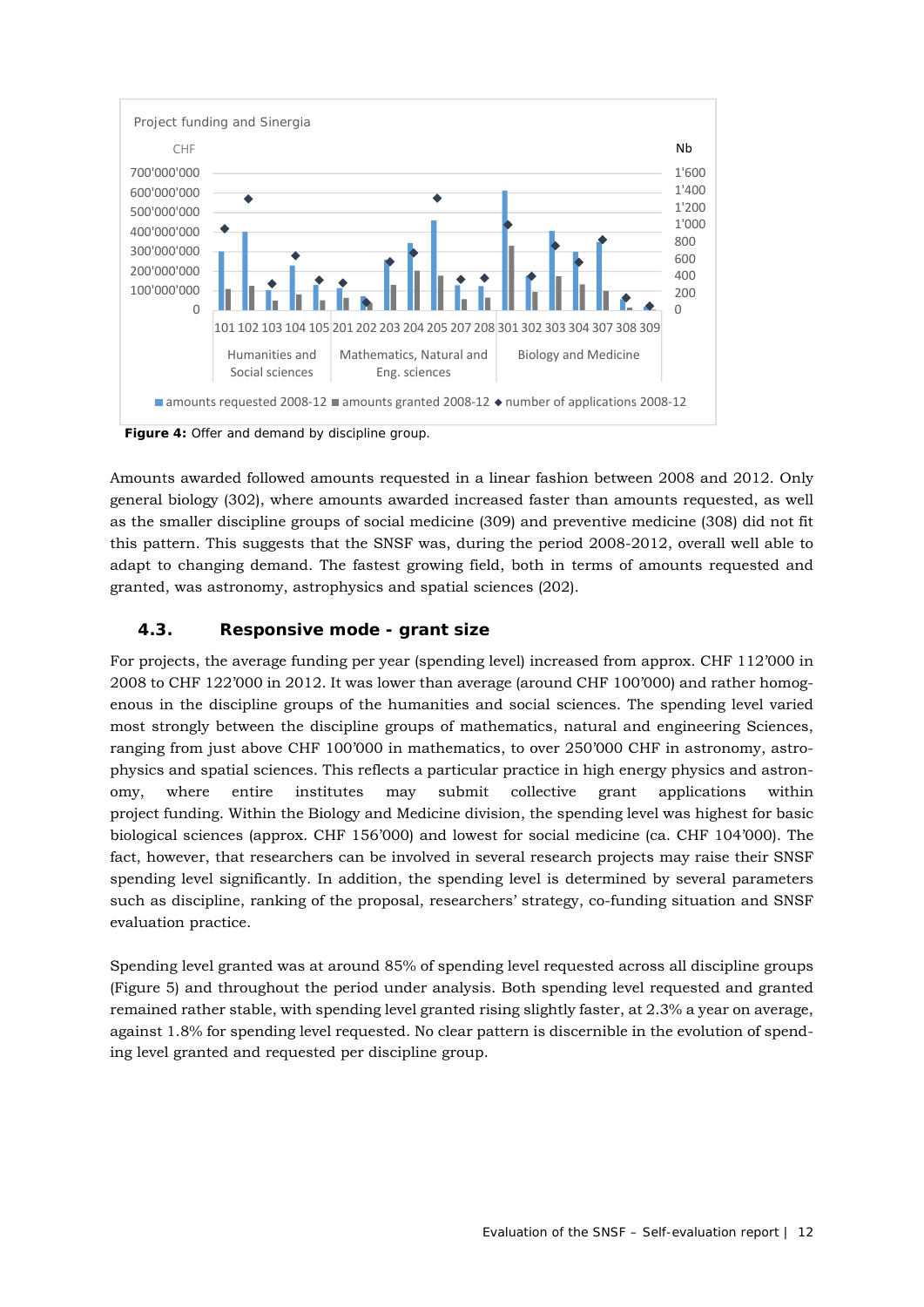|     | <b>Humanities and Social sciences</b>                                                       |
|-----|---------------------------------------------------------------------------------------------|
| 101 | Philosophy, Psychology, Educational                                                         |
| 102 | science and Religious sciences<br>Legal and Social sciences, Geography,<br><b>Economics</b> |
| 103 | History                                                                                     |
| 104 | Archaeology, Ethnology, Arts                                                                |
| 105 | Linguistics and literature                                                                  |
|     | <b>Mathematics, Natural- and</b>                                                            |
|     | <b>Engineering sciences</b>                                                                 |
| 201 | <b>Mathematics</b>                                                                          |
| 202 | Astronomy                                                                                   |
| 203 | Chemistry                                                                                   |
| 204 | Physics                                                                                     |
| 205 | Engineering (informatics)                                                                   |
| 207 | Environmental sciences                                                                      |
| 208 | Earth sciences                                                                              |
|     | <b>Biology and Medicine</b>                                                                 |
| 301 | Basic Biology                                                                               |
| 302 | General Biology                                                                             |
| 303 | Basic medical sciences                                                                      |
| 304 | <b>Experimental medicine</b>                                                                |
| 307 | Clinical medicine                                                                           |
| 308 | Preventive medicine                                                                         |
| 309 | Social medicine                                                                             |



1



**Figure 5:** Spending level requested and granted in CHF.

Between 2008 and 2013, the total number of proposals submitted in a Sinergia call for projects increased by 11% while its requested budget decreased. The latter is an artefact of the amendment of the regulations decided in 2012: the number of sub-projects was limited to a maximum of four in order to avoid large consortia whose financial needs could not be met, given the annual budget of CHF 50 million

<sup>4</sup> The discipline groups correspond to an aggregation of 117 disciplines. For further details see http://www.snf.ch/SiteCollectionDocuments/allg\_disziplinenliste.pdf. For instance: social sciences include sociology, political sciences, social geography and communication sciences.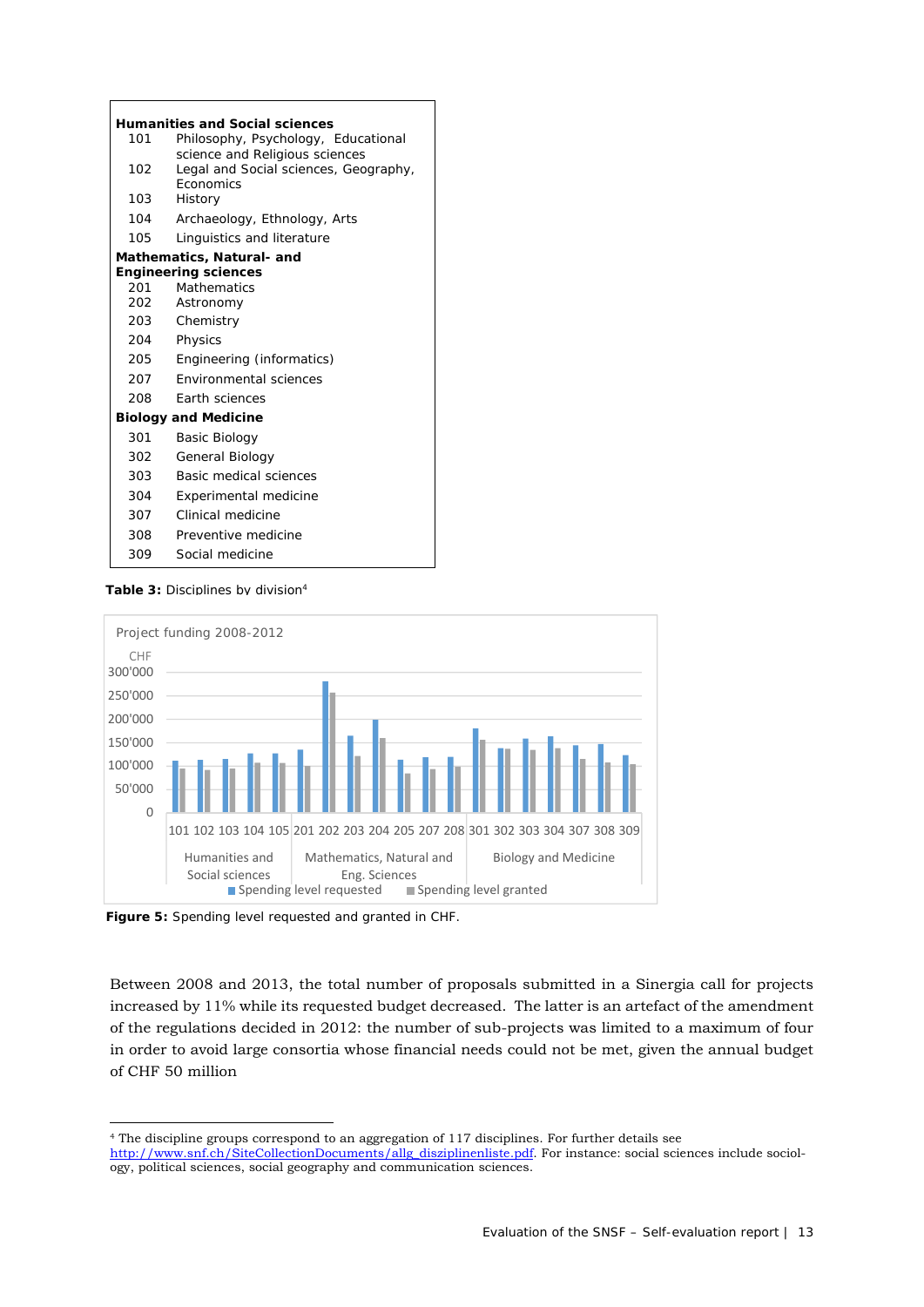| Year  | <b>Number</b> | Inter-disc. | <b>HSS</b> | <b>MINT</b> | Life sciences | Avg. requested funds |
|-------|---------------|-------------|------------|-------------|---------------|----------------------|
| 2008  | 18            |             |            | 12          | 6             | 1'673'614            |
| 2009  | 88            | 36          | 17         | 33          | 38            | 1'655'844            |
| 2010  | 90            | 37          | 23         | 24          | 43            | 1'688'041            |
| 2011  | 90            | 32          | 19         | 20          | 51            | 1'628'973            |
| 2012  | 92            | 47          | 18         | 29          | 45            | 1'584'867            |
| 2013  | 98            | 53          | 21         | 34          | 43            | 1'540'411            |
| Total | 476           | 212         | 98         | 152         | 226           | 1'620'039            |

**Table 4:** Average requested funds between 2008 and 2013.



**Figure 6:** Average spending level in project funding versus Sinergia.

The scheme is particularly popular in the Life Sciences. Indeed, more than half (225) of the proposals (476) involve a main discipline in thisSiner domain. Sinergia grant size can only be reasonably compared with that of individual grants at the level of sub-projects (3-4 per Sinergia grant). A meaningful comparison is not possible for 2008, because in the first call the definition of subprojects and groups was neither clear nor limited. The results for 2009-2012 show (Figure 6) that the requested and allocated spending level of Sinergia subprojects are largely in the same range as for individual projects (CHF 141'000 and CHF 114'000, respectively).

## **4.4. Responsive mode - SNSF funding and clientele within the Swiss research landscape**

#### **4.4.1. Funding by institutions**

Almost two thirds of project and Sinergia funds went to the Cantonal Universities. Roughly 30% went to the ETH Domain, the remainder was shared between the universities of applied sciences and teacher education and various other institutions (private companies, hospitals…). The yearly amounts attributed to the Universities of applied sciences (UAS) and of teacher education (UTE) increased between 2008 and 2011, to decrease in 2012, when the funding scheme DORE was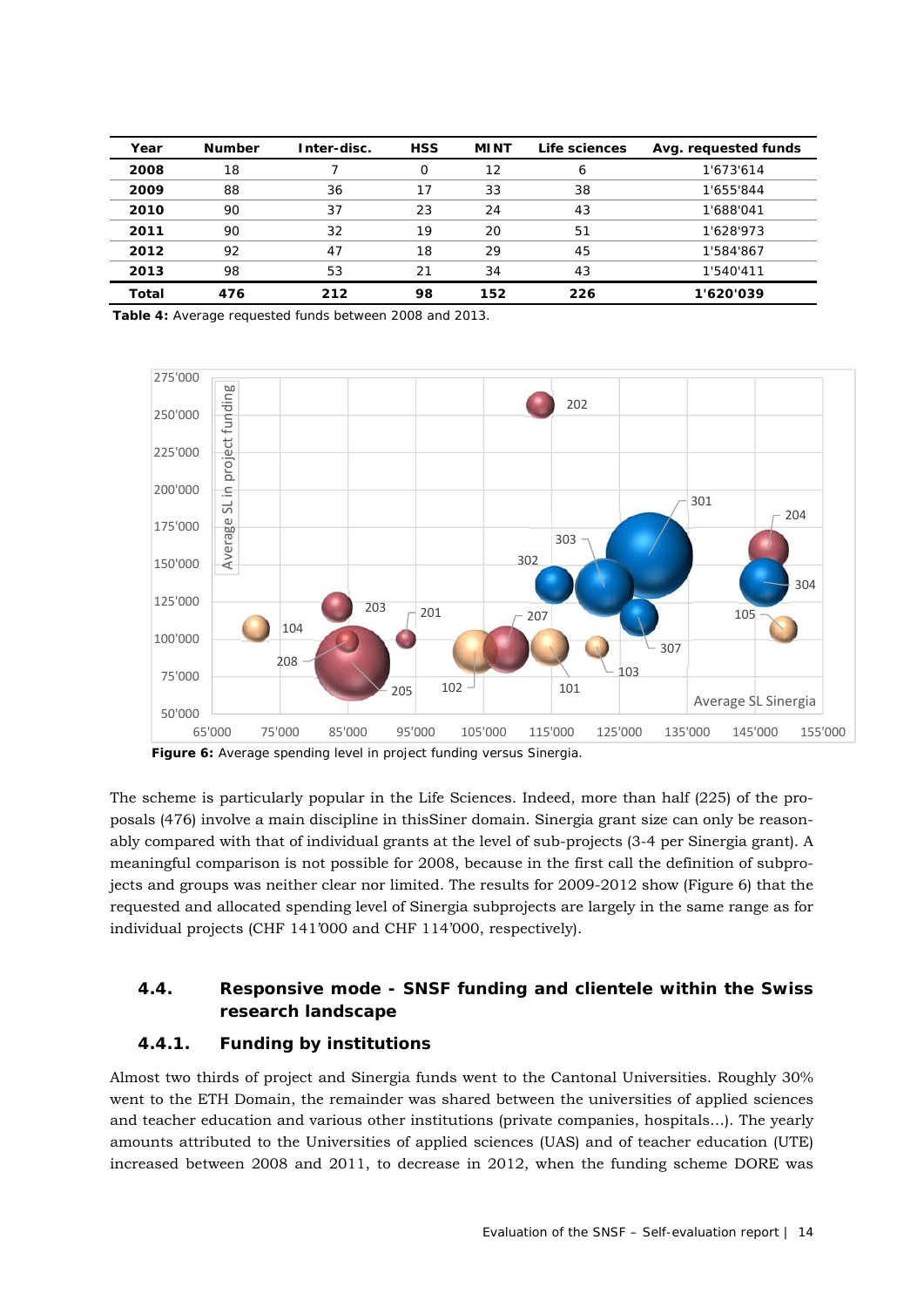integrated into project funding. Nevertheless, the funds which went to the Universities of applied sciences and teacher education rose more than the average for project funding and Sinergia during 2008-2012 (5.7% versus 4.6% on average). In addition, the UASs and UTEs increased their participation in the NRPs, international programmes, SNSF professorships and Ambizione. Applications to the SNSF from these institutions come mainly from the humanities and social sciences.



**Figure 7:** Amounts awarded by institution type and research field between 2008 and 2012.

## **4.4.2. SNSF coverage of university researchers in Switzerland**

The SNSF is only one of several funding sources for researchers in Switzerland, along with institutional funding, public funds allocated directly by governmental authorities, the EU Framework programmes or private funds. Overall, SNSF funding accounts for approx. 15% of research funding at Swiss universities.5 In 2011, around 30% of researchers employed at the Universities, the ETHZ and the EPFL submitted a project proposal to the SNSF, or were benefitting from an ongoing grant. The analysis includes project funding including interdisciplinary projects and Sinergia.

The coverage was consistently high - above 50% - for mathematics, natural and engineering sciences, highlighting a strong tradition for drawing on SNSF funds in these fields of science. Coverage was lower in the humanities and social sciences, with a noticeably higher number of researchers and a somewhat lower number of SNSF customers than in the two other fields. Coverage was also more heterogeneous – ranging from under 10% in economics, law and architecture, to over 40% for history and sociology, which reflects the diversity of research traditions and alternative funding opportunities within the humanities and social sciences. Biology and medicine was in the middle range with around 40%. Statements about differences within the field are difficult since data for the number of researchers is available only for the two categories of biology and medicine and biomedical research is thus difficult to situate.

<sup>1</sup> 5 2011 Kosten der Universitären Hochschulen 2011, Federal Office of Statistics, http://www.bfs.admin.ch/bfs/portal/de/index/themen/15/06/data/blank/04.Document.166255.xls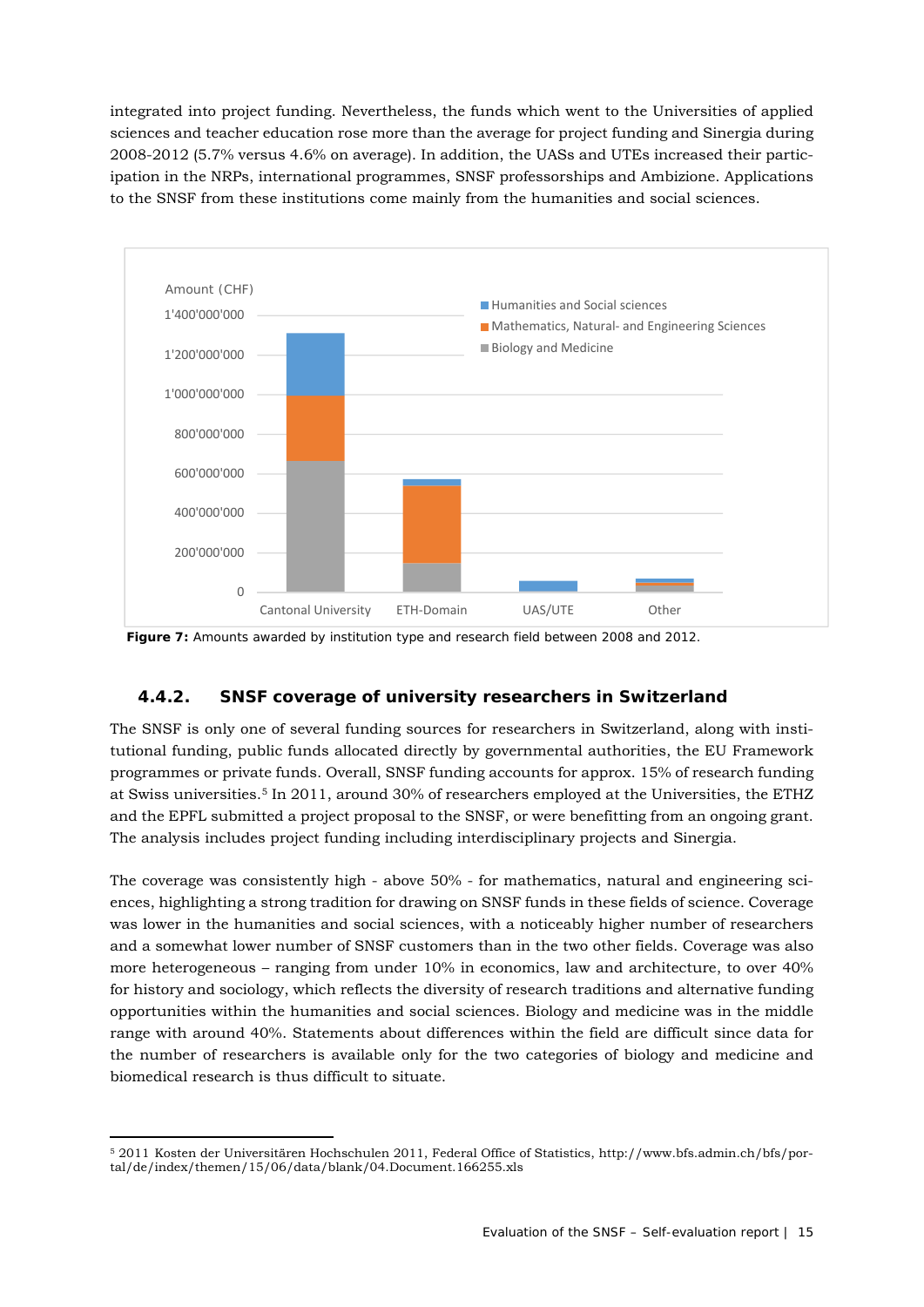This highlights one of many limitations of the analysis, which are detailed in Annex 7.2. The discipline categories applied by the Federal Statistical Office (FSO) for researcher data reflect institutional affiliation rather than research portfolios. The equivalence between the discipline groups used by the FSO to categorise researcher data and the SNSF's categorisation of its grant portfolio are problematic especially for multidisciplinary or interdisciplinary research. Errors diminish at a higher level of aggregation. The somewhat heterogeneous level of aggregation of the discipline groups in Table 5, devised to match the FSO's and SNSF's categorisations, is the result of the varying alignment between SNSF and FSO categories and attempts to maximise the level of detail while reducing biases. Approximately 5% of researchers could not be matched with SNSF categories and were not included in the estimation of coverage. The second major source of error is linked to the definition of potential applicants for SNSF funding. The universities' personnel categories are broad and heterogeneous, so that the chosen inclusion criteria may not be the best approximation for all institutions.

A similar analysis of the proportion of researchers at the universities of applied sciences and the universities of teacher education submitting proposals to the SNSF would be valuable but is not feasible with the available data. The discipline categories used by the Federal Statistical Office for these institutions are difficult to match to SNSF categories. An even greater impediment is the absence of reliable data on the personnel active in research and in a position to submit proposals to the SNSF.

| <b>Discipline</b>                                                                       | Number of<br>researchers<br>Universities,<br>ETHZ, EPFL | Number of<br><b>SNSF</b><br>customers | Coverage |
|-----------------------------------------------------------------------------------------|---------------------------------------------------------|---------------------------------------|----------|
| <b>Humanities and Social Sciences</b>                                                   | 7952                                                    | 1235                                  | 16%      |
| <b>Humanities</b>                                                                       | 1008                                                    | 314                                   | 31%      |
| Philosophy                                                                              | 129                                                     | 50                                    | 39%      |
| <b>Theology</b>                                                                         | 277                                                     | 52                                    | 19%      |
| <b>History</b>                                                                          | 287                                                     | 117                                   | 41%      |
| Archaeology, prehistory, ancient history and<br>classical studies                       | 89                                                      | 46                                    | 52%      |
| Ethnology                                                                               | 101                                                     | 28                                    | 28%      |
| Musicology, theatre and cinema                                                          | 91                                                      | 21                                    | 23%      |
| <b>Other humanities</b>                                                                 | 34                                                      |                                       |          |
| Educational science, psychology, sociology, political<br>science, communication science | 1815                                                    | 442                                   | 24%      |
| <b>Educational science and psychology</b>                                               | 907                                                     | 264                                   | 29%      |
| Sociology                                                                               | 191                                                     | 82                                    | 43%      |
| <b>Political science</b>                                                                | 268                                                     | 64                                    | 24%      |
| <b>Communication sciences</b>                                                           | 175                                                     | 32                                    | 18%      |
| Social sciences other                                                                   | 274                                                     |                                       |          |
| <b>Economics</b>                                                                        | 2073                                                    | 155                                   | 7%       |
| Legal sciences                                                                          | 1017                                                    | 85                                    | 8%       |
| Geography                                                                               | 215                                                     | 40                                    | 19%      |
| Art history, architecture, planning,<br>social urban science                            | 437                                                     | 59                                    | 14%      |
| <b>Linguistics and literature</b>                                                       | 1246                                                    | 140                                   | 11%      |
| Other humanities and social sciences                                                    | 141                                                     |                                       |          |
| <b>Mathematics, Natural and Engineering Sciences</b>                                    | 2508                                                    | 1515                                  | 60%      |
| <b>Mathematics</b>                                                                      | 269                                                     | 146                                   | 54%      |
| Physics, astronomy, astrophysics and spatial sciences                                   | 457                                                     | 348                                   | 76%      |
| Chemistry                                                                               | 334                                                     | 210                                   | 63%      |
| <b>Engineering sciences</b>                                                             | 815                                                     | 485                                   | 60%      |
| Earth- and environmental sciences                                                       | 579                                                     | 326                                   | 56%      |
| Other natural and engineering sciences                                                  | 54                                                      |                                       |          |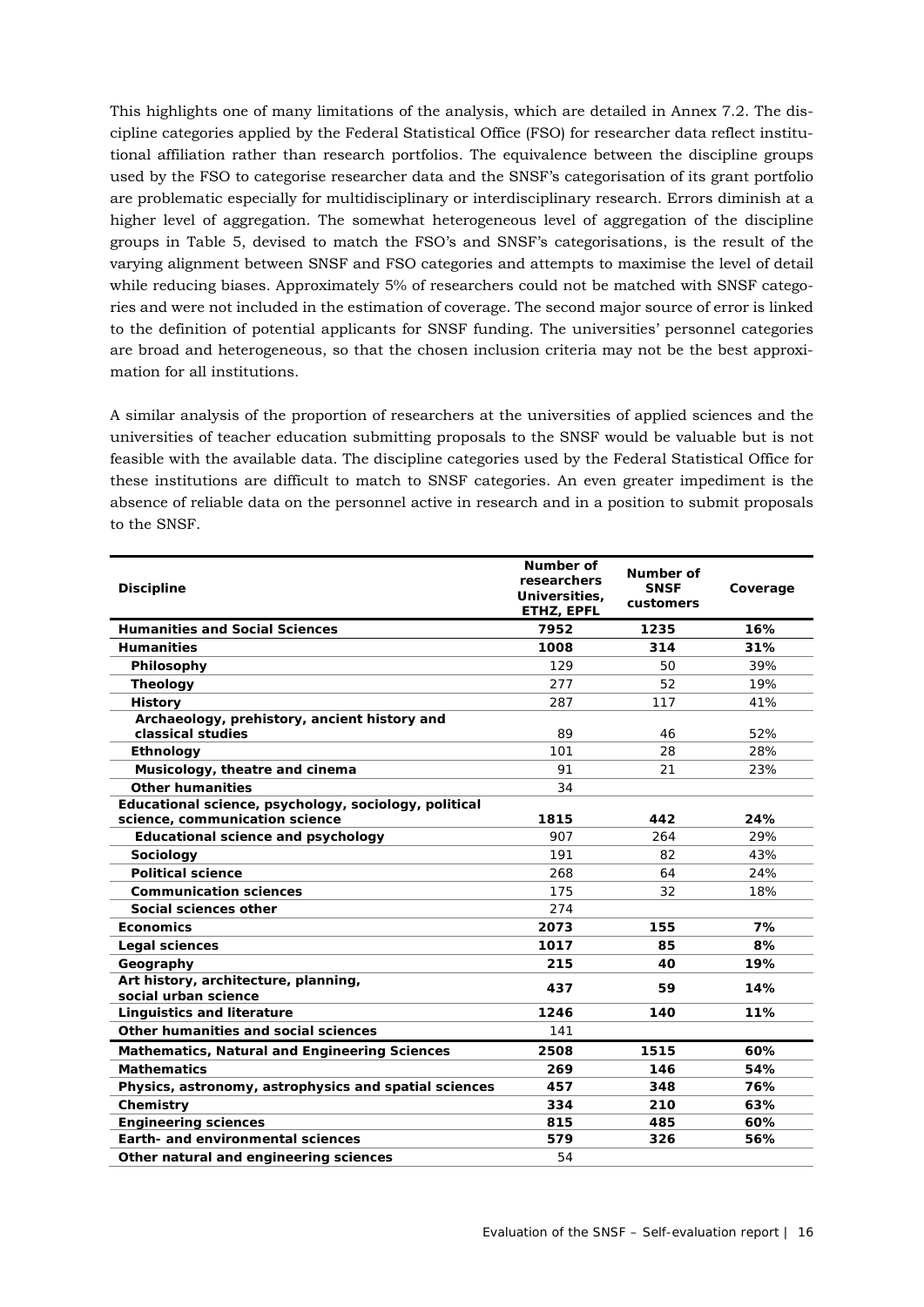| <b>Biology and Medicine</b> | 5053  | 2014 | 40% |
|-----------------------------|-------|------|-----|
| <b>Other</b>                | 428   |      |     |
| Total                       | 15941 | 4764 | 30% |

**Table 5:** Funding coverage by discipline (2011).

## **4.4.3. Topic Modeling – Research in biology and medicine**

As described above, one of the main limitations when estimating the coverage of the scientific community by the SNSF arises from the different definitions of disciplines. We therefore aimed at complementing the ad hoc mapping of institutional discipline lists with a common list of scientific themes based on the semantic content of publications and grant applications. We focused on scientific areas where the researchers' counting is the least reliable: life sciences. Topics describing diseases, biological entities or methods were defined by applying non-supervised machine learning technics called Topic Modeling, or Latent Dirichlet Allocation on a representative set of projects.

We apply two proxys to approximate the coverage of the Swiss community of independent researchers in biomedical research by the SNSF. First, the research activity in Switzerland is approximated with original publications indexed by Pubmed whose corresponding author is affiliated to a Swiss institution. Second the SNSF funding activity is approximated by the number of projects submitted in biomedical research, their requested and allocated funding. This method also has significant limitations, explained in the appendix. Yet, it forms an interesting complement to the researchers' counting presented above. Indeed, it is exclusively based on texts produced by researchers and bypass their institutional situation. A model can be trained iteratively at different intervals of time or include the dynamics of the topics. It can therefore provide a tool to monitor the evolution of topics, their emergence or disappearance. This approach is not restricted to any scientific field. It goes beyond current partial document classifications like Compendex or MESH and can dynamically include interdisciplinary research

A model fitting a representative dataset is trained. To obtain both a good semantic fit to the data and a good interpretability of the trained topics in biological terms, we considered a categorisation made of 200 topics. Each single topic is modeled in an automatic fashion. It is formed by a distribution of words. Its interpretation, however, necessitates a human intervention. Topics can be interpreted for instance as diseases, biological entities or methods.

The result of such semantic modeling is twofold. First, it gives a thematic representation of publications and SNSF projects. It is a first step towards the definition of coverage indicators. Second, it reduces the semantic complexity of these documents and enables the estimation of semantic similarities between them.

In this pilot phase, we used the number of publications as an indicator for the research activity. The analysis of the SNSF coverage of this community is done by comparison with the number of submitted projects, their requested and allocated budget.

The analysis basically results in an exploration tool. The corpus of Swiss publications and SNSF projects can be browsed. Documents with the same thematic content can be compared and discrepancies between the scale of occurrences of particular topics in publications and projects can be explored. The tool's screenshots are displayed in the chart below. It shows several artefacts. Scientific disciplines as indexed by publication database are not consistently aligned with the SNSF internal organisation. Pubmed can index publications containing topics in engineering, chemistry or physics when relevant for health issues. With the SNSF, the corresponding proposals are mainly submitted in Division II. They could therefore not be included automatically in the current analysis. This is the case for the following topics.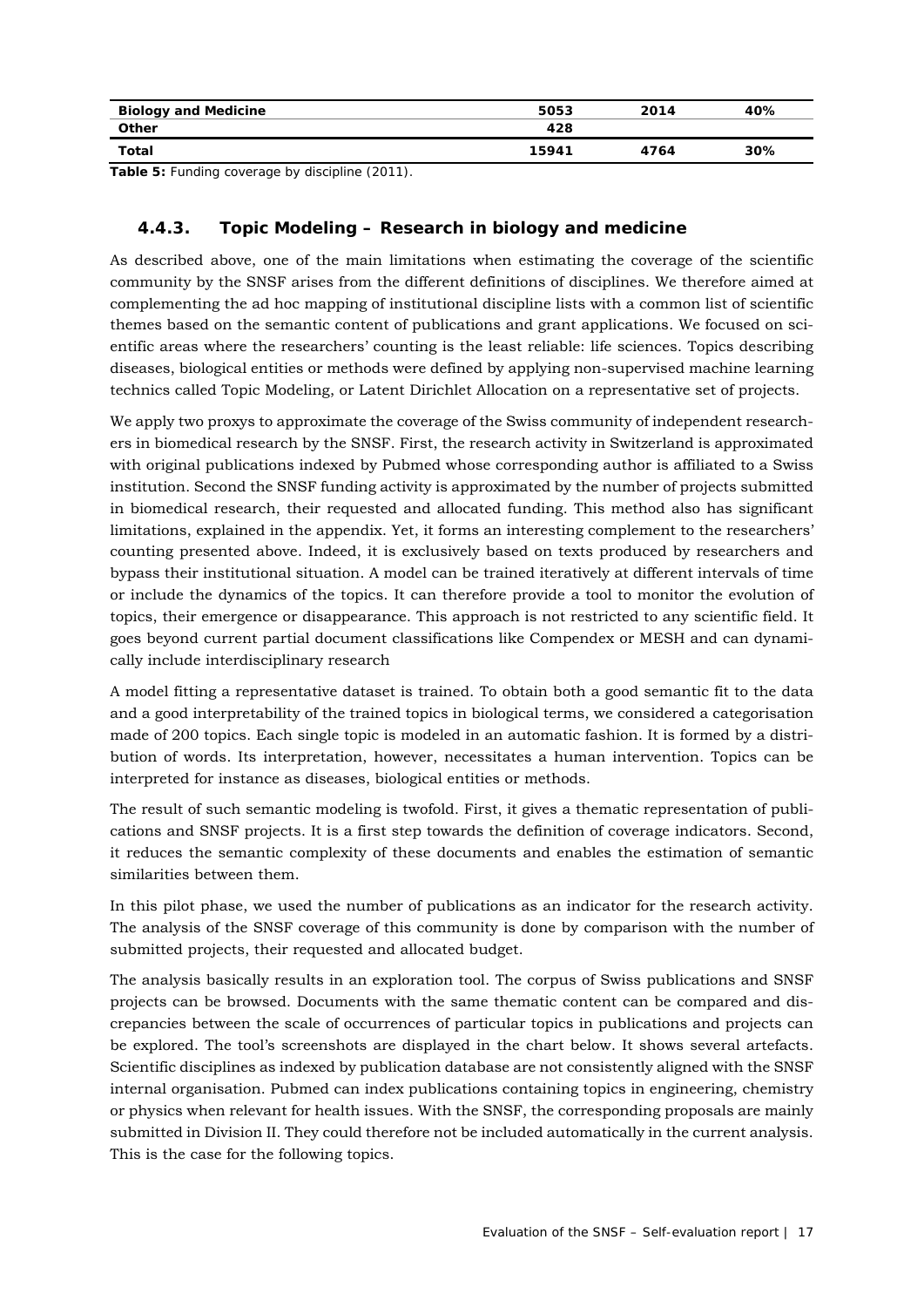| Topic ID | 30          | 21         | 69        | 90          | 150       | 163          |
|----------|-------------|------------|-----------|-------------|-----------|--------------|
| Content  | Statistical | <b>MRI</b> | Chemistry | Nano-parti- | Structure | Mass         |
|          | methods     |            |           | cles        | imaging   | Spectrometry |

Differences in the publication cultures in the life sciences can explain the presence of other outliers. For instance, clinical research produces more publications. Some of them can for instance be case reports. It is questionable to what extent these have the same scientific value as research articles. This is in particular the case for topics 23 (Surgery), 29 (Patients), 37 (Treatments) and 55 (Clinical trials).



Figure 8: SNSF funding activity versus research activity of Swiss scientists.

After excluding the organisational artefacts, we observe a diverging phenomenon. For a given research activity, the number of submitted projects or the amount of the requested budget can differ considerably. For instance, we can compare the research activity in three different topics: microbiology, infectiology and biology using models like drosophila, yeast or *C. Elegans*. In the period 2008-2012, these topics were present in approximately the same number of publications (~2000). Yet, the SNSF received 119, respectively 89 and 67 projects containing these topics in the same period of time. In medicine, there were as many publications in gynaecology as on heart diseases (approx. 1300 publications). Yet, 101 SNSF proposals spoke about heart disease while 59 contained gynaecology/pediatry (requested budget of CHF 25 million vs. CHF 50 million). These two cases exemplify a divergence between the research activity and the need for monetary demand as observed by the SNSF.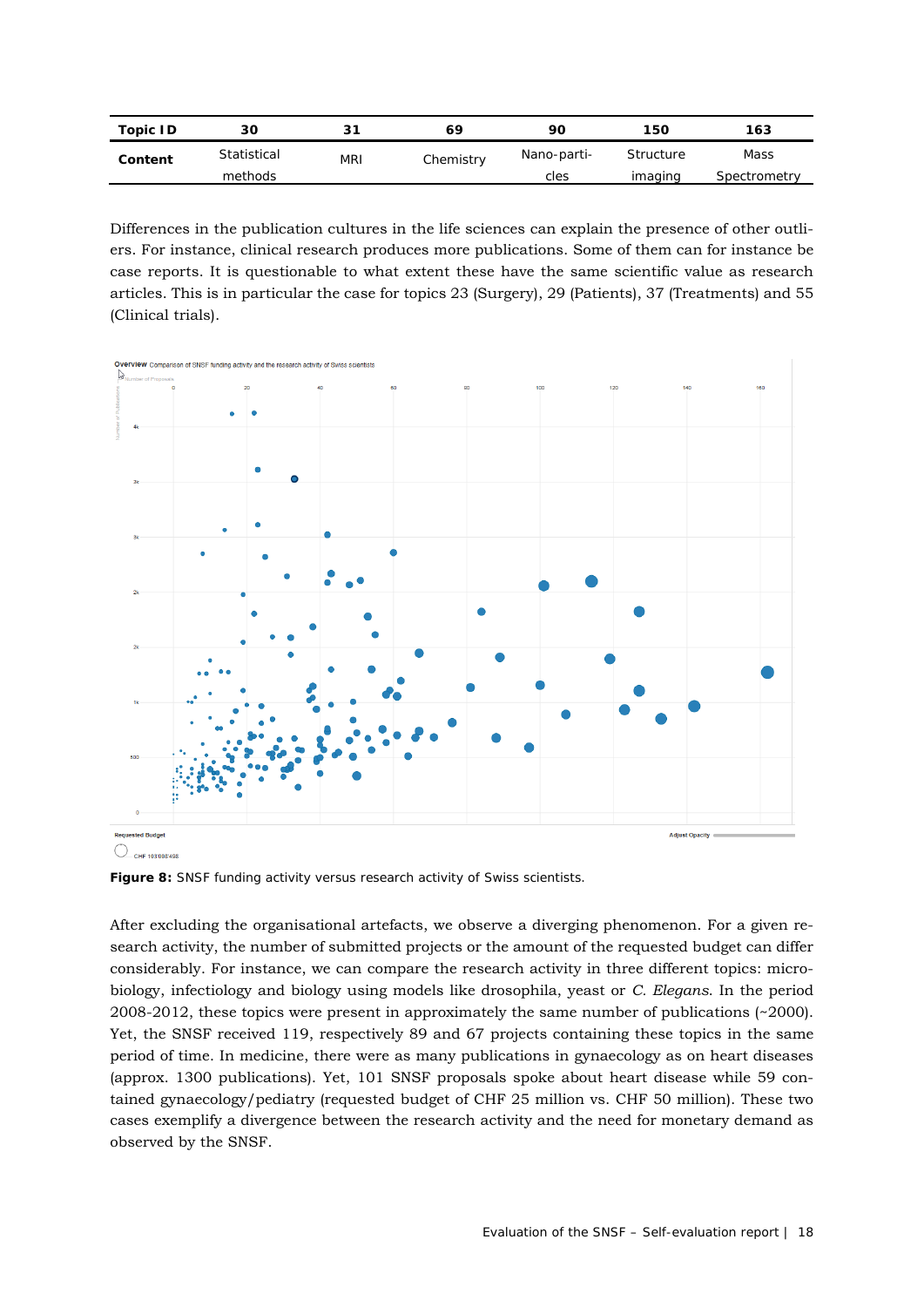#### **4.5. Pro-active mode – case studies**

In several cases the SNSF funded certain research fields or research communities in the proactive mode.

#### **4.5.1. DORE**

1

At the time of Switzerland's universities of applied sciences (UASs) being established (from the mid-1990s onwards), the introduction of an extended remit, also conferring responsibility for research on these institutions, was a central element. Whilst use-inspired research was already being conducted in the subject areas of technology, business and design, research expertise first of all had to be built up in the areas of health, social work and art<sup>6</sup>. With this in mind, the SNSF and the Commission for Technology and Innovation (CTI) launched their joint initiative DO REsearch (1999-2003) in order to support the development of research in these areas. As of 2004 the SNSF began running the DORE programme itself, as it became clear that, while the research projects were indeed focusing on practical issues, the results tended to be geared towards a general gain in scientific knowledge rather than market-oriented product development. Additionally, the researchers were focusing their output on academic publishing in order to make their research expertise highly visible. This meant that the research being carried out at the UASs in these fields had more in common with the SNSF's funding activities than with the CTI's. By launching this initiative, the SNSF was also building a bridge in research funding between purely basic research (generally SNSF-financed) and applied research (generally CTI-financed).



Figure 9: Submitted and approved DORE research projects (2 calls for projects per year except in 2004).

The SNSF conducted the DORE programme to strengthen practice-oriented research at UASs and universities of teacher education (UTEs) in the seven fields7 across two budgetary periods (2004- 2007, 2008-2011). It was designed as a self-contained funding scheme in the Humanities and Social Sciences division with its own budget<sup>8</sup>. The Research Council was extended to include a

<sup>6</sup> Health, social work, art. These training fields, which are regulated at cantonal level, were also incorporated into Switzerland's seven UASs with the amendment of the 2005 Universities of Applied Sciences Act, with the result that they are now under federal responsibility.

 $^7$  Health, social work, education, applied psychology, applied linguistics, music, theatre and art.

<sup>8</sup> 2004-2007 budget: CHF 18 million; 2008-2011 budget: CHF 33 million. These amounts were earmarked in the two corresponding Federal Dispatches on the Promotion of Education, Research and Innovation (SERI) and in the service level agreements with the State Secretartiat for Education and Research.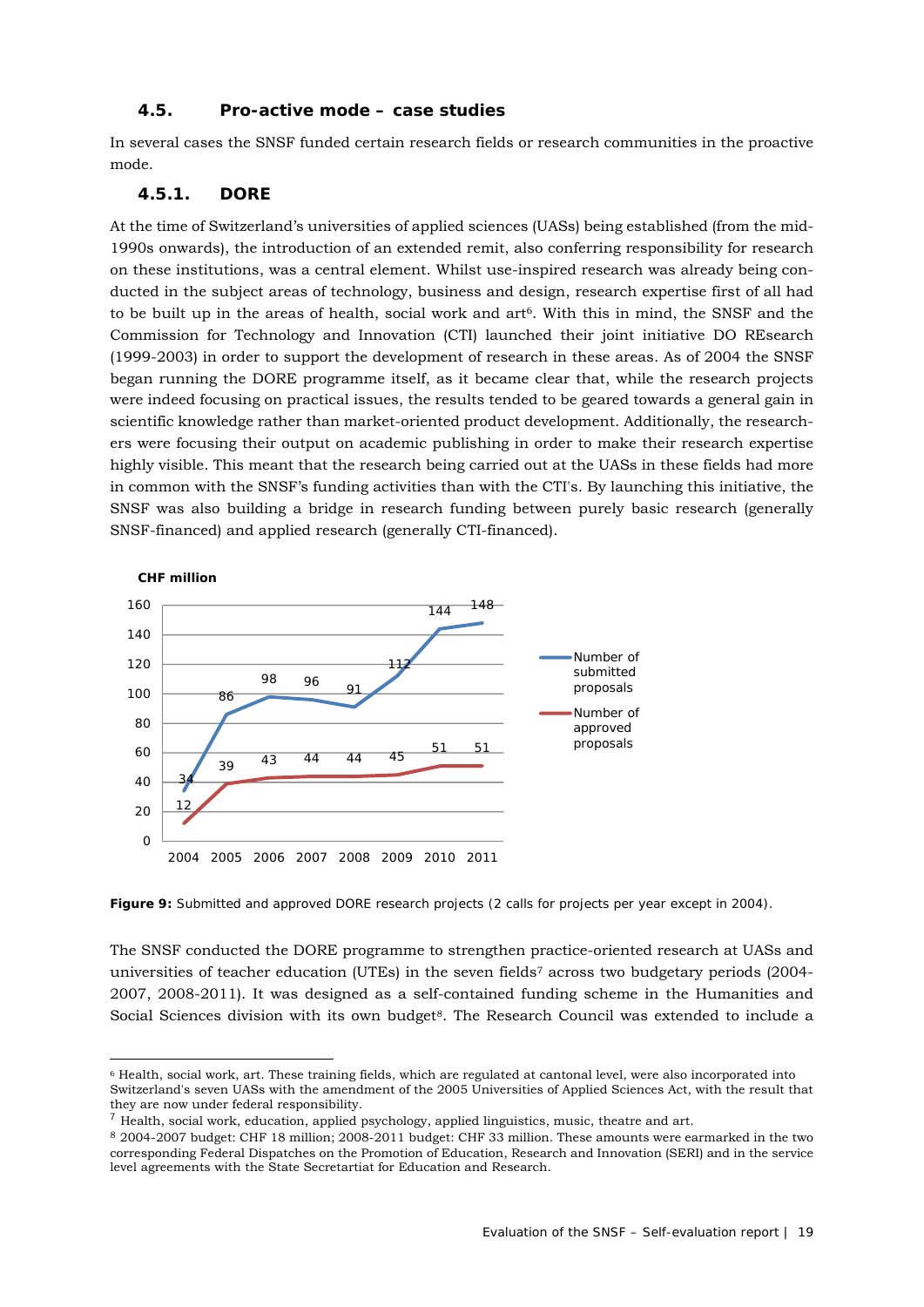further three members responsible for the fields of social work, music and health. With five further external experts, these members formed the expert group "DORE Specialised Commission". The CTI had a seat on the Commission in order to guarantee the interface and transfer between the CTI and SNSF. The SNSF Administrative Offices had a scientific and an administrative secretariat, equivalent to a 50% FTE in each case. In addition to practice-oriented research projects, DORE also promoted conferences, publications and courses for young up-and-coming scientists. The terms and conditions governing grants were based on those applicable to general SNSF project funding, with a free choice of research topics.

| Field                      | Number of<br>projects | Requested<br>grants (CHF) | Number of<br>approved<br>projects | Approved<br>grants (CHF) |
|----------------------------|-----------------------|---------------------------|-----------------------------------|--------------------------|
| Art/design                 | 188                   | 39'871'861                | 65                                | 11'195'610               |
| Music/theatre              | 76                    | 13'749'046                | 43                                | 6'511'136                |
| Social work                | 179                   | 30'558'574                | 84                                | 12'730'467               |
| Health                     | 199                   | 31'951'274                | 64                                | 8'338'606                |
| Education                  | 123                   | 23'325'094                | 56                                | 10'053'802               |
| Applied psychology         | 27                    | 4'498'490                 | 10                                | 1'025'963                |
| <b>Applied linguistics</b> | 17                    | 3'017'879                 |                                   | 1'193'229                |
| Total                      | 809                   | 146'972'218               | 329                               | 51'048'813               |

**Table 6:** Approved DORE research projects (15 calls for proposals, 01.03.2004 - 01.03.2011).

Applications needed to be submitted by 1 March or 1 October. Grants were awarded in accordance with the principle of competition. In order to take account of the particular situations at the UASs and UTEs, the applicants were, in contrast to project funding, able to apply for their own salary, up to a maximum of 20% FTE. Grants were dependent on a potential user (partner from industry) supporting the project, generally by providing funding that amounted to at least 30% of the amount being requested from the SNSF. The evaluation procedure was the same as in project funding.

The key elements of the evaluation, in accordance with general project funding, were scientific quality, originality and project methodology, as well as the qualifications of the applicants. Additionally, the interest on the part of the partners from industry, and thus the broader impact of the project, were also assessed.

Between 2004 and 2011, some 800 research project applications were submitted by researchers from UASs and UTEs, with funding requests totalling CHF 147 million. Around 330 research projects were financed to the tune of CHF 51 million in total. In addition to the funding allocated by the SNSF, approximately CHF 17 million was invested in DORE projects by partners from the practical realm.

The programme was evaluated in 2006 in the form of an internal audit and broadly based survey conducted among current and potential applicants. The survey revealed<sup>9</sup> that DORE, even after the first few years, was already well known among the target groups and had become an important source of third-party funding for the UASs and UTEs. The researchers attested to the fact that DORE enabled projects of a high scientific standard to be conducted, increasing research quality at their institutions of higher education. DORE not only funded practice-oriented research at these institutions but also encouraged it. Numerous centres of competence were set up and expanded at the institutions of higher education during this time. A further positive effect of DORE was the support given to the UASs and UTEs in terms of fostering the next generation of scientists. Research positions for scientific staff were created or co-financed within the scope of project funding. Some 85% of the project funding allocated by the SNSF was related to personnel costs.

<sup>1</sup> 9 Activity Report 2004-2006 of the DORE Specialised Commission, SNSF, December 2006.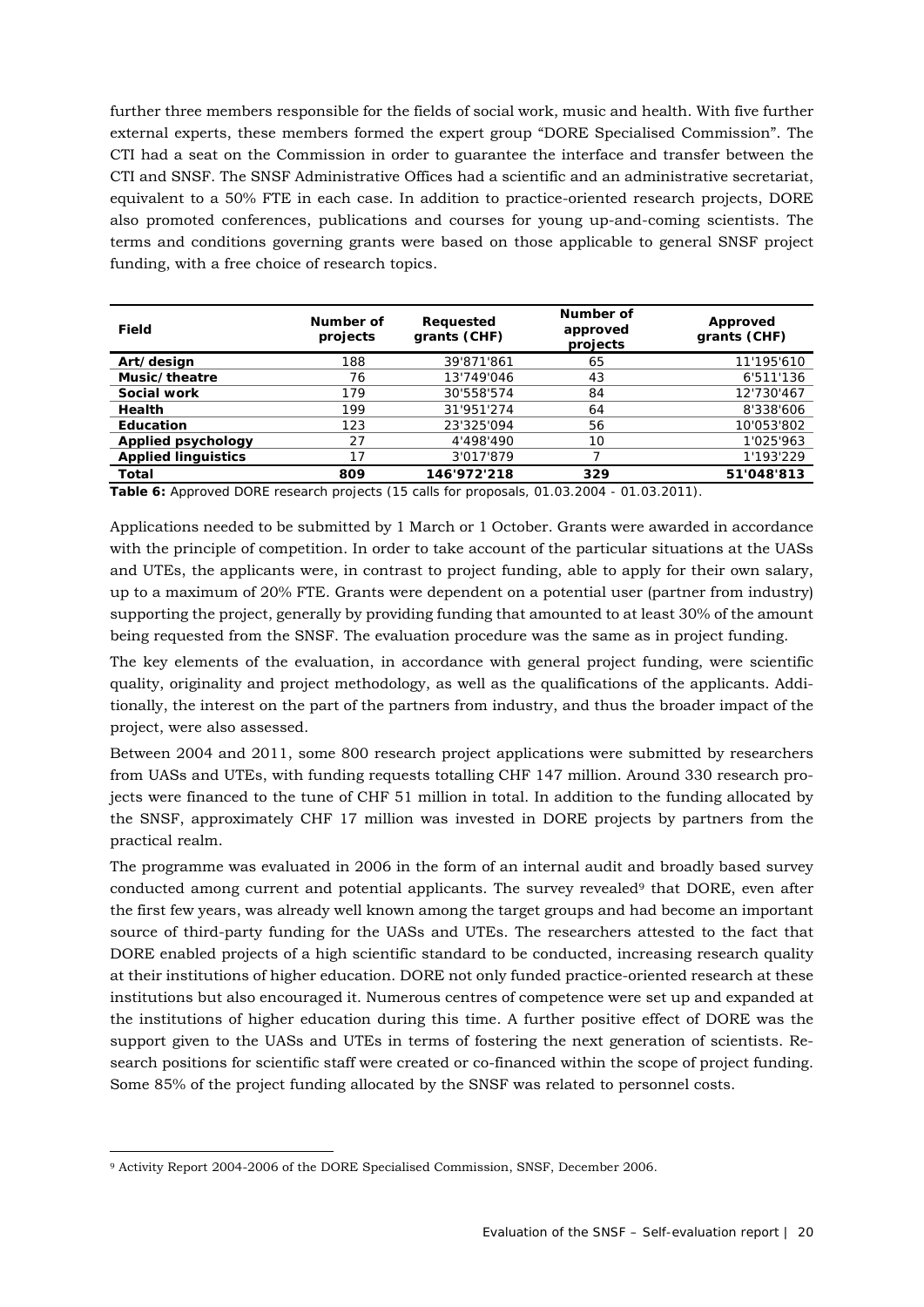| Universities of Applied Sciences (UAS)<br>Universities of Teacher Education (UTE) | Number of<br>projects | Percentage |
|-----------------------------------------------------------------------------------|-----------------------|------------|
| <b>BFH</b> Bern University of Applied Sciences                                    | 62                    | 8%         |
| FHNW University of Applied Sciences and Arts                                      |                       |            |
| Northwestern Switzerland *                                                        | 127                   | 15.5%      |
| <b>FHO</b> Fachhochschule Ostschweiz                                              | 8                     | $1\%$      |
| HES-SO University of Applied Sciences and Arts                                    |                       |            |
| Western Switzerland                                                               | 272                   | 33.5%      |
| <b>HSLU</b> Lucerne University of Applied Sciences and Arts                       | 37                    | 4.5%       |
| Kalaidos University of Applied Sciences Switzerland                               |                       | 1%         |
| <b>SUPSI</b> University of Applied Sciences and Arts                              |                       |            |
| of Southern Switzerland **                                                        | 41                    | 5%         |
| <b>ZFH</b> Zürcher Fachhochschule *                                               | 178                   | 22%        |
| <b>UTE</b> Universities of teacher education ***                                  | 77                    | 9.5%       |
| Total                                                                             | 809                   | 100%       |

\* UTEs included

included since 2009: Alta Scuola Pédagogica and Fernfachhochschule Schweiz

UTEs include SHLR (Schweiz. Hochschule für Logopädie Rorschach)

but exclude the UTEs of ZFH and FHNW and, since 2009, of SUPSI

**Table 7:** Submitted DORE research projects (15 calls for proposals, 01.03.2004 - 01.03.2011).

DORE ceased to exist as a funding scheme in its own right in 2011, by agreement with the representatives of the disciplinary societies (Fachgesellschaften) and the KFH (Conference of Universities of Applied Sciences). With effect from autumn 2011, the SNSF introduced the category of "useinspired basic research" into its project funding. This means that a funding category for use-oriented research is now available to the researchers at UASs and UTEs as well as universities. However, the number of applications from UASs and UTEs has not increased significantly in this category, and their success rates are not yet at the same level as that of the other higher education institutions. The SNSF is analysing its experience with regard to this funding category on an ongoing basis.

## **4.5.2. Initiatives in biology and medicine**

A workshop organised by the SNSF in 2001 on the state of clinical research in Switzerland, attended by a diverse range of stakeholders, came to the conclusion that Swiss research in this area often failed to meet international standards with regard to research quality and the quality of patient data. Following an application from the SNSF in its multi-year planning and based on recommendations from the Swiss Science and Technology Council (SSTC), provision was therefore made for the first time in the ERI Dispatch 2004-2007 for a separate budget to strengthen clinical research. From the funding allocated to it, the SNSF earmarked a budget of CHF 43.5 million for patient-oriented clinical research, set up a specialised commission for the definition of future initiatives and calls for proposals and consequently directed the funding in the first instance to the support of publicly announced and competitively evaluated cohort studies (see Section 5).

The further expansion of patient-oriented clinical research and the long-term improvement of the basic parameters for the implementation of clinical studies were also incorporated into the SNSF's multi-year planning and the ERI Dispatch 2008-2011. This meant that funding for scientifically successful cohort studies could be continued and a second call for proposals for further cohorts could be launched. Additionally, following consultation with international experts, the Federal Office of Public Health (FOPH) and the State Secretariat for Education, Research and Innovation (SERI), a concept was developed to establish and fund **Clinical Trial Units** (CTUs), operating as non-pathology-specific, multidisciplinary centres of excellence for clinical research at university hospitals and cantonal hospitals. Two competitive calls for proposals were launched in 2007 and 2008 for funding for the CTUs. The funding was designed as start-up funding with a maximum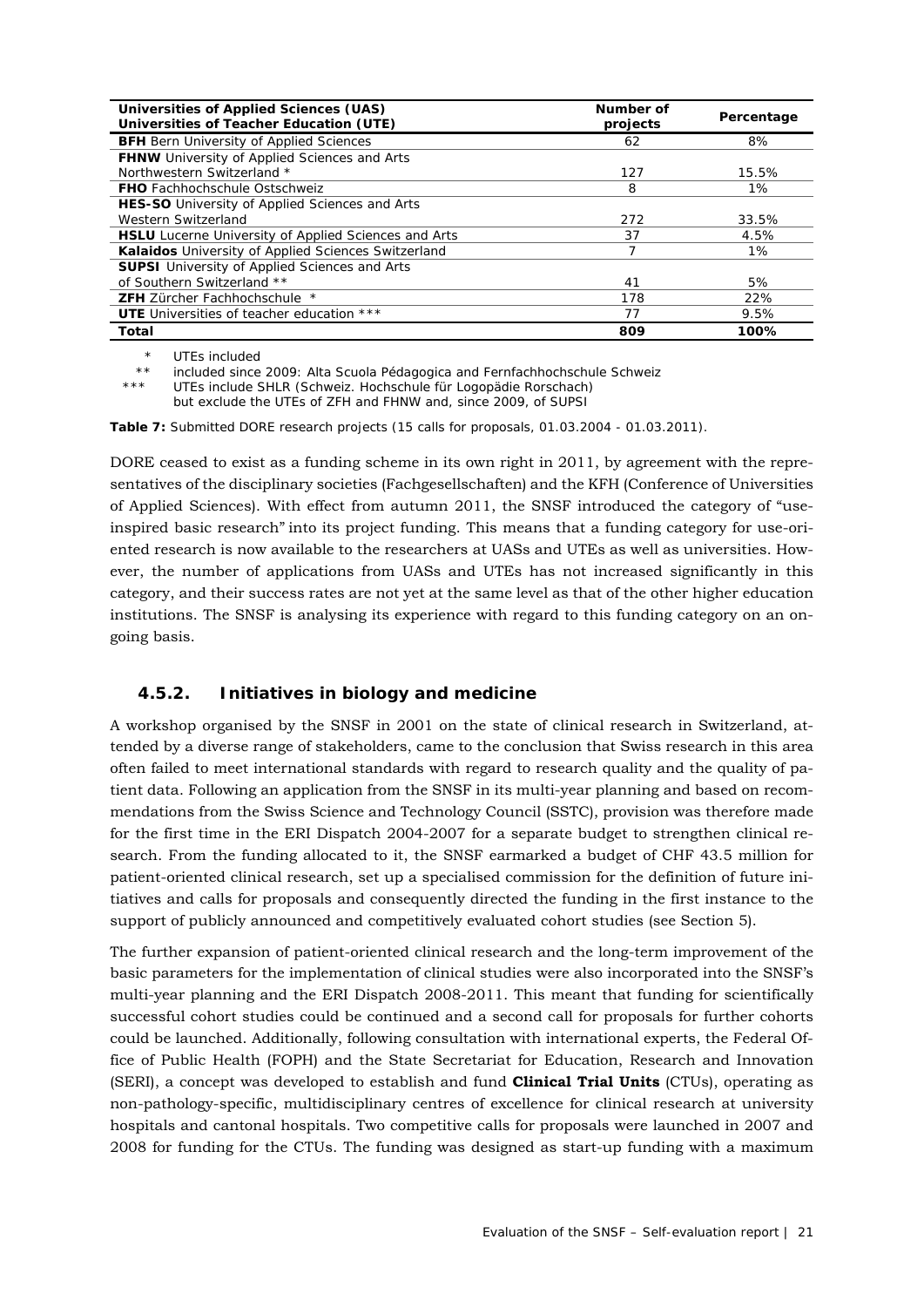duration of five years, with decreasing levels of support during the final two years. Following the two consecutive calls for proposals, all five university hospitals and St. Gallen cantonal hospital received three years of start-up financing and, on the basis of a further interim evaluation, end-ofproject funding for the final two years. One of the main focuses of the CTU concept was the national coordination of the individual CTUs through an umbrella organisation, the National Collaborative Center (NCC), which subsequently became the **Swiss Clinical Trial Organisation** (SCTO). The SCTO (see Section 5) is organised as an association, backed by the university hospitals, the Collège des Doyens and the Swiss Academy of Medical Sciences, and receives infrastructure grants from the SNSF in the context of a service level agreement. Over the funding period 2008 to 2011, the SNSF allocated approximately CHF 58 million to these initiatives.

The **Special Programme University Medicine** (SPUM) promotes young clinical researchers in translational, multi-centric and multidisciplinary research projects in the field of clinical neurosciences and clinical heart and circulation research. The ERI dispatch 2008-2011 assigned the SNSF the task of "lending impetus to specific selected areas" of clinical research with a maximum budget of CHF 30 million, thereby "serving the interuniversity allocation of responsibilities and set-up of areas of focus, resulting in an improved structure, at the universities and university hospitals." In consultation with the rectors and with international experts, and given the small budget, two main focuses were identified for this short-term initiative – clinical neurosciences and clinical heart and circulation research; both served to strengthen translational research and young clinical researchers. Given the short duration of the mandate and based on an interim evaluation, the running time of some very successful SPUM projects was extended by a further three years. The continuation of this programme within this narrow subject area is not planned.

Separate rules on calls for proposals and assessment were prepared for all calls for proposals relating to patient-oriented clinical research. Because the broad national anchoring of the cohorts, CTUs and SPUM projects would have made it difficult to find impartial Swiss experts, these consortium projects were evaluated by international panels of experts. Depending on the overall duration of the support, all of the funded initiatives were subject to interim evaluations after two or three years.

For the purposes of optimising funding of biomedical research, the SNSF carried out two national workshops with international involvement in 2009, including representatives from the European Clinical Research Infrastructure Network (ECRIN) and the Biobanking and Biomolecular Resources Research Infrastructure (BBMRI), as a foresight activity. The findings from these workshops were summarised in a concept paper, the recommendations of which were also geared around the "EMRC White Paper: Present Status and Future Strategy for Medical Research in Europe" prepared by the European Science Foundation (ESF), thus guaranteeing the international compatibility of the SNSF initiatives. The main points of this concept, which were incorporated into the multi-year plan for 2012-2016, were: greater support for translational medicine, funding of longitudinal studies (cohorts) and their expansion to non-human populations, the continued support of the SCTO, the creation of a coordination platform for human and non-human biobanks (Swiss Biobanking Platform (SBP)), data-linkage funds for biobanks, the co-financing of protected time for young clinicians, the payment of CTU service costs through project grants, and the funding of investigatordriven clinical research (IDCR).

All initiatives that were not handled directly via project funding, but required a separate call for proposals and budget, were included in the 2013-2016 Dispatch. However, given that the budget is not sufficient for all initiatives, the SNSF has been given greater flexibility with regard to implementation through the SERI/SNSF service level agreement. The call for proposals for longitudinal studies in the human sector was launched in early 2013, with the call for the non-human sector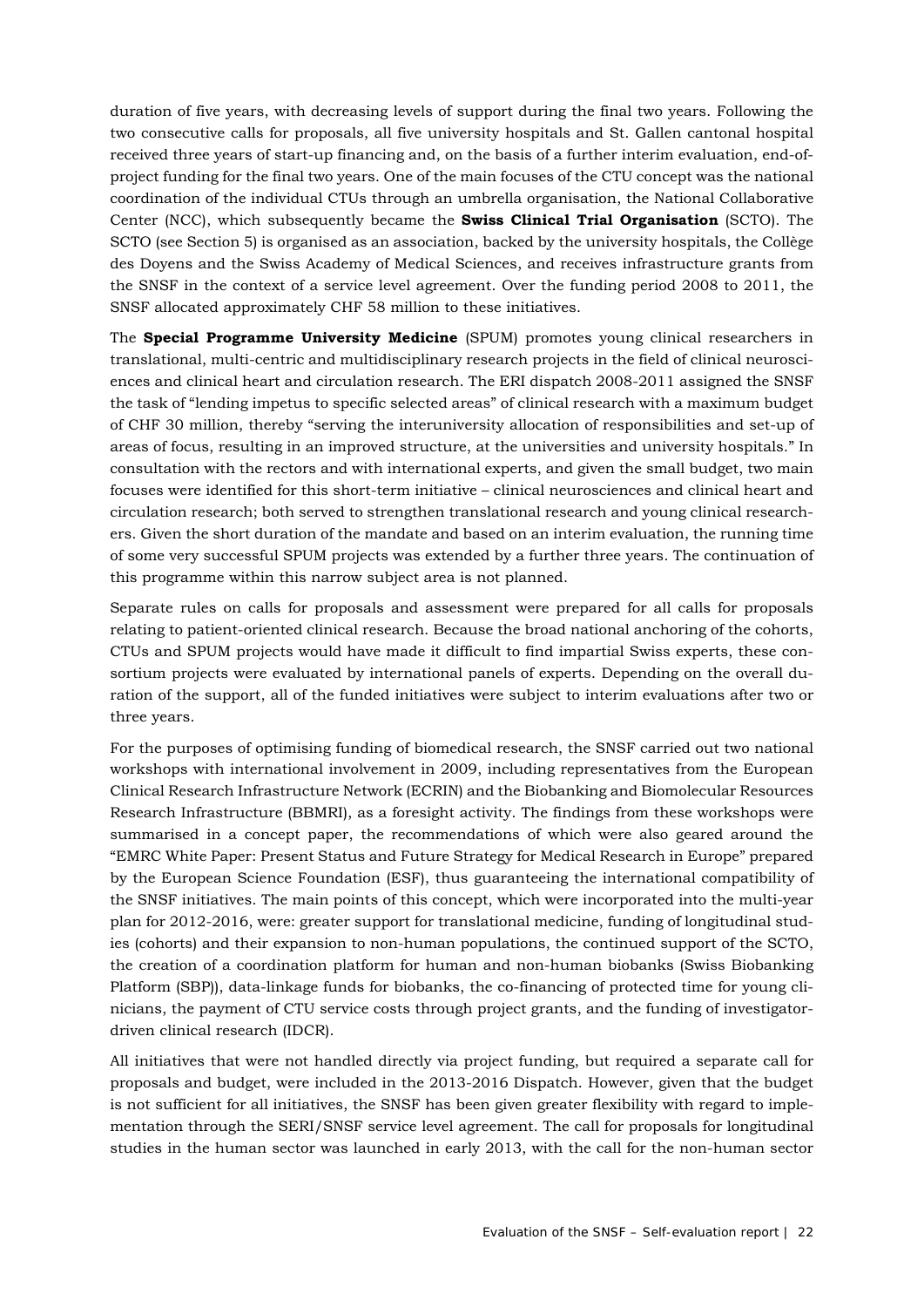postponed for the time being. The Swiss Biobanking Platform (SBP) call for proposals was also issued in 2013 (see Section 5). Both evaluation processes will have been concluded by the end of 2013. Next on the agenda, in 2014, are the calls for proposals for data-linkage funds for biobanks and for IDCR projects as well as the establishment of supplementary grants for protected time for clinicians and for CTU service costs.

## **4.5.3. Long-term applications in the natural sciences**

The turnover of interesting issues in many experimental research fields is in the region of ten years (e.g. in condensed matter physics, physical chemistry), as the experiments depend on the development of complex measuring instruments. The expensive nature of experimental laboratory equipment supports the trend towards continuity and research projects designed with longer project durations. Many collaboration projects involving international large-scale apparatus also need the parties involved to commit to the project for several years at a time. Division II has handled funding for this type of research project in the context of project funding for years now. The SNSF does not enter into multi-year commitments but the mutual understanding of the partners (SNSF/PI) is clearly one of "best effort-commitment". The question of whether such projects should be segregated and given their own funding scheme and own budget is one that has been discussed periodically over the past thirty years. Increasingly, however, the associated disadvantages are viewed as outweighing any superficial benefits of a separate evaluation: competition and comparison with smaller-scale research projects should not be prevented, but the long-term projects should be classed differently in financial terms.

| Formally, only projects for which there is a signed Memorandum of Understanding (MoU) are rec- |  |
|------------------------------------------------------------------------------------------------|--|
| orded in the database as "long-term projects".                                                 |  |
|                                                                                                |  |

| Decision year | Share of long-term projects | "Normal" projects |
|---------------|-----------------------------|-------------------|
| 2009          | 12.8%                       | 87.2%             |
| 2010          | 11.2%                       | 88.8%             |
| 2011          | 7.3%                        | 92.7%             |
| 2012          | 8.4 %                       | 91.6%             |

**Table 8:** Summary figures by year.

Long-term projects without a formal MoU relate in particular to the areas of astronomy, astrophysics, climate research (ice drilling in the Antarctic), experimental chemistry and experimental physics. All of these research projects are closely interwoven internationally and have a proven track record as cutting-edge research at a global level. In the field of astronomy, for example, tough international competition applies to ESA calls, NASA calls, Chinese and Japanese calls. Generally, measurement times for telescopes are awarded through hard-fought competition. In the area of physics, the labels "CERN approved" and "CERN recognized" are a reflection of international top quality and priorities. All large-scale facilities are the subject of intense competition for access: Swiss Lightsource (SLS), all facilities in the USA, and in France (Grenoble).

## **4.5.4. Long-term applications in the humanities**

The long-term projects in the humanities have generally been initiated by individual researchers and/or research groups.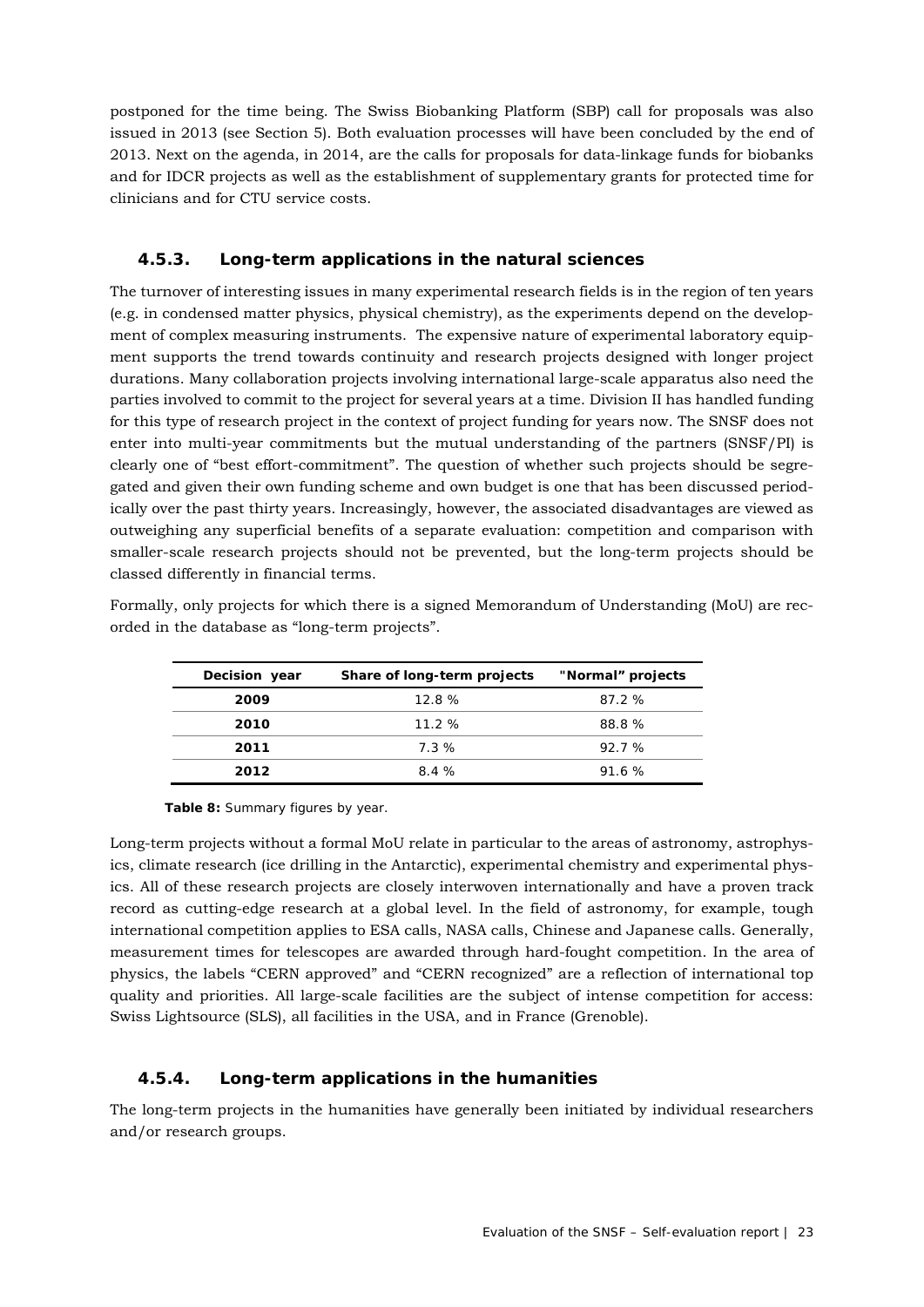The SNSF's Humanities and Social Sciences division has been handling the long-term projects within the context of project funding. At the time of writing, some 14 publishing projects, 5 collections of legal sources, 4 archaeological excavations and also 2 catalogues, 2 name books and a dictionary are being funded. Over the past four years, two to three projects on average have come to an end or been discontinued per year. As a general rule the projects are evaluated by the Research Council every three years.

The current project durations range from 15 years to a time frame of several decades. With regard to the 30 long-term projects running at the time of writing, the (not always continuous) funding has been provided since the 1970s in the case of 12 projects, since the 1980s in the case of 4 projects and since the 1990s for 6 projects. Eight projects were launched during the first decade of the 21st century.

| Decision year | Share of long-term pro-<br>iects | "Normal" projects | Infrastructure grants in CHF |
|---------------|----------------------------------|-------------------|------------------------------|
| 2009          | 8.43 %                           | 91.57 %           | 10'698'544                   |
| 2010          | 8.87%                            | 91.13 %           | 1'334'246                    |
| 2011          | 8.04%                            | 91.96%            | 12'545'159                   |
| 2012          | 6.87%                            | 93.13 %           | 910'005                      |

**Table 9:** Summary figures by year.

Table 9 shows that approximately 8 percent of Division I's project budget is allocated to long-term projects in the field of the humanities. Within the infrastructure budget (own SNSF budget) further funding is available, e.g. for the Répértoire internationale des sources musicales.

By 2013 the SNSF had provided the 30 projects with total funding in the region of CHF 110 million. Many projects receive co-funding from the cantons, foundations, institutions of higher education etc. The 30 projects include twelve historical/critical comprehensive editions of significant authors, namely Robert Walser, Conrad Ferdinand Meyer, Jeremias Gotthelf, Thomas Mann, Johann Heinrich Pestalozzi, Karl Barth, Heinrich Bullinger, Théodore de Bèze, Johann Caspar Lavater, Friedrich Nietzsche, Jacob Burckhardt, Karl Leonhard Reinhold, which can serve as a model internationally. Additionally, collections of source material, books of records, dictionaries and name books, the large-scale project being carried out by farmhouse researchers in Switzerland and the outline of the history of philosophy (Ueberweg), as well as archaeological digs, are all receiving funding.

## **4.5.5. Interdisciplinary research funding Background**

Until 2006, interdisciplinary grant proposals were treated within or between divisions of the National Research Council (RC). Divisions are constrained to certain fields of research. Statistical analysis revealed considerably lower success rates of interdisciplinary proposals compared to disciplinary ones. The SNSF attributed this situation to inadequate evaluation of interdisciplinary proposals by the disciplinarily organised divisions of the Research Council.

As a consequence, the SNSF presiding board mandated a multidisciplinary expert group, which came up with the proposal to put into action a specific committee for evaluating proposals declared as interdisciplinary by the applicants. In 2006, the SNSF created the Commission for Interdisciplinarity (KID), composed of members of all the divisions of the RC. After a pilot phase of two years, KID continued its work as the Specialised Committee Interdisciplinary Research (FA-ID). Since 2012, the committee has been extended. At the time of writing, it is composed of 2 representatives of divisions I to IV of the Research Council and 5 external members, covering a large spectrum of scientific competences.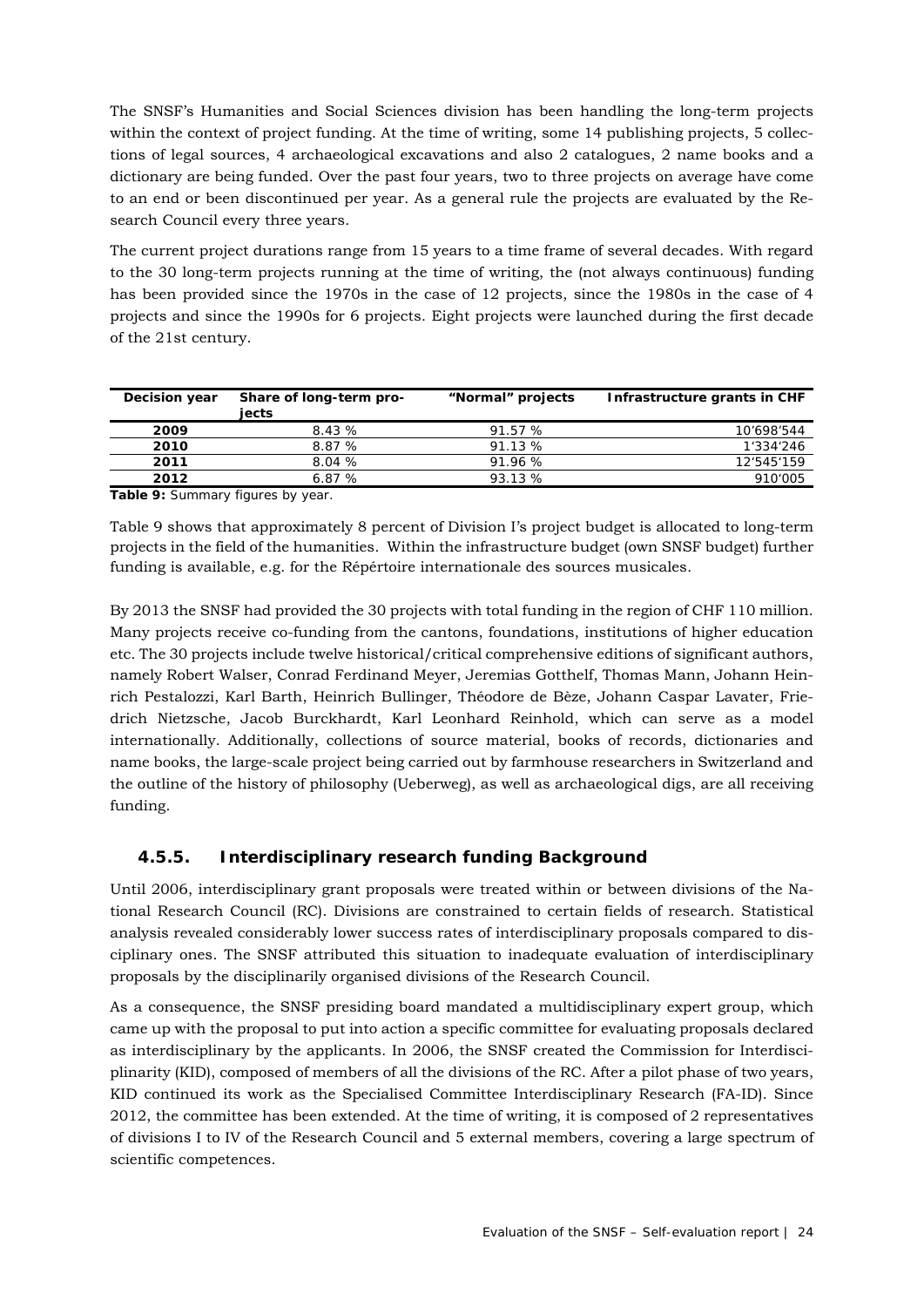| Submission year | Number of proposals | <b>Requested budget</b> | <b>Allocated budget</b> |
|-----------------|---------------------|-------------------------|-------------------------|
| 2006            | 18                  | 5'765'493               | 2'093'358               |
| 2007            | 56                  | 24'534'456              | 7'695'844               |
| 2008            | 57                  | 25'973'297              | 10'542'995              |
| 2009            | 64                  | 30'228'959              | 9'058'524               |
| 2010            | 73                  | 35'269'172              | 10'859'773              |
| 2011            | 96                  | 37'619'151              | 12'637'388              |
| 2012            | 100                 | 44'518'054              | 15'547'645              |
| Total           | 464                 | 203'908'582             | 68'435'527              |

**Table 10:** Summary figures by year.



**Figure 10:** Network of disciplines represented in all interdisciplinary proposals. Nodes correspond to group of disciplines as defined by the SNSF discipline list. Node size and color represent the betweenness<sup>11</sup> centrality of the discipline. The darkness of a link represents its weight.

#### **Proposals**

1

The yearly demand for funding grew steadily from 2006 to reach a total of 100 proposals in 2012 for a requested budget of CHF 44.5 million. In the same year, the total available budget amounted to CHF 15.6 million to fund approximately 35% of the total demand.

<sup>&</sup>lt;sup>10</sup> The betweenness centrality is equal to the number of shortest paths from all vertices to all others that pass through that node. The link's weight represents the number of times two disciplines are present in a common proposal.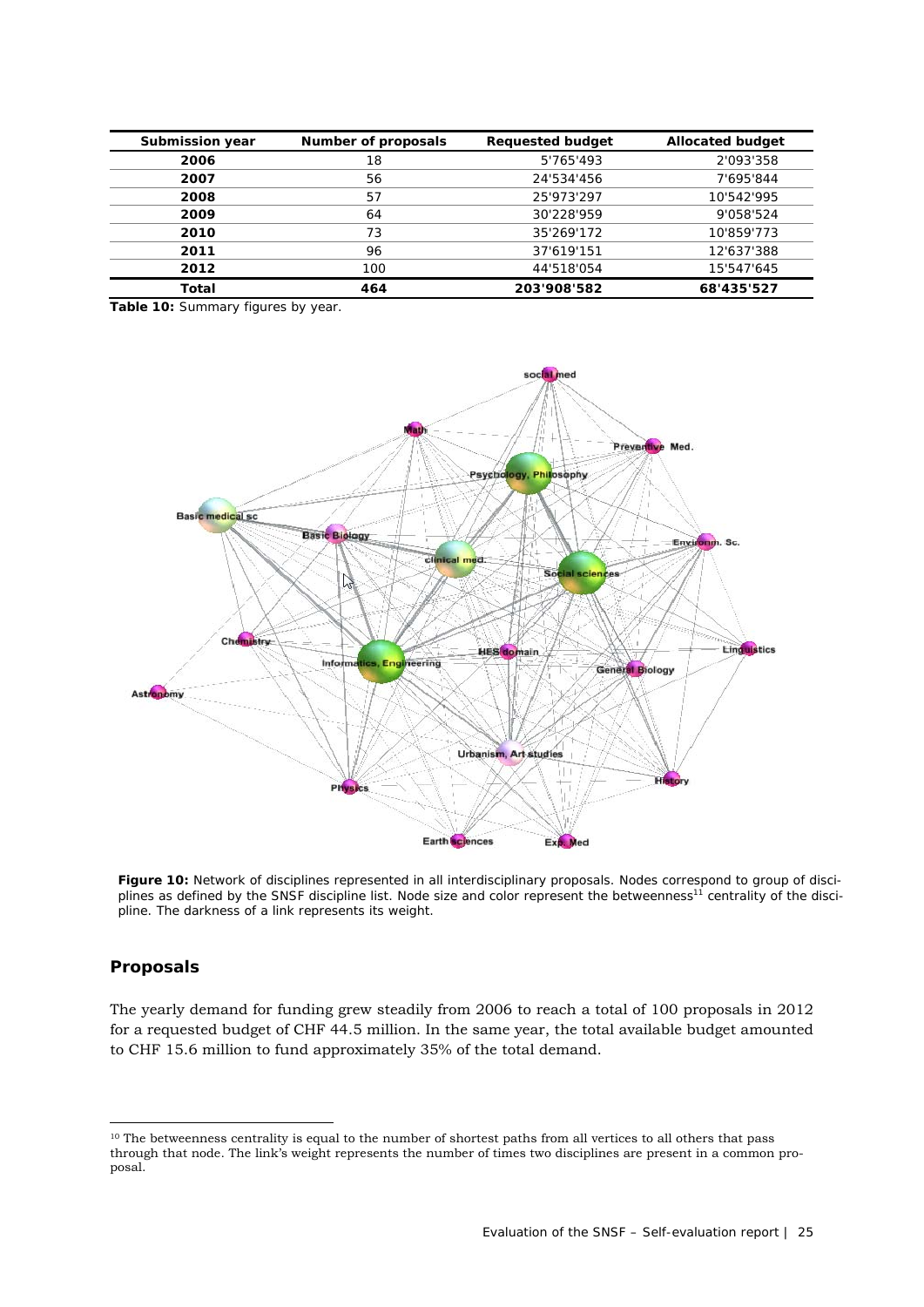The committee evaluates proposals submitted from a wide spectrum of research domains, from humanities and social sciences (domain 1), mathematics, natural and engineering sciences (domain 2) and life sciences (domain 3). Even though the disciplinary composition of proposals does not show any particular pattern, we observe a strong focus in research involving psychology, clinical research, informatics (included in the node engineering in the graph above) and social sciences.

## **Applicants**

The 464 proposals were submitted by 925 applicants or co-applicants. These researchers can be grouped in two different categories: those who also submitted proposals in Divisions I to III and those who never did. The first group is composed of 690 researchers (75%). Our database does not permit a detailed analysis of their affiliation, age and area of specialisation. Most of them were successful in securing funding at least once for grants evaluated in a disciplinary fashion. Only 23% of those working in the humanities and social sciences never secured funds in Division I. This share is even smaller for usual clients of Division II (14%) and Division III (18%).

The second group is composed of 235 researchers. Their last known affiliations are mostly cantonal universities (45%), followed by ETH and UASs (20% each). The remaining applicants were working in other eligible institutions, such as cantonal hospitals.

These figures show that the possibility to submit interdisciplinary projects was particularly appreciated by researchers working in institutions other than cantonal universities or Federal institutes of technology. Indeed, 13% of main PIs submitting an interdisciplinary grant application are working in UASs or other institutions. This is twice as many as in the disciplinary divisions (8%). More importantly, the introduction of this programme enabled a sensitive number of researchers from these institutions to submit proposals to the SNF: 35% of IDS applicants unknown to Divisions I-III were working in institutions other than universities or ETHs.

## **4.6. Relation of SNSF responsive-mode funding to thematic programmes**

## **4.6.1. General questions**

The current SNSF funding rules set no limits for researchers. While project funding and Sinergia are open to researchers in all disciplines, thematic programmes such as SystemsX, Nano-Tera or National Research Programmes (NRPs) present additional opportunities for funding in certain domains. Seeking to invest funds for research effectively, the SNSF must answer a number of important questions: do thematic programmes and large initiatives correspond to new ideas and methods in research which the SNSF has failed to cover by means of the responsive-mode schemes? Do the two types of schemes attract different research communities or the same researchers? Are the thematic programmes preferentially used by researchers who are not successful in the responsive-mode schemes?

In order to understand potential differences between researchers submitting proposals in project funding and in thematic calls, we considered two groups of applicants: those who only applied for funds in NRPs or large initiatives over the last 5 years and those who also applied for funding in SNSF project funding.

Eligibility might differ between external initiatives, NRPs and project funding. We therefore excluded from our analysis researchers who do obviously not qualify for project funding at the SNSF (Ambizione fellows, researchers working abroad or in a commercial entity).

The results are summarised in the table below. The first column displays the number of researchers who submitted proposals for several initiatives. The second column presents the share of those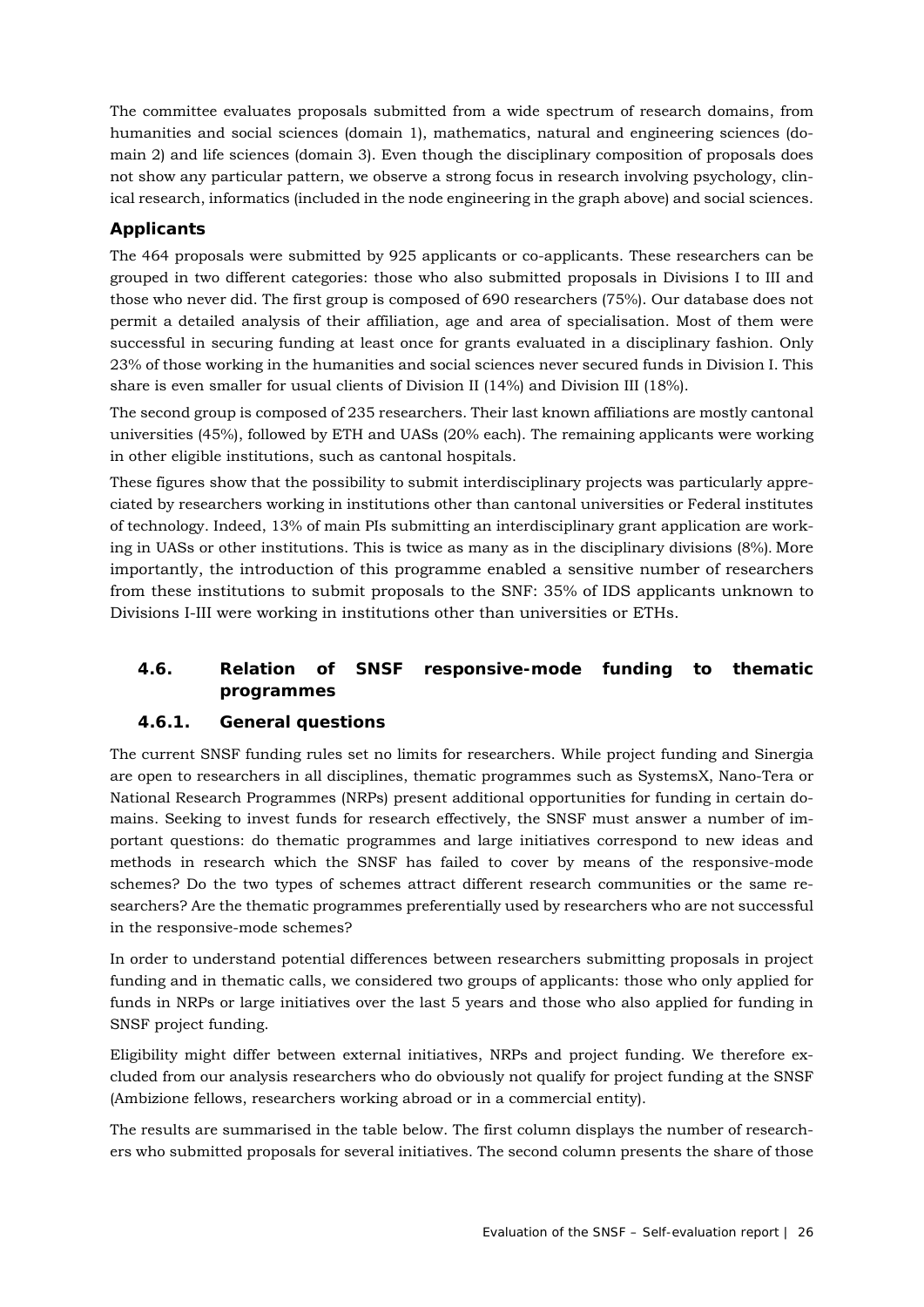researchers who never submitted proposals in the normal SNSF scheme even though formally eligible. The last column shows the success rate and total allocated funding in the Divisions I-III of investigators applying to both funding sources.

|                                                                        |              |                                 | PI never in project funding                 |            |                        | PI in project funding                |
|------------------------------------------------------------------------|--------------|---------------------------------|---------------------------------------------|------------|------------------------|--------------------------------------|
|                                                                        | Total<br>PIS | <b>Number</b><br>Ωf<br>projects | <b>Number</b><br>of<br>eligible<br>projects | Proportion | <b>Success</b><br>rate | <b>Funded</b><br>amount<br>2008-2012 |
| SystemsX.ch                                                            | 450          | 48                              | 22                                          | 5%         | 65%                    | CHF 299 $m^{11}$                     |
| Nano-Tera.ch                                                           | 421          | 102                             | 82                                          | 19%        | 61%                    | CHF 171.6 $m^{12}$                   |
| NRP 60: Gender Equality                                                | 158          | 68                              | 52                                          | 33%        | 40%                    | CHF 18.3 m                           |
| NRP 61: Sustainable Water<br>Management                                | 277          | 129                             | 100                                         | 36%        | 53%                    | CHF 48.1 m                           |
| NRP 62: Smart Materials                                                | 120          | 25                              | 20                                          | 17%        | 62%                    | CHF 50.1 m                           |
| NRP 63: Stem Cells and<br><b>Regenerative Medicine</b>                 | 92           | 13                              | 7                                           | 8%         | 48%                    | CHF 35.1 m                           |
| NRP 64: Opportunities and<br><b>Risks of Nano-materials</b>            | 120          | 22                              | 17                                          | 14%        | 67%                    | CHF 44.5 m                           |
| NRP 65: New Urban Quality                                              | 125          | 64                              | 42                                          | 34%        | 47%                    | CHF 18.1 m                           |
| NRP 66: Resource Wood                                                  | 111          | 50                              | 42                                          | 38%        | 57%                    | CHF 21.6 m                           |
| NRP 67: End of Life                                                    | 218          | 77                              | 67                                          | 31%        | 36%                    | CHF 19.3 m                           |
| NRP 68: Soil as a Resource                                             | 137          | 49                              | 41                                          | 30%        | 47%                    | CHF 25.3 m                           |
| <b>NRP 69: Healthy Nutrition</b><br>and Sustainable Food<br>Production | 135          | 58                              | 47                                          | 35%        | 44%                    | CHF 19.3 m                           |

**Table 11:** Summary of projects' eligibility.

#### **4.6.2. SystemsX.ch**

1

SystemsX.ch is based on a "pilot project" operated from 2004 to 2007 by the Swiss Federal Institute of Technology Zurich (ETHZ), the University of Basel (UniBS) and the University of Zurich (UniZH). In 2006, these three institutions founded an ordinary partnership according to Swiss law with the aim of launching a national initiative to fund system biology, based on a positive international review of the pilot project. This idea met with a good response from the then State Secretary for Education and Research Charles Kleiber. The project was subsequently submitted to the Swiss parliament under the name "SystemsX.ch" as part of the ERI Dispatch 2008-2011 (budget of CHF 100 million). However, its approval was subject to the condition that an independent entity, in this case the SNSF, guarantee quality assurance. In December 2006, the SER commissioned the Swiss National Science Foundation with the task of producing a brief report. The SNSF was required to carry out an overall assessment of the project as a whole while also proposing potential evaluation mechanisms. The business plan for SystemsX.ch and the international review of the pilot project were submitted. The working group within the SNSF, composed of representatives from Divisions II, III and IV, presented its report to the Presiding Board of the Research Council in March 2007 for attention of the SER.

<sup>&</sup>lt;sup>11</sup> Equivalent to an average spending level of about CHF 150'000 per researcher.

<sup>&</sup>lt;sup>12</sup> Equivalent to an average spending level of about CHF 110'000 per researcher.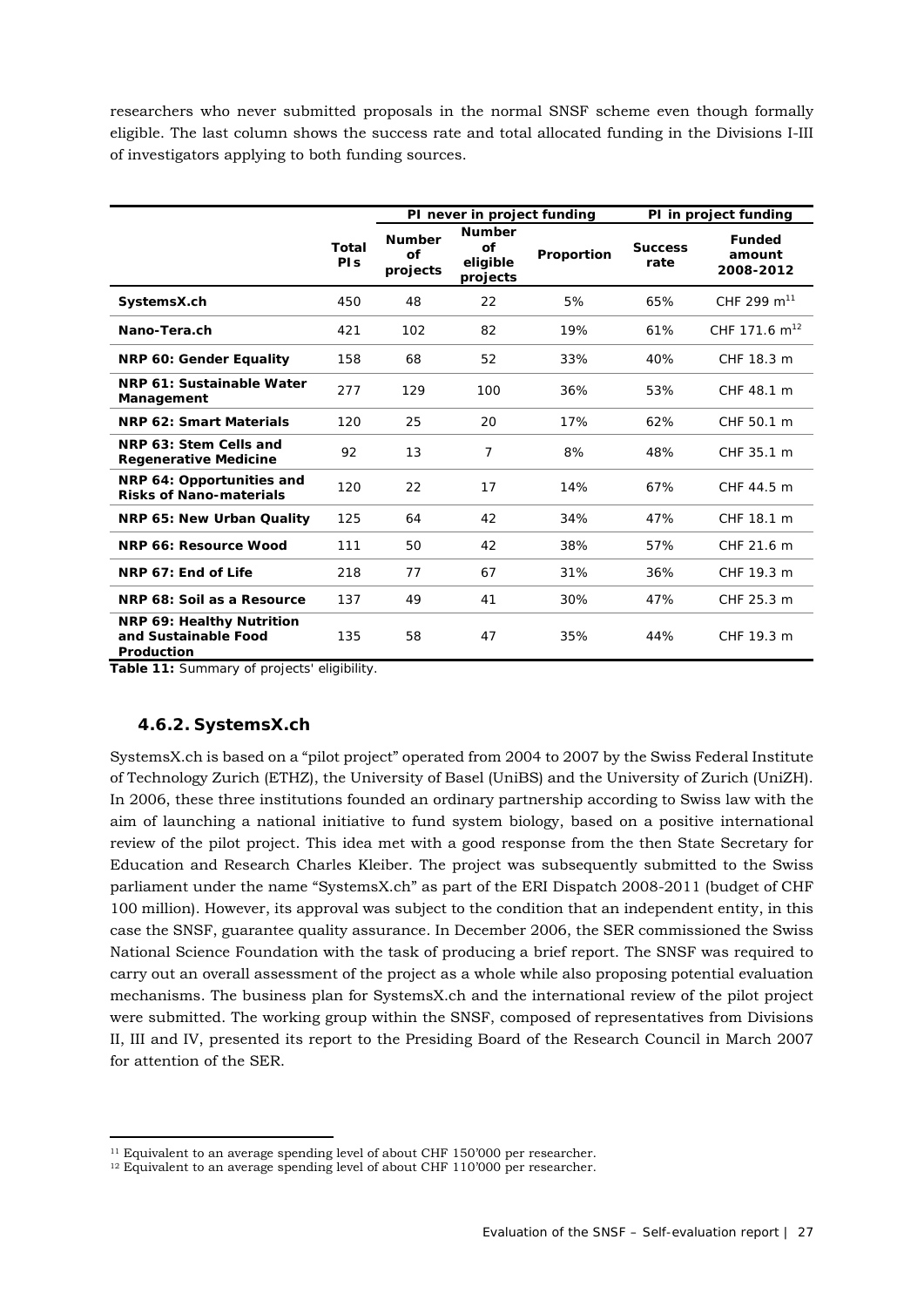By mid-2007 the Presiding Board had adopted the application regulations and selected the internationally composed panel, including representatives of Divisions II, III and IV. Responsibility for the secretariat was assigned to Division IV. The first call for proposals was launched by SystemsX.ch in August 2007. The panel met for the first time in February 2008, with the selected projects beginning their research work by May 2008.

Among the 450 researchers who submitted an RTD or iPhD proposal, only 48 never submitted any proposals in the SNSF's project funding. Among them, a total of 26 are not eligible because they left academia, are Ambizione fellows, work abroad or in a commercial entity. In total, only 5% of all researchers looking for funding in the area of systems biology never submitted any proposals in the SNSF's project funding. Members of this group are all men of between 38 and 41 years of age. Half of them possess a professor title. They are mainly affiliated to institutions based in Basel or Zurich13.

All other researchers in this domain also submitted proposals in the SNSF's project funding. They mostly submit proposals in disciplines of basic biology and basic medical sciences, with an average success rate of 65%, systematically above the average success rate of applicants in the same scientific domain.

| <b>Discipline</b>         | 301 | 303 | 307 | 205 | 203 | 304 | 302 | 308 | 204 | 207 | 201 | Total |
|---------------------------|-----|-----|-----|-----|-----|-----|-----|-----|-----|-----|-----|-------|
| No. of<br>projects        | 729 | 269 | 95  | 94  | 72  | 56  | 32  | 30  | 19  | 12  |     | 1420  |
| Success rate              | 69% | 58% | 53% | 69% | 60% | 61% | 78% | 73% | 68% | 67% | 42% | 65%   |
| SNSF avg.<br>success rate | 63% | 54% | 36% | 58% | 74% | 52% | 53% | 34% | 78% | 64% | 80% |       |

**Table 12:** Success rates by discipline (disciplines are listed in Table 2).

All SystemsX.ch applicants already funded by the SNSF received approximately CHF 300 million through project funding during the previous 5 years. This corresponds to a spending level of CHF 150'000 per researcher. SystemsX.ch customers are therefore comparatively well-funded researchers. They are probably attracted to SystemsX.ch by the RTD programme through which large consortia can be funded – as opposed to smaller scale individual funding at the SNSF.

Researchers adapt their fundraising strategy to the existing landscape of funding schemes. The main programme of SystemsX.ch (RTD) has some similarity with Sinergia. In fact, 15 consortia resubmitted 15 rejected RTD proposals in one of the subsequent Sinergia calls with exactly the same network – or a substantial subset. Eight of these consortia were funded by Sinergia.

#### **4.6.3. Nano-Tera.ch**

Nano-Tera was designed with a view to providing major funding for engineering sciences in Switzerland. The Swiss federal institutes of technology had repeatedly criticised the SNSF for having an evaluation system that failed to do justice to the field of engineering, as evidenced by the low success rate for applications in this area. Given, however, that engineering sciences fare less well than basic sciences in the success statistics at European level too, the reasons for this phenomenon can be assumed to have deeper roots.

For its part, the EPFL devised an engineering programme with a structure similar to that of the SystemsX initiative. The programme was expedited and, together with the SystemsX project, submitted to the parliament as part of the ERI Dispatch 2008-2011 under the name "Nano-Tera.ch"

<sup>1</sup> <sup>13</sup> This fact must however be contextualised with the strong focus of the initiative in these two institutions.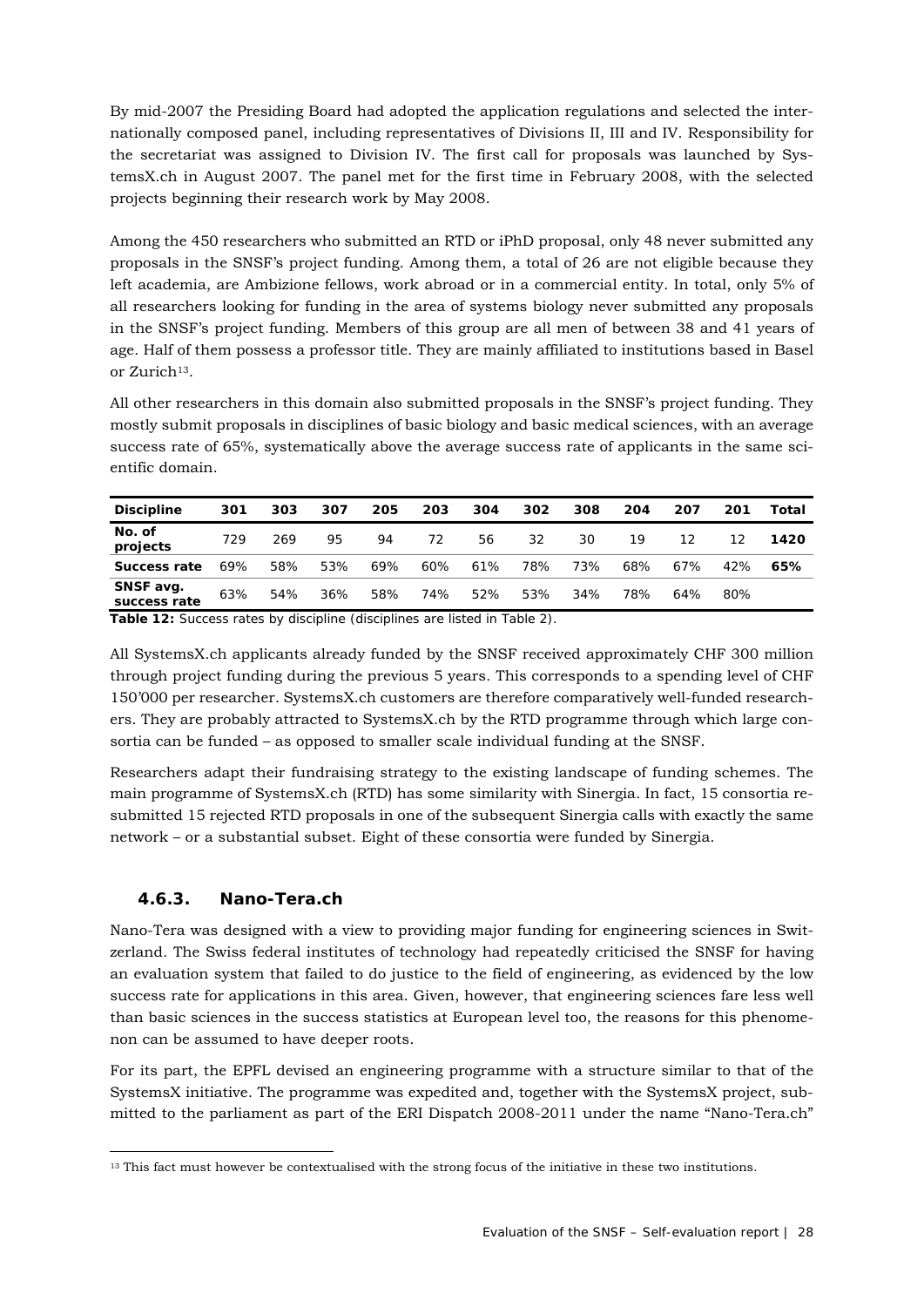(budget of CHF 100 million). As with SystemsX.ch, the project was approved subject to the condition that the SNSF guarantee scientific quality assurance.

During an initial presentation of the proposal to SNSF representatives in May 2007, the programme only existed in a very basic form, with the result that the SNSF only agreed in principle to assume the quality assurance role. Due to a delay in the fine tuning of what was a very broad programme outline, it was not possible for the proposal to be evaluated in accordance with the procedure for NRPs. In order to avoid any further delays, the SNSF, following correspondence with the state secretary in January 2008, declared its willingness to carry out the evaluation, limiting it to the individual projects within the call launched in February 2008.

The Nano-Tera programme was specifically geared towards quick implementation, with the research groups being required to create demonstrators as an absolute prerequisite. The SNSF panel was only composed once the entries in response to the first call were known. The international panel met for the first time in November 2008 but, in light of the complex negotiations for thirdparty funding, the first projects did not get off the ground until the period from March to July 2009.

About 20% of all researchers who applied for funding to the Nano-Tera.ch initiative never applied in SNSF project funding even though they would be formally eligible. These investigators are mostly established researchers with an average age of 50 years. The majority of them do not possess a professor title. Their institutional affiliation is quite diverse. Yet, 45% of them either work at EPFL or CSEM14. As research in Nano-Tera is in large parts use-inspired, it may well be that these researchers unbeknown to the SNSF do not feel attracted by the conventional schemes.

All other putative Nano-Tera.ch investigators submitted proposals to the SNSF's project funding. Their success rate amounts to an average of 61% over the five-year period. The vast majority of these proposals (80%) are evaluated in Division II and are tagged by the discipline 20500 (Engineering). There is no particular difference in the success of these researchers at the SNSF since their success rate is very similar to the average success rate in this domain (58%).

As for the SystemsX.ch initiative, seven research networks initially rejected in the Nano-Tera.ch evaluation were re-submitted to the Sinergia program in one of the following calls by the same network – or a substantial subset – of applicants. Six of these consortia were funded by Sinergia.

## **4.6.4. National Research Programmes**

The situation for National Research Programmes (NRPs) is very diverse. The discrepancy between its clientele and that of SNSF project funding depends strongly on the call's subjects. We considered NRPs set up between 2008 and 2012.

The proportion of investigators who apply for funding only in the SNSF thematic calls ranges from 8% in Regenerative Medicine to 38% for Resource Wood. The data presents no particular correlation between the share of investigators raising funds only at thematic calls and the success rate of those who also submit proposals in project funding.

The success rate in SNSF project funding of investigators who also submit proposals in NRP calls also differs between several calls. For most calls, NRP applicants have similar success rates when submitting a proposal to project funding as the SNSF average. This is the case for instance in NRP 61, NRP 62, NRP 64, NRP 65, NRP 66, NRP 69.

Differences in success rates exist in other calls at various scale. They might not be significant (NRP 68) or depend on the discipline (NRP 60, NRP 67). However, these figures must be analysed with

<sup>1</sup> <sup>14</sup> This fact must however be contextualised with the strong focus of the initiative in these two institutions.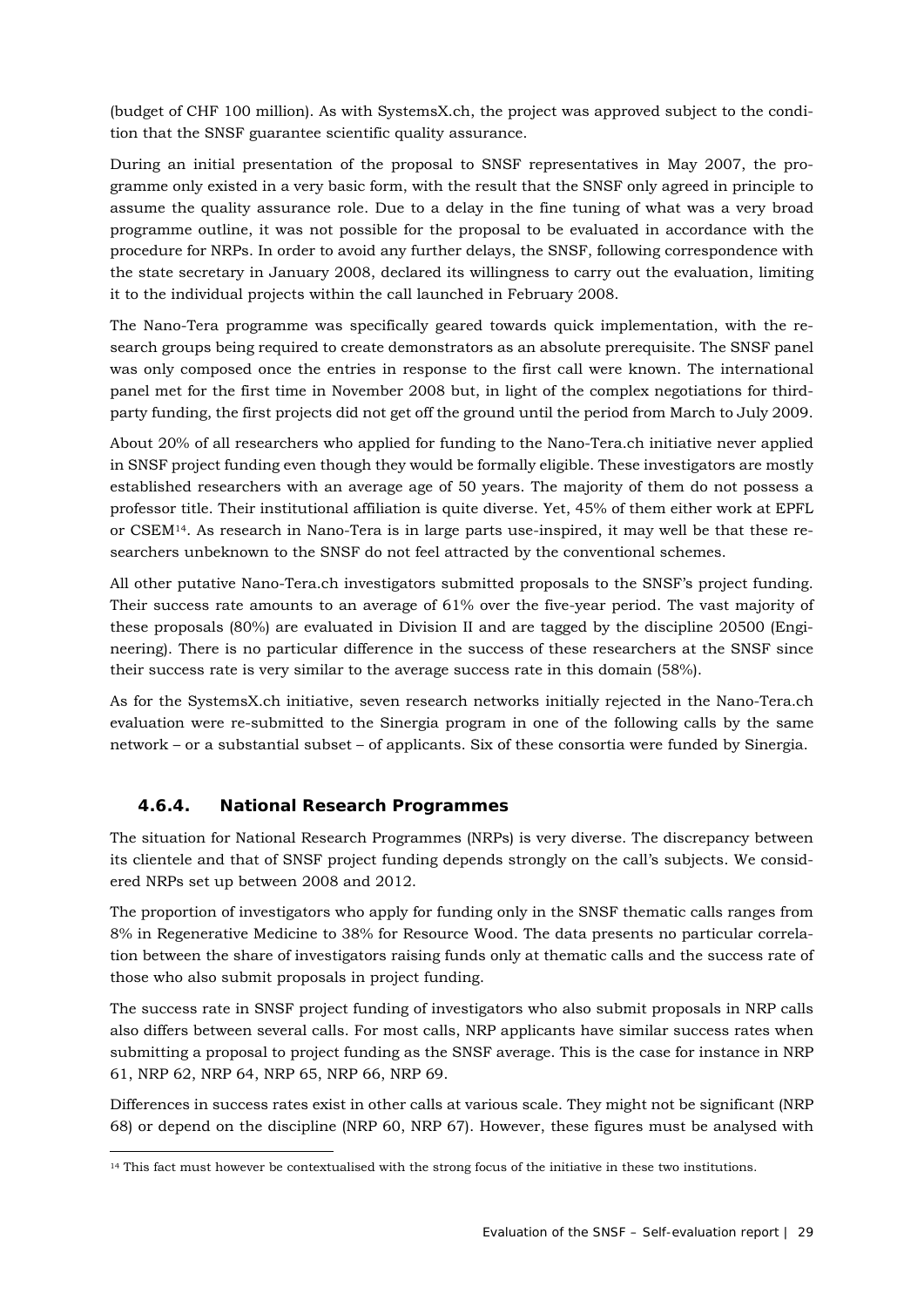care as the number of applicants in the different scientific domains is small and the categories to consider might go beyond the disciplines.

As for Nano-Tera.ch, there is some indication of communities in applied or use-inspired researchers who seek funding but never apply to the SNSF responsive-mode schemes.

## **4.7. Relation of SNSF responsive-mode funding with European funding schemes**

The Swiss research landscape is part of the European Research Area (ERA), whose purpose is the integration of the scientific and technological capacities of the EU member states and associated countries. Aims of the ERA are the creation of an internal market for research, the effective coordination of national and European research activities and the development of research funding at European level.

In the context of this report, it seems appropriate to relate project funding and Sinergia only to the responsive-mode funding on the European level, which is done through the schemes of the **European Research Council** (ERC).

SNSF project funding and ERC **Starting Grants** (StG), **Consolidator Grants** (CoG) and **Advanced Grants** (AdG) offer competitive research funding for independent scientists and thus overlap in their target group in Switzerland. The ERC Grants are much larger, though, and can also be used to pay the salary of the principal investigator. These three ERC schemes have considerably lower sucess rates than the Swiss schemes as they reflect competition across a continent and not within a country. Despite the great success of Swiss researchers in the ERC, in absolute numbers the ERC funds only very few researchers in Switzerland. In 2012, only 26 new AdG and 33 new StG started in Switzerland; first results for CoG are being published in December 2013, in parallel to the writing of this report.

The StG and AdG are, and will continue to be funding schemes for a very small elite. SNSF's project funding is the main funding scheme for basic research in Switzerland, providing competitive research funding for excellent scientists. By promoting national competition, SNSF funding not only creates the basis for the success of Swiss researchers at the ERC, but it continues to identify and support researchers who are competitive on the European level. 94% of AdGrantees and 92% of StGrantees in Switzerland (of those who had already worked in Switzerland before they received their ERC grants) had received funding from the SNSF (via project funding or SNSF professorhips). Almost 80% of the Swiss ERC grantees apply for and receive funding also after the start of their ERC grant (mainy through project funding).

SNSF Sinergia and ERC **Synergy Grants** both support small, and often interdisciplinary, networks of advanced researchers which plan to venture into promising new research fields. In contrast to the Pan-European Synergy grants, Sinergia networks are mainly Swiss-based, with the participation of one group outside Switzerland. The ERC Synergy Grants are rather insignificant for the Swiss research system at the moment. There have only been two pilot calls, for the first of which the results are already available. The call had a success rate of 1.6% with only 11 projects - one with Swiss participation - being funded.

The **ERA-Net** and ERA-Net+ schemes have existed for many years and are considered a success. Apparently, ERA-Nets will play a more important role in Horizon 2020, especially in the Societal Challenges Part, but also in other fields. At the time of writing, the SNSF is taking part in about ten ERA-Nets, some of which are thematic, others regional. The decision-making process with regard to participation has not always been transparent, although a decision process was set up.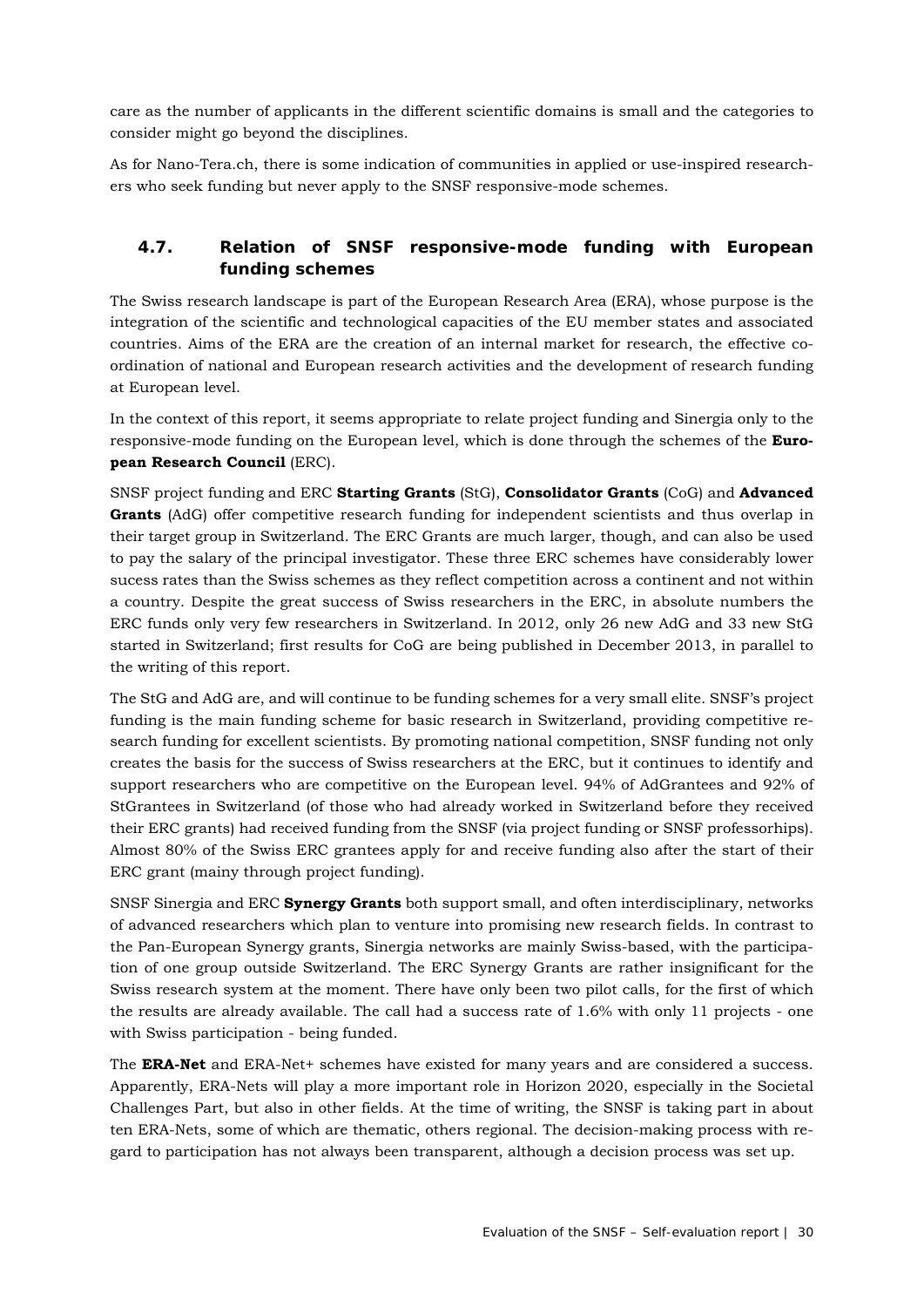Like NRPs, **Joint Programming Initiatives** (JPIs) – which formally are not a scheme of FP7 or Horizon 2020, but intergovernmental initiatives – aim at pooling national programmes and thus achieve the critical mass needed to address major societal challenges more effectively. JPIs and NRPs clearly differ in size and structure. Ten JPIs are currently underway; the SNSF, together with the SERI, which has the overall responsibility for the JPIs in Switzerland, had to decide which topics are more suitable for the creation of NRPs and which JPIs it wanted to participate in, or to link new NRPs to existing or planned JPIs. Switzerland is currently a member of five out of the ten existing JPIs; the SNSF is taking part in four of them.

## **4.8. Summary and conclusions**

Funding in the **responsive mode** (project funding and Sinergia) is the backbone of SNSF funding in terms of importance, investment and evaluation work. In the previous sections, analysis of discipline funding, institution funding, grant size, coverage of the scientific community and relation between publication activity and SNSF activity (only for biology and medicine) were presented. The results allow for the following **statements and conclusions**:

The SNSF funds the different disciplines largely as a function of their financial demand and adapts to changing demands quite quickly, probably more flexibly than with thematic programmes and corresponding budgetary envelopes. The 'activity level' of disciplines at the SNSF in terms of numbers of proposals and financial demand is very heterogeneous. The general activity level in all schemes is on the whole increasing. The structure and working capacities of the National Research Council and the Administrative Offices have not developed accordingly. Modifications will be suggested for 2015.

- Most SNSF applicants come from the cantonal universities and the ETH domain. The respective partitioning between research fields corresponds to the activity of the institutions in these domains. Researchers from the UASs and the UTEs use the SNSF only to a very limited extent. The weak coverage may in part be explained by the fact that the major role and tradition of the SNSF is to fund basic research and that evaluation procedures need to be further adapted to use-inspired research. The major reason, however, very likely resides in the design and structure of the UASs / UTEs, which do not facilitate research for non-commercial purposes.
- In terms of grant size, there are strong differences between disciplines which seem to be justified in large parts by the differences in research costs. However, the SNSF has no real indication of needs and research costs as it only contributes to research costs and because researchers have different strategies and co-funding levels concerning their proposals. Limited grant size and lifetime is probably one reason why researchers address multiple proposals to the SNSF.
- Estimating the coverage of university researchers is difficult due to non-matching data from different sources. It seems that coverage is highest in MINT, followed by biology and medicine and very heterogeneous in the humanities and social sciences. As there is no international scientific evidence concerning this parameter, interpretation of this data is difficult.
- In order to learn more about each of the previously mentioned topics, a researchers' survey mandated by the SNSF is being conducted by the Nordic Institute of Studies in Innovation, Research and Education (NIFU) at the time of writing. Based on the results and on its own analysis, the SNSF may modify project funding and Sinergia.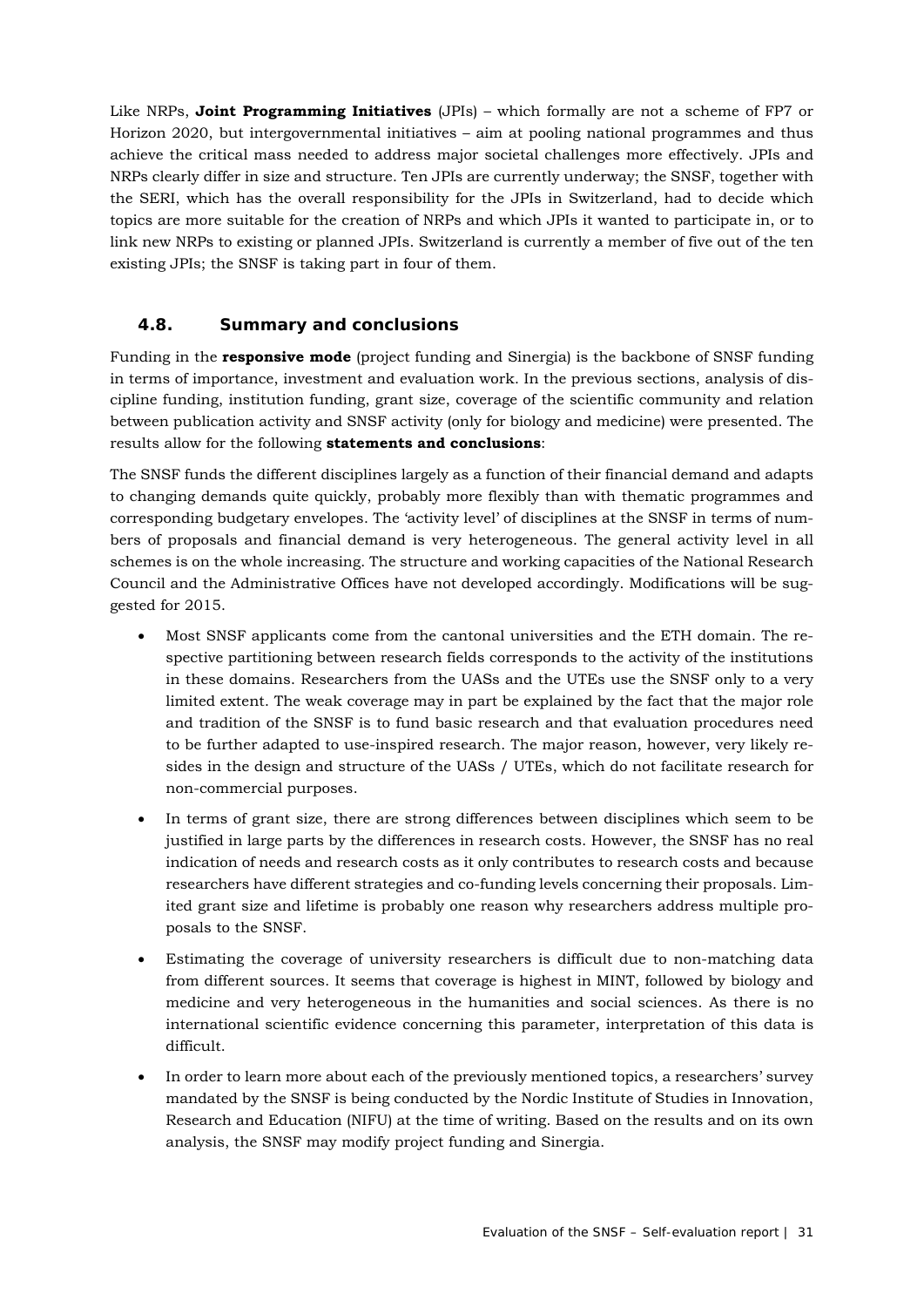- Project funding and Sinergia and the ERC funding schemes attract the same target group in Switzerland - the most competitive researchers – but have very different purposes. Participation of Swiss-based researchers in ERA nets should be facilitated pro-actively by the SNSF.
- According to the pilot study based on topic modeling, there is some disparity between the publication activity of researchers in biomedical research and the needs for funding as submitted to the SNSF. Even if the tool has several shortcomings and results needs very careful interpretation, it serves very well to document and visualise ongoing research and has numerous additional applications (e.g. search for reviewers and panel members, detection of emerging disciplines, foresight, etc.). The SNSF will thus seek to further develop the tool and include more research fields.

In several cases the SNSF funded certain research fields or research communities in the **pro-active mode**. The **motivations** for doing so can be summarised as follows:

- capacity-building in response to needs expressed by research communities or political stakeholders
- long-term investment as required by the nature of research and its organisation in certain areas, in particular international consortia
- long-term data acquisition as required for further research in certain fields (infrastructure)
- counter-measures to under-funding of certain research fields or communities
- reaching out for new research fields or communities

The following **statements and conclusions** can be made with respect to the current funding policy in the pro-active mode:

- Considerable monitoring/foresight activities are necessary for effective and balanced funding in the pro-active mode that is not subject to lobbying by individual research communities. The SNSF needs to do foresight work more systematically but is limited by the current workforce.
- There is a problem concerning evaluation when long-term strategic investments compete directly with individual short term grants in project funding, a funding scheme designed for the responsive mode. The SNSF can handle pilots for these long-term investments in project funding but must then have a standard process to include them in its multi-year plans. As many of these investments are of national importance, the SNSF also calls upon the responsibility of other Swiss stakeholders, particularly concerning costly domains. In the grey zone between purely responsive mode and strategic investments are long-term commitments (e.g. for experiments or editions).
- Thematic programmes, be they international, SNSF-external or internal initiatives or NRPs, can create added value in terms of new research and new research communities. In some research fields, however, they may rather be an additional funding source for ongoing research and already well-funded communities.
- Funding in the pro-active mode and evaluating SNSF-external initiatives represents an additional workload for the National Research Council, which is already stretched to the limit.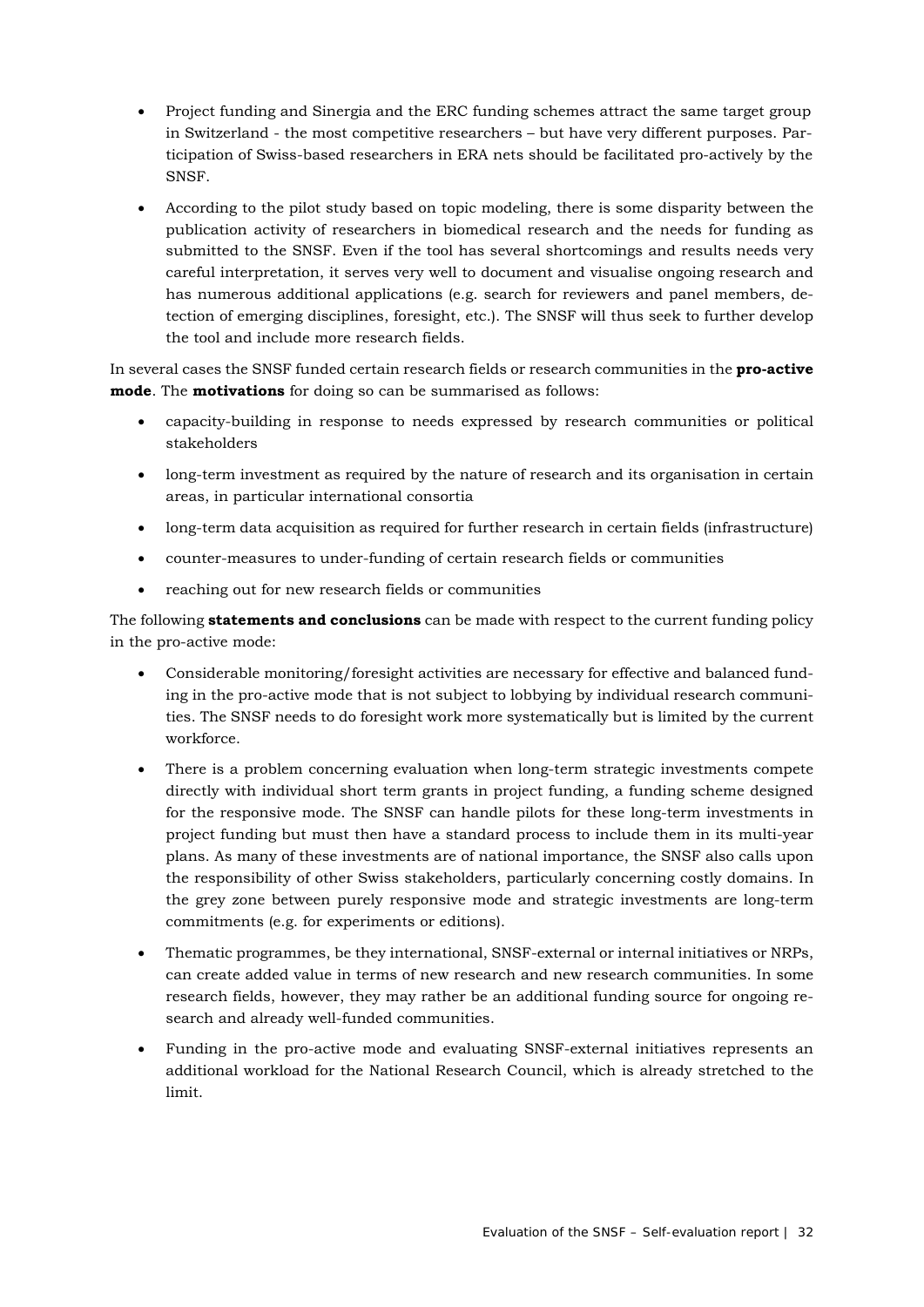## **5. Infrastructures: characteristics of current funding**

## **5.1. Overview**

The SNSF bases its definition of infrastructure on that used by MERIL (Mapping of the European Research Infrastructure Landscape), a project funded by the ESF (European Science Foundation) with the aim of providing an inventory of European infrastructures http://www.esf.org/activities/science-policy/research-infrastructures/meril-mapping-of-the-european-research-infrastructure-landscape.html

An infrastructure is a facility or a (virtual) platform that provides the research community with research resources and services in their respective specialist field. Infrastructures may be distributed across single or multiple locations or take the form of an "e-infrastructure". They may also form part of large-scale national or international networks and groupings. Research infrastructures should

- offer high-quality services with at least national relevance;
- offer researchers from Switzerland (and other countries) access via transparent processes based on the applicants' scientific track record;
- have a stable and efficient management structure.

Long-term publishing projects in the humanities are included in most international infrastructure definitions. In this report, they are treated in section 4 as they represent long-term investments in specific research domains. The same reasoning applies to the cohort studies in biology and medicine.

Between 2008 and 2012, the SNSF invested between CHF 42 and 50 million per year for new and existing infrastructures. Approximately one fourth to one third of this investment was used to purchase new instruments for research in the MINT and life sciences domains (R'Equip) and cannot thus be considered as infrastructure in the strict sense. The remaining part (CHF 29-37 million per year) represents long-term investments. Infrastructures funded by the SNSF range from largescale equipment and its operation in the natural and engineering sciences via biobanks to surveys and cohorts in the social sciences.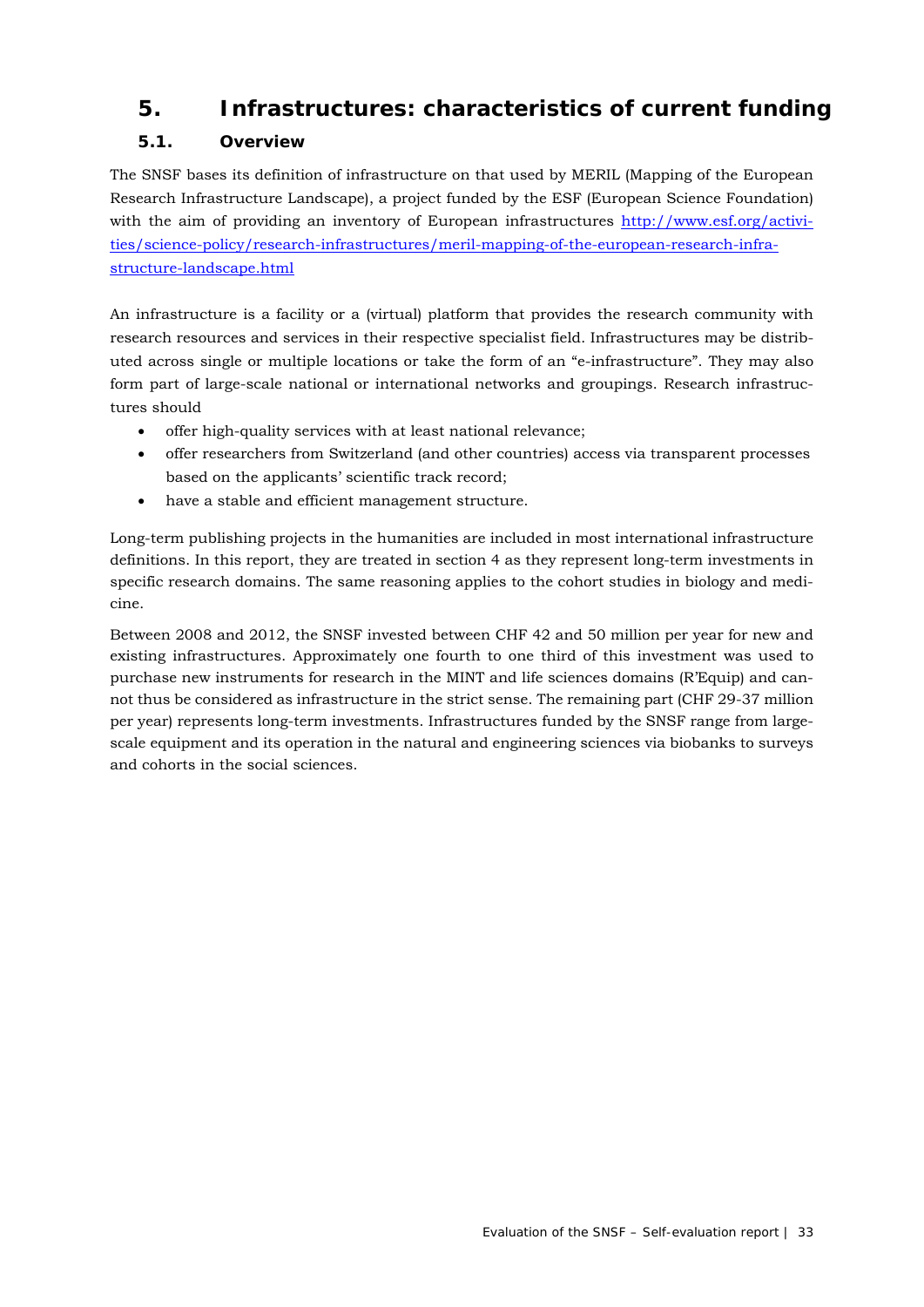

Figure 11: Funding for infrastructures, excluding long-term projects within project funding in the humanities and social sciences (cf. section 4.5.3 and 4.5.4).

| Year                            | 2008       | 2009       | 2010       | 2011                  | 2012       | Total                 |
|---------------------------------|------------|------------|------------|-----------------------|------------|-----------------------|
| <b>Research Infrastructures</b> | 9'218'819  | 12'687'818 | 12'955'427 | 10'814'075            | 13'409'772 | 59'085'911            |
| Cohorts + CTU                   | 18'127'465 | 12'762'845 |            | 14'658'337 11'912'116 |            | 10'483'205 67'943'968 |
| R'Equip                         | 13'044'214 | 18'865'568 | 12'458'615 | 13'264'267            |            | 13'688'138 71'320'802 |
| <b>FORCE/Fines*</b>             | 5'500'000  | 5'513'800  | 5'528'000  | 5'542'407             | 5'493'222  | 27'577'429            |

*\* financed separately through a SERI credit*

**Table 13:** Funding for infrastructures, excluding long-term projects within project funding in the humanities and social sciences (cf. section 4.5.3 and 4.5.4).

#### **5.2. Origin of infrastructures and current funding mode**

The origins of the currently funded infrastructures are quite diverse. There are only a few examples of infrastructures (most infrastructures related to FORS) initiated through an SNSF programme (Swiss Priority Programme 'Switzerland – Towards the Future'). Many other infrastructures form part of larger international structures. They have been initiated outside Switzerland (e.g. the International Continental Drilling Program or the European Social Survey), and Swiss researchers would like to participate. In these cases the SNSF pays for the Swiss contribution. Some of these international infrastructures are on the roadmap of the European Strategy Forum of Research Infrastructures (ESFRI). The infrastructures in the fields of biology and medicine (cohorts, clinical trial units) are part of a larger national initiative for capacity-building in clinical research in Switzerland (see section 4). Other infrastructures were initiated by groups of researchers in Switzerland and are entirely Swiss-based, although they attract and enable international research, e.g. the High Altitude Research Stations at Jungfraujoch and Gornergrat or the Centre Européen de Calcul Atomique et Moléculaire.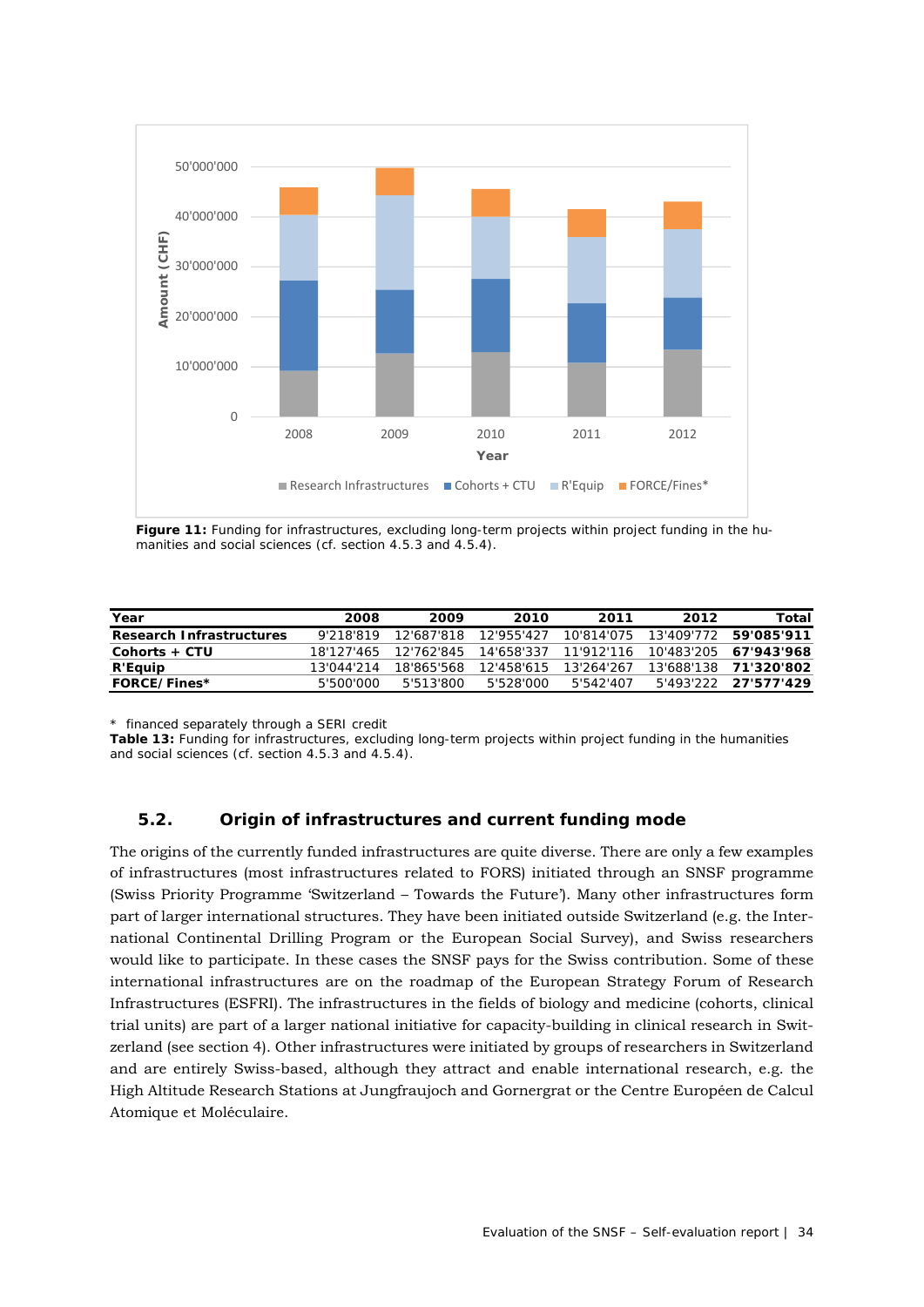In line with their diverse origins, the funding mode of infrastructures at the SNSF varies, too. There are neither general funding regulations nor open calls for infrastructure proposals at the SNSF. For the infrastructures in the fields of biology and medicine, the SNSF received separate budgetary envelopes in the three last ERI dispatches. Calls were launched and infrastructures selected through competitive evaluation procedures. For other infrastructures, the SNSF was mandated by SERI to perform evaluation and lifetime management through a separate budget line, e.g. former FORCE/FINES. In certain cases, SNSF representatives are even part of the scientific committees/steering boards of the infrastructures (e.g. FLARE). Many demands for infrastructure, however, come in as researcher-driven proposals to Divisions I, II and III. They are either financed via the open infrastructure budget of approximately CHF 20 million, which the SNSF earmarks each year, or they are even financed via the budget for project funding (e.g. publishing projects in the humanities).

## **5.3. Evaluation and eligible costs**

Apart from the infrastructures of the domain biology and medicine (see above), new and existing infrastructures are evaluated in Divisions I, II and III. As there are no specific funding regulations, the general funding rules are applied and infrastructures are evaluated every three years. Not many proposals for infrastructures have been turned down in the past. Others have been financially cut or increased. The implicit criteria currently used for evaluating infrastructures are the following:

- need (based on scientific issues, questions and projects)
- quality (of the infrastructure, of the research involved, of the responsible researchers)
- management
- accessibility, availability and (inter)national visibility

When evaluating an existing infrastructure, the scientific activities and output/outcomes of research related to that infrastructure are an additional, very important criterion. Currently eligible costs are the following:

- For structures: salaries of scientific and technical staff, as well as material costs incurred in setting up and launching the infrastructure or during the initiation phase for operating the infrastructure (salaries for doctoral students are excluded).
- For services: salaries of scientific and technical staff, material costs and financial contributions used for coordination and networking with existing or emerging research initiatives, securing data access and data usage rights, and the preparation of data for research purposes.
- For coordination of research areas: workshops, seminars, office costs (personnel, IT, rents).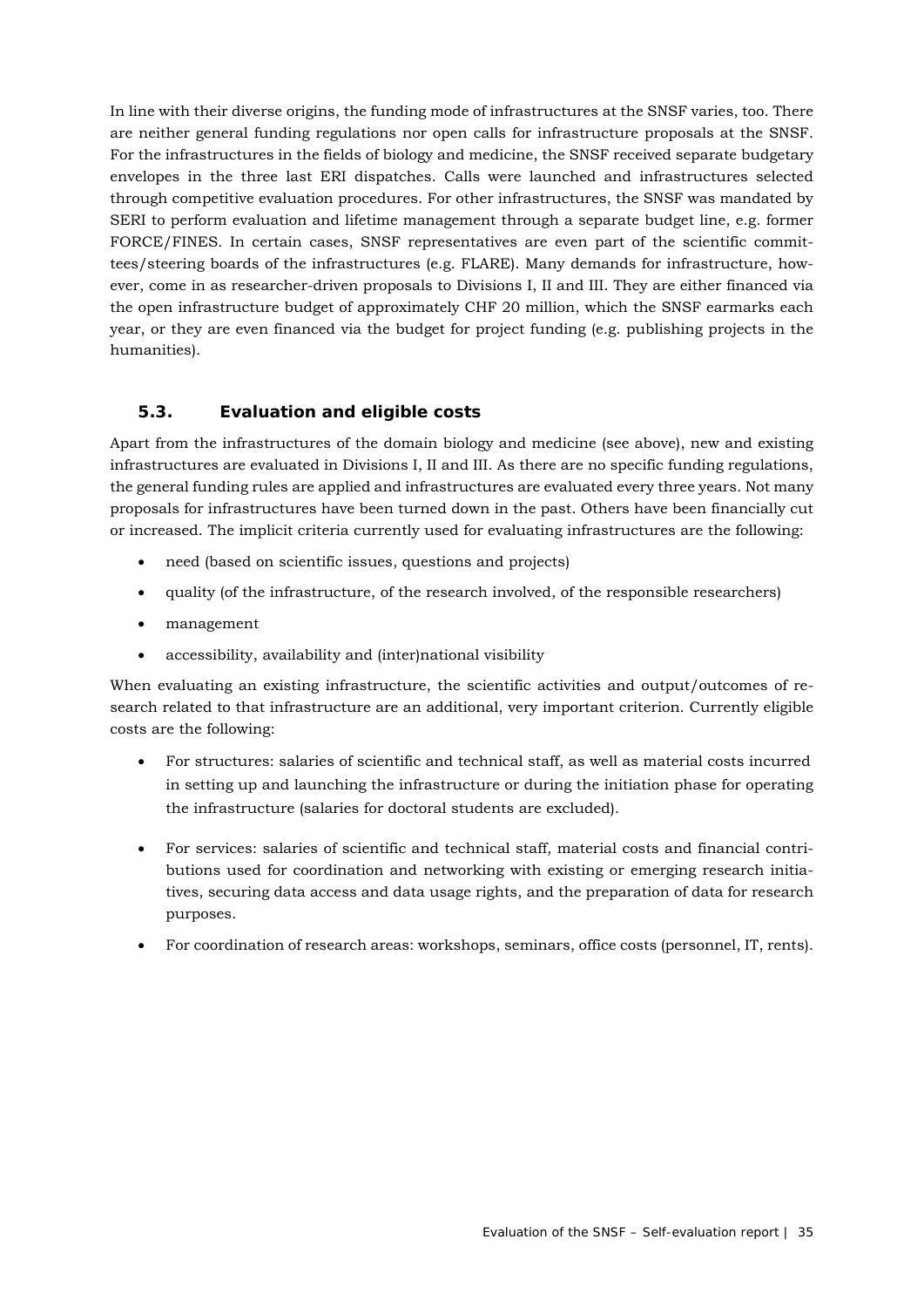## **5.4. Lifetime and co-funding**

Within the initiative in biology and medicine, the financial support of the clinical trial units by the SNSF was limited from the outset to three ERI dispatch periods and to a certain budget. Some long-term publication projects in the humanities have planned lifetimes of tens of years and more. For international drilling programmes, ten-year contracts must be signed. In all other cases, infra-



**Figure 12:** Number of research infrastructures with SNSF participation over the years.

structures have no à priori determined lifetime. Therefore, some infrastructures have been funded by the SNSF for decades. The financial demands of infrastructures vary over time, most of them having increased.

Many infrastructures have secured co-funding, but not all. The SNSF fraction of the total infrastructure costs varies between approximately 10% and 100%. In most cases, SNSF funding makes up an important part of the overall budget of an infrastructure. In many cases, particularly with international contracts, the entire costs of the infrastructure are not precisely known to the SNSF.

## **5.5. Critical review**

Although infrastructures do not make up a significant part of the SNSF budgetary envelope, the SNSF should have a clear role in the Swiss context when it comes to funding infrastructures. The current legal situation with several stakeholders being potentially responsible for infrastructure funding is not easily understandable to researchers. The absence of clear infrastructure funding rules at the SNSF (as a result of the unclear situation) adds to the confusion.

Infrastructures funded by the SNSF have essentially two origins – either exclusively researcherdriven (participation in international infrastructures or creation of new infrastructures) or indirectly researcher-driven and in part politically motivated (e.g. ESFRI roadmap). While the SNSF decides independently concerning the first category, it is often mandated to fund the second category. One single national process and budget for infrastructure funding would be desirable, as well as an efficient coupling to the ESFRI roadmap process.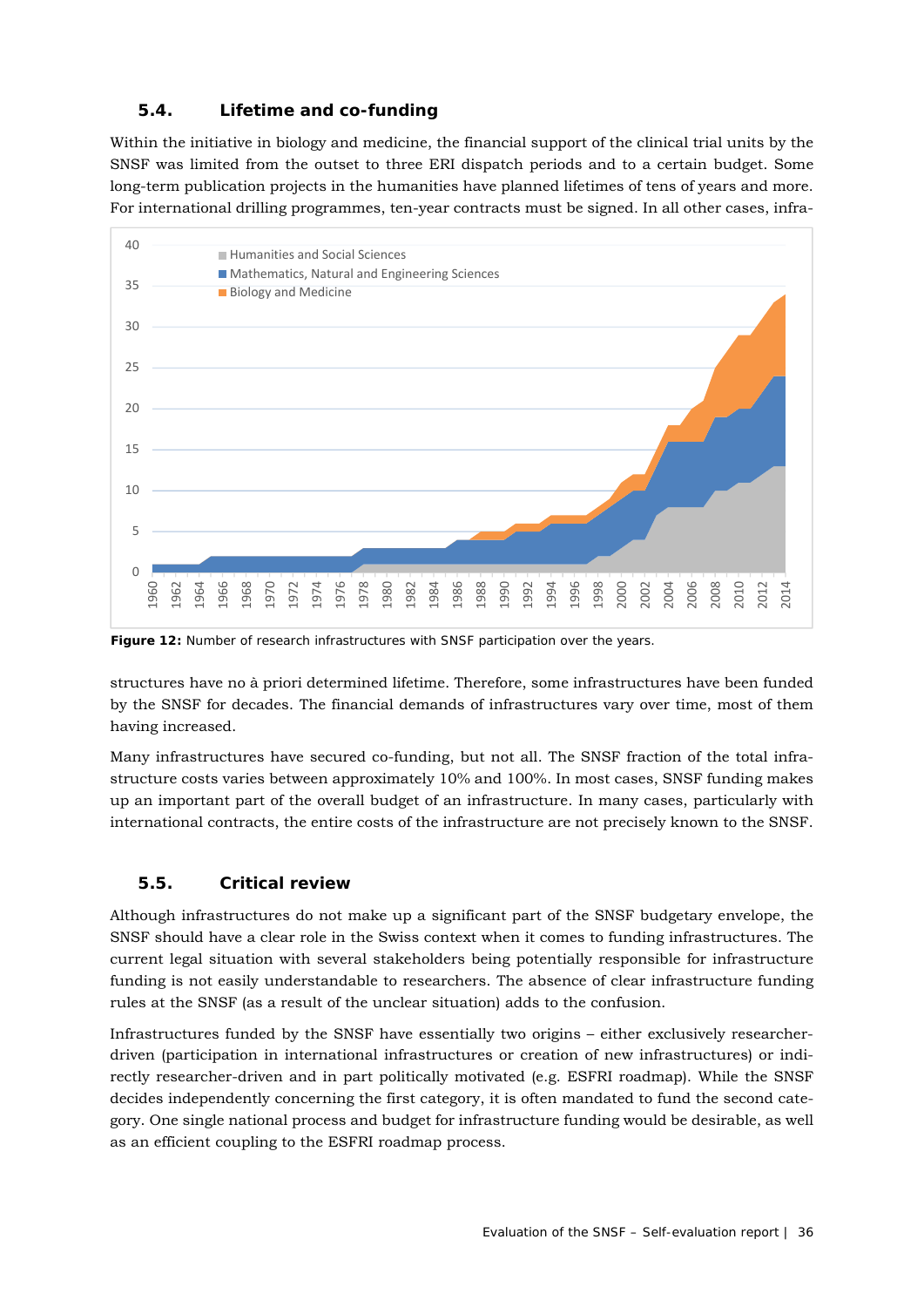Infrastructure funding fits the SNSF portfolio and competencies only to a limited degree. The SNSF's major task is funding research on a competitive basis, the only criterion being scientific quality. Although the scientific quality of related research is a threshold criterion for infrastructures, the major decision to be made is of a strategic nature, and competition is often lacking (e.g. telescopes).

In addition, long-term funding is compatible with the SNSF portfolio and mandate only to a limited degree and bears long-term risks for the infrastructures. In the absence of clear perspectives on lifetime and long-term funding, the SNSF must set aside a budget for existing infrastructures which would otherwise be shut down or significantly reduced. Due to generally rising costs and the drive to improve quality, existing infrastructures tend to become more costly over time. The comparatively small infrastructure budget of the SNSF is therefore largely closed to new infrastructures.

The evaluation of infrastructures can be problematic in several respects. First, due to the absence of clear rules there is a lack of explicit criteria and consequently of transparency. Second, the three-year term dictated by the general funding regulations is not appropriate for infrastructures. Third, due to the absence of open or thematic calls in most cases, the needs of scientific communities or parts of them may not be considered by the SNSF in a balanced way.

## **6. Characteristics of future SNSF funding – suggestions**

## **6.1. Research Fields**

**The responsive mode should remain the main funding mechanism of the SNSF and project funding the principal funding scheme.** As with all its funding schemes, the SNSF strives for excellence in project funding and seeks to foster high-quality research free of any predefined purposes.

Through project funding, the SNSF aims to support the **freedom of research**. Project funding should remain open to researchers from all fields/disciplines. The SNSF should continue to use the scheme mainly to support **fundamental research** for which the demand is high and other funding sources are scarce, as well as for use-inspired and applied research.

To researchers in Switzerland, project funding should offer **equal opportunities for public funding**, independent of their host institution. Its objective is to provide researchers with a certain independence from institutional environments and strategies which vary regionally and may change rapidly.

The results of the current researchers' survey and internal reflections of the NRC will help to improve project funding in terms of the response to researchers' needs as well as effectiveness and efficiency.

Spending a large portion of its budget on research ideas without any topical, strategic or institutional constraints is a feature which clearly distinguishes the SNSF from most other funding agencies worldwide, most likely ensures its effectiveness and may contribute to the country's excellent standing in research.

**The SNSF should invest pro-actively only into research domains for which a clear need for a special incentive has been identified.** In order to identify such domains, but mostly to better anticipate future trends and developments, the SNSF should **increase its foresight activities** and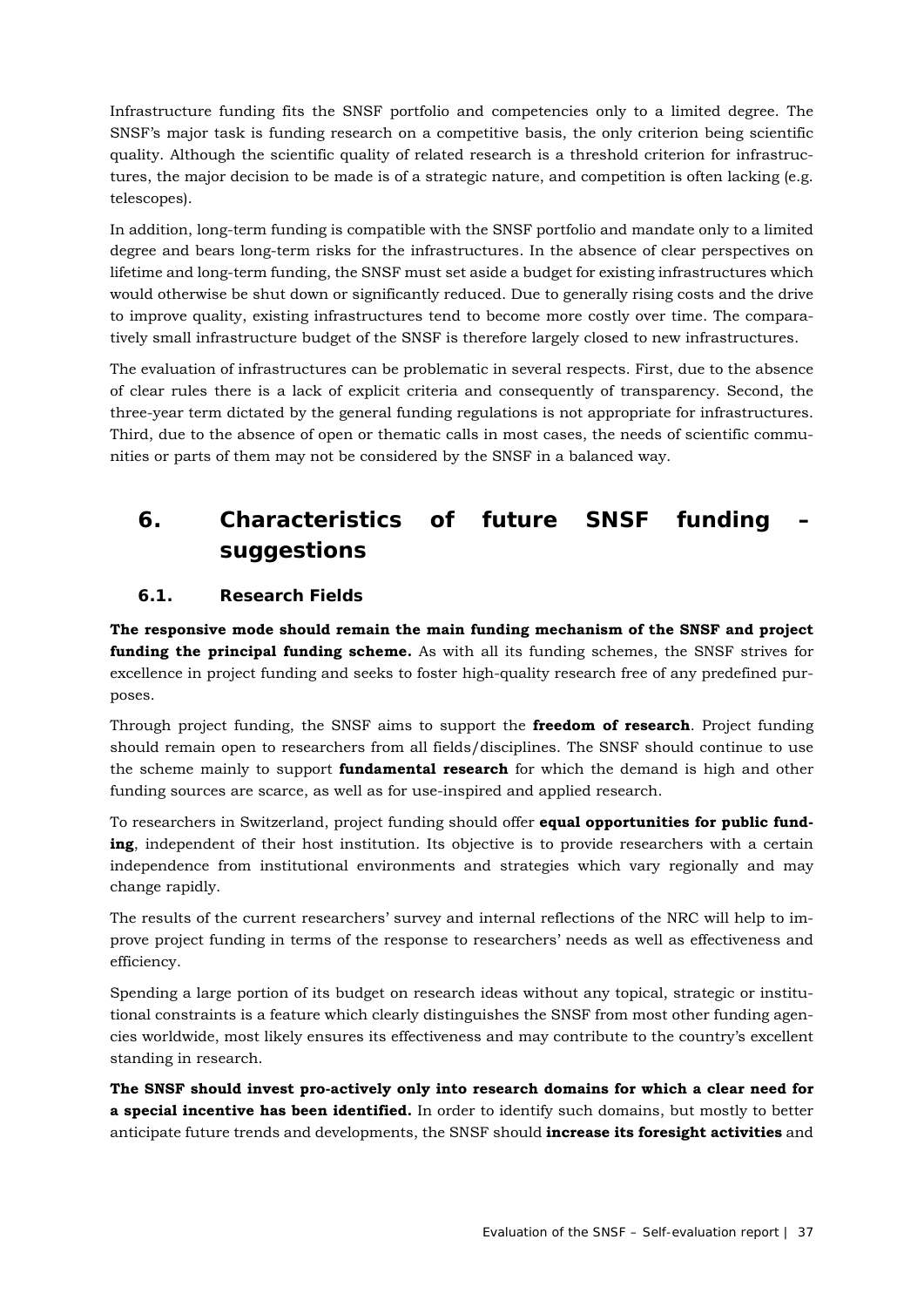improve and expand its monitoring tools. Investments should only be made following active monitoring/foresight, transparent interaction with research communities as opposed to lobbying and quality control through international evaluation.

While project funding may leave some room for pilots, **strategic long-term investments should be integrated into the multi-year planning** and their implementation depend on the budget allocated through the ERI dispatch. An example of a currently launched pilot which may turn into a long-term strategic investment, eventually in cooperation with the CTI, is PrecoR, the SNSF initiative to fund precompetitive research in the engineering sciences. The approach of integrating strategic long-term investments after foresight/pilot activities will be systematically applied for the Multi-Year Programme 2017-2020.

**The SNSF should pro-actively invest only when universities or federal departments alone cannot stimulate or organise coordinated action.** On the other hand, particularly in the case of international structures or consortia, the participation of researchers from Switzerland or of Switzerland as a country should also be backed politically and supported by SNSF-external funds. In general, the SNSF should be very cautious and constrained with pro-active investments, as it is the role of the universities to set themes in research.

**The SNF should not try to integrate very large initiatives such as SystemsX.ch or Nano-Tera into its portfolio.** Compared to the total budgetary envelope of the SNSF, these initiatives are much too large and would change the funding priorities drastically. The SNSF even cautions against such initiatives as their size bears various problems of coordination and of conflicts of interests in a small country such as Switzerland. If, however, more of these initiatives should prove necessary, **the SNSF should make sure that it is involved early-on in the set-up process as well as in the evaluation phase** in order to monitor the scientific quality and good governance, and to ensure that large initiatives are open to the entire research community concerned in Switzerland in a fair and transparent way. The SNSF may also recommend the internationalisation of an initiative if appropriate.

**Whether the SNSF should offer an additional scheme in the responsive mode for mediumsized consortia remains to be resolved.** NCCRs correspond to this size. Calls are open to all research fields and provide a means of obtaining long-term investments for consortia of intermediate size for researcher-driven ideas, but they may not be appropriate for reacting quickly to new research ideas. Sinergia provides funding for small networks, but the spending level of subprojects and the lifetime are identical to those of individual project funding. As the SNSF aims to keep the number of funding instruments as low as possible and will thus not launch an additional scheme, Sinergia and project funding are currently being closely examined in order to improve these points.

## **6.2. Infrastructures**

In accordance with the Research and Innovation Promotion Act (RIPA), the SNSF bears responsibility, subsidiary to the higher education research bodies and the Confederation, for funding infrastructures. This must be compatible with the principles of competitive research funding, as enshrined in the Statutes of the SNSF and in the general Funding Regulations. Taking into consideration these underlying parameters**, infrastructure funding cannot be one of the SNSF's main focuses.** 

The SNSF would very much appreciate a **Swiss-wide infrastructure budget and process** in order to better coordinate and prioritise infrastructure needs on the national (and international) level and to attribute clear responsibilities for infrastructure funding to the different ERI stakeholders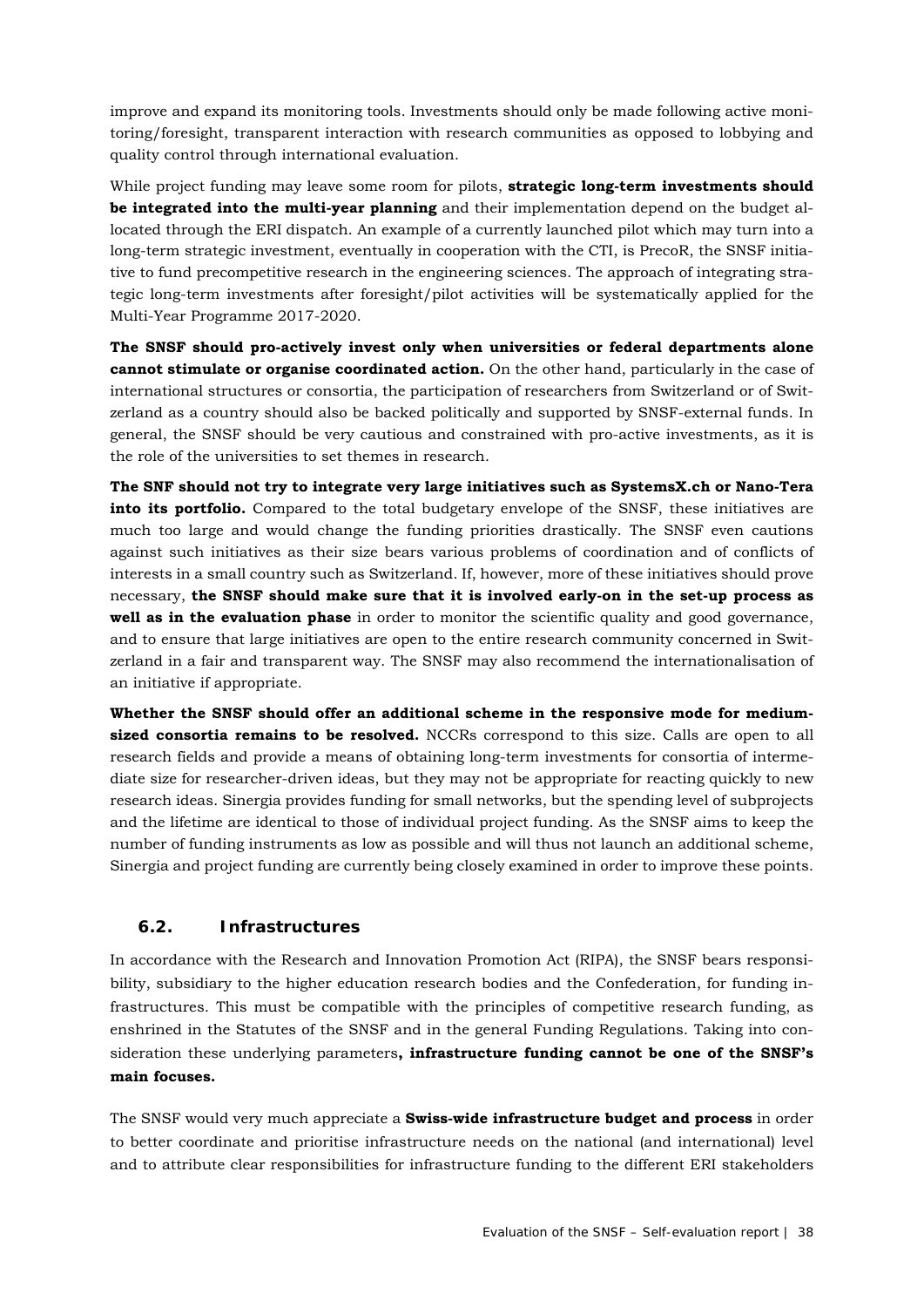(ETH domain, CRUS, Academies, SNSF). The recently launched call for infrastructures, jointly with SERI, should be a first step in this direction. It includes all stakeholders in Switzerland and it streamlines the roadmap process in view of the ERI dispatch 2017-2020 and the next ESFRI roadmap.

A recently consolidated position paper of the National Research Council sets out the nature and funding conditions of infrastructures which the SNSF should have in its portfolio:

- The SNSF should fund **only infrastructures that are required on the basis of specific scientific issues and questions from researchers**. These must have a direct link to research projects and/or promote research capacities in specific scientific areas.
- Infrastructure funding by the SNSF should generally take the form of **multi-year start-up or follow-on financing or of support provided for a limited term**, for a maximum of 10 years. This would require **financial co-responsibility and sponsorship on the part of higher education research institutions or other organisations**.
- The SNSF regards it as the **role of academies, specialist associations and research institutions to enable or facilitate coordination between researchers** in Switzerland and with national and international infrastructures, provided that this relates to the coordination of entire scientific fields. The SNSF currently funds infrastructures for these purposes and would like to transfer them to the academies.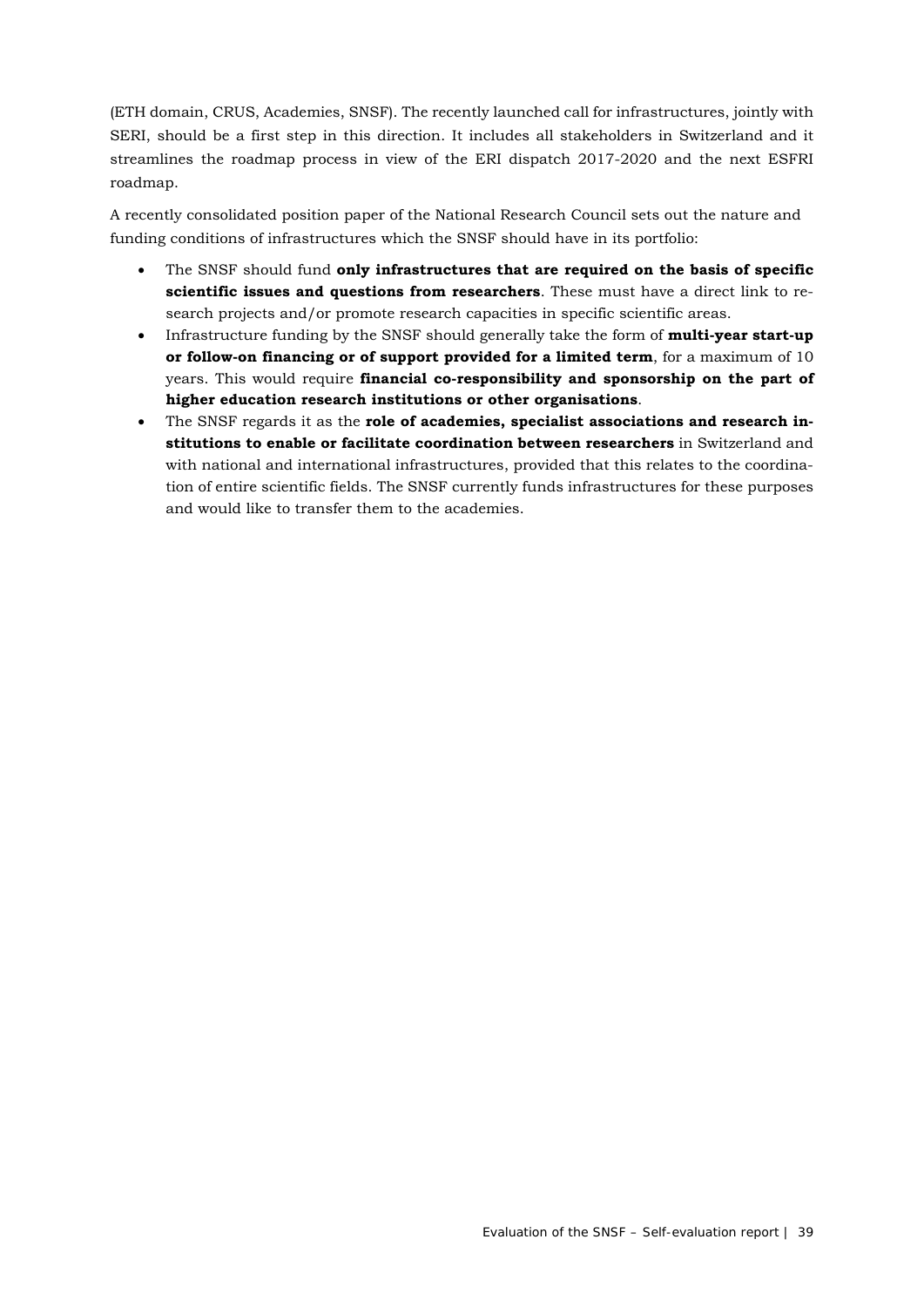## **7. Appendix**

## **7.1. Project funding and Sinergia**

#### **Data basis**

The data in chapters 4.2 to 4.4.2 as well as in this chapter of the Appendix includes project funding and Sinergia, in line with the nomenclature applicable to SNSF annual reports since 2011. Project funding includes interdisciplinary and interdivisionary projects, analysed on the basis of the main discipline indicated by applicants, 'Langzeitprojekte', projects funded within the scope of Eranets or Eurocores or DACH-cooperation as well as DORE projects. It excludes conference grants, summer and graduate schools, intiatives in biology and medicine and infrastructure funding. Since the categorisation of funding schemes for the annual reports changed in 2011, discrepancies are possible for earlier years.

| Submission<br>year | No. of<br>applications<br>submitted | No. of<br>applications<br>approved | <b>Success</b><br>rate<br>(no.) | Requested<br>amount | Amount<br>granted | <b>Funding</b><br>rate<br>(amount) | $%$ SNF<br>funding |
|--------------------|-------------------------------------|------------------------------------|---------------------------------|---------------------|-------------------|------------------------------------|--------------------|
| 2008               | 1'865                               | 1'227                              | 66%                             | 648'329'118         | 352'429'992       | 54%                                | 53%                |
| 2009               | 1'906                               | 1'087                              | 57%                             | 737'097'379         | 348'890'803       | 47%                                | 49%                |
| 2010               | 2'276                               | 1'183                              | 52%                             | 851'225'341         | 358'258'120       | 42%                                | 49%                |
| 2011               | 2'407                               | 1'229                              | 51%                             | 878'206'311         | 358'989'141       | 41%                                | 50%                |
| 2012               | 2'221                               | 1'206                              | 54%                             | 866'866'200         | 391'404'244       | 45%                                | 52%                |
| Total              | 10'675                              | 5'932                              | 56%                             | 3'981'724'349       | 1'809'972'300     | 45%                                | 51%                |

**Table 14:** Project funding.

#### **Sinergia**

| Submission<br>year | No. of<br>applications<br>submitted | No. of<br>applications<br>approved | <b>Success</b><br>rate<br>(no.) | Requested<br>amount | Amount<br>granted | <b>Funding</b><br>rate<br>(amount) | $%$ SNF<br>funding |
|--------------------|-------------------------------------|------------------------------------|---------------------------------|---------------------|-------------------|------------------------------------|--------------------|
| 2008               | 19                                  | 9                                  | 47%                             | 30'629'338          | 12'747'037        | 42%                                | 2%                 |
| 2009               | 88                                  | 39                                 | 44%                             | 145'714'307         | 49'329'305        | 34%                                | 7%                 |
| 2010               | 90                                  | 40                                 | 44%                             | 151'923'678         | 47'901'289        | 32%                                | 7%                 |
| 2011               | 90                                  | 34                                 | 38%                             | 146'607'544         | 49'008'269        | 33%                                | 7%                 |
| 2012               | 91                                  | 36                                 | 40%                             | 144'468'380         | 46'233'771        | 32%                                | 6%                 |
| Total              | 378                                 | 158                                | 42%                             | 619'343'247         | 205'219'671       | 33%                                | 6%                 |

**Table 15:** Sinergia.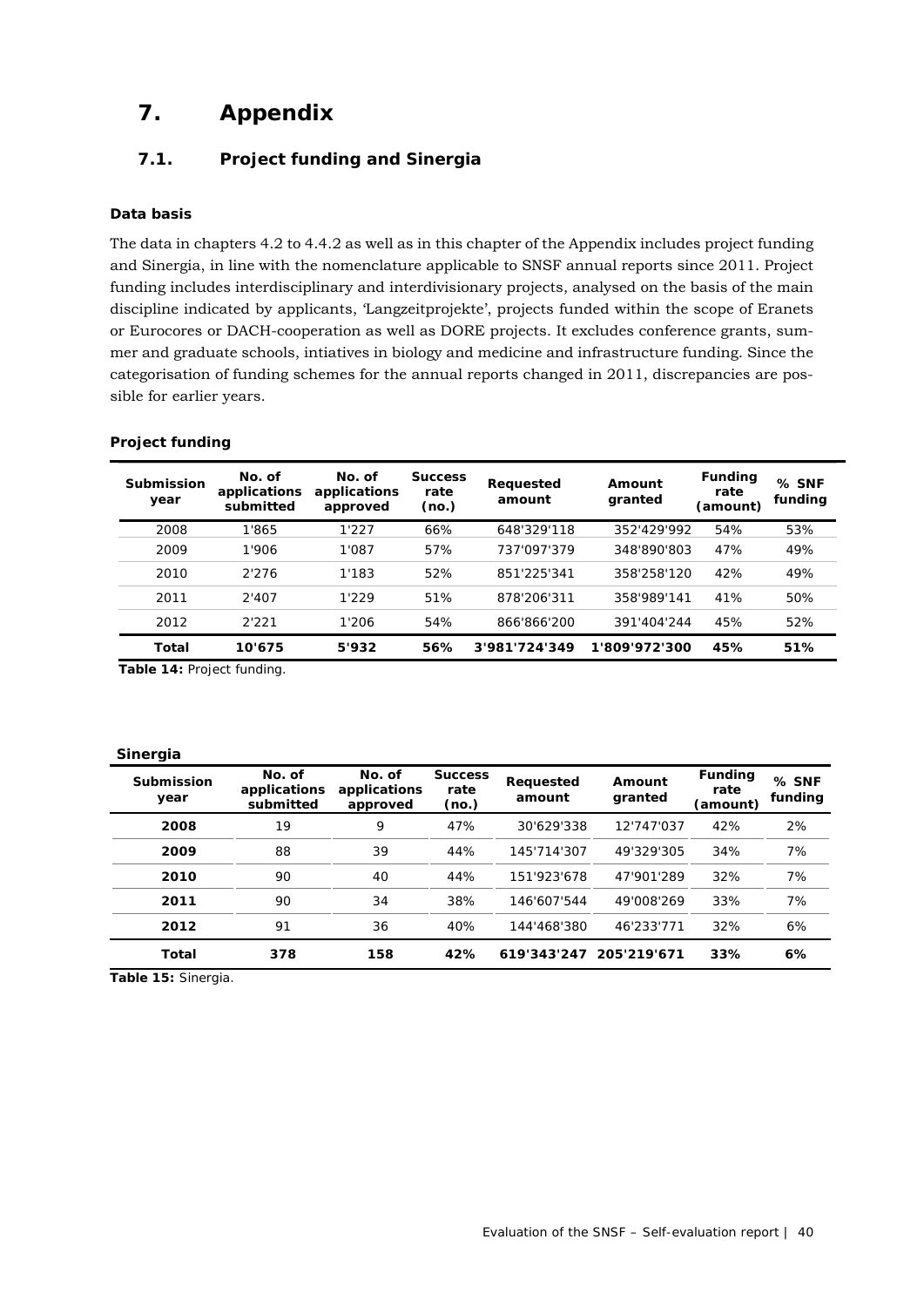| Year         | Cantonal<br>university |       | EPFL/ETHZ   |     | ETH-research<br>institutes |     | Universities of ap-<br>plied sciences and<br>teacher<br>education |     | <b>Various</b> |     |
|--------------|------------------------|-------|-------------|-----|----------------------------|-----|-------------------------------------------------------------------|-----|----------------|-----|
|              | Amount                 | No.   | Amount      | No. | Amount                     | No. | Amount                                                            | No. | Amount         | No. |
| 2008         | 232'851'467            | 769   | 99'886'928  | 331 | 12'548'821                 | 53  | 9'930'132                                                         | 50  | 9'959'681      | 33  |
| 2009         | 262'358'151            | 696   | 96'867'801  | 285 | 13'826'975                 | 49  | 10'942'116                                                        | 56  | 14'225'065     | 40  |
| 2010         | 263'423'073            | 722   | 102'393'431 | 335 | 15'694'709                 | 66  | 10'563'274                                                        | 60  | 14'084'922     | 40  |
| 2011         | 269'363'063            | 750   | 92'665'361  | 326 | 17'440'475                 | 66  | 15'485'359                                                        | 76  | 13'043'152     | 45  |
| 2012         | 283'439'090            | 741   | 106'122'275 | 340 | 16'485'874                 | 72  | 12'415'374                                                        | 45  | 19'175'402     | 44  |
| Total        | 1'311'434'844          | 3'678 | 497'935'796 |     | 1'617 75'996'854           | 306 | 59'336'255                                                        | 287 | 70'488'222     | 202 |
| <b>Share</b> | 65%                    | 60%   | 25%         | 27% | 4%                         | 5%  | 3%                                                                | 5%  | 3%             | 3%  |

#### **Project funding and Sinergia, Grants by research institution type**

**Table 16:** Project funding and Sinergia

## **Project funding and Sinergia by discipline group**

| <b>Discipline</b> | <b>Number</b><br>of pro-<br>posals | Number of<br>proposals<br>approved | <b>Success</b><br>rate<br>(number) | Requested<br>amount (CHF) | Amount<br>granted (CHF) | <b>Funding</b><br>rate<br>(amount) |
|-------------------|------------------------------------|------------------------------------|------------------------------------|---------------------------|-------------------------|------------------------------------|
| 101               | 956                                | 426                                | 45%                                | 301'833'324               | 110'344'246             | 37%                                |
| 102               | 1'304                              | 538                                | 41%                                | 402'057'760               | 126'006'752             | 31%                                |
| 103               | 315                                | 184                                | 58%                                | 104'400'890               | 49'498'109              | 47%                                |
| 104               | 641                                | 298                                | 46%                                | 230'176'559               | 82'908'271              | 36%                                |
| 105               | 357                                | 172                                | 48%                                | 131'516'217               | 52'891'973              | 40%                                |
| 201               | 323                                | 260                                | 80%                                | 114'354'894               | 64'387'725              | 56%                                |
| 202               | 96                                 | 74                                 | 77%                                | 71'980'415                | 40'357'884              | 56%                                |
| 203               | 571                                | 420                                | 74%                                | 259'130'225               | 130'865'376             | 51%                                |
| 204               | 674                                | 527                                | 78%                                | 343'858'940               | 203'668'514             | 59%                                |
| 205               | 1'313                              | 761                                | 58%                                | 461'425'960               | 177'433'113             | 38%                                |
| 207               | 365                                | 233                                | 64%                                | 129'258'068               | 58'018'893              | 45%                                |
| 208               | 380                                | 288                                | 76%                                | 124'649'979               | 65'804'997              | 53%                                |
| 301               | 1'004                              | 634                                | 63%                                | 613'702'798               | 330'464'885             | 54%                                |
| 302               | 401                                | 214                                | 53%                                | 178'118'664               | 94'213'203              | 53%                                |
| 303               | 757                                | 405                                | 54%                                | 406'127'804               | 175'264'210             | 43%                                |
| 304               | 565                                | 293                                | 52%                                | 300'350'389               | 133'403'045             | 44%                                |
| 307               | 828                                | 297                                | 36%                                | 350'191'367               | 100'364'333             | 29%                                |
| 308               | 150                                | 51                                 | 34%                                | 57'865'182                | 14'287'487              | 25%                                |
| 309               | 53                                 | 15                                 | 28%                                | 20'068'161                | 5'008'955               | 25%                                |
| <b>Total</b>      | 11'053                             | 6'090                              | 55%                                | 4'601'067'596             | 2'015'191'971           | 44%                                |

**Table 17:** Project funding and Sinergia by discipline group, 2008-2012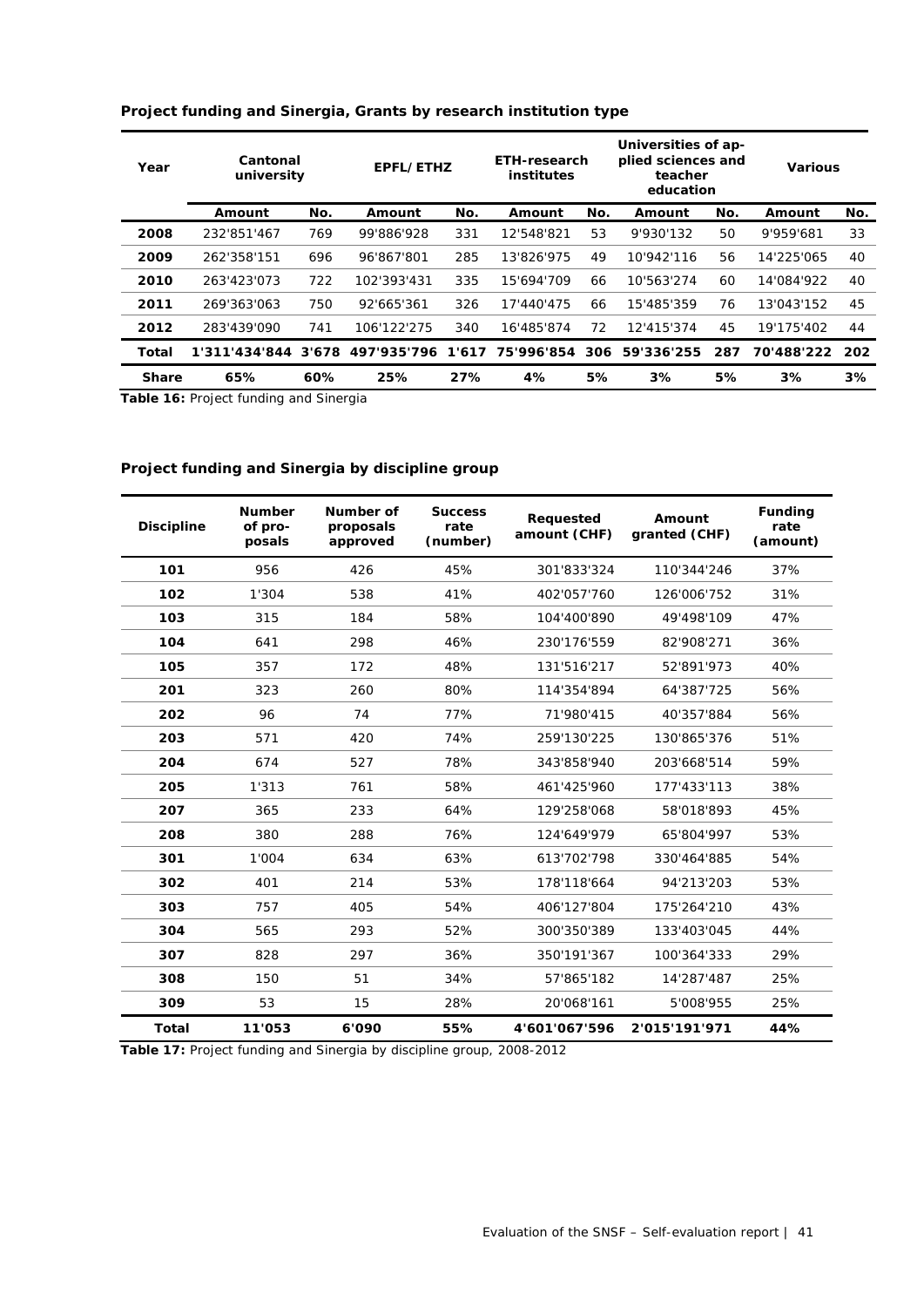#### **Spending level, Projects15**

| Year  | Number of pro-<br>posals | Avg. amount<br>requested (CHF) | <b>Spending level</b><br>asked (CHF) | <b>Spending level</b><br>granted (CHF) |
|-------|--------------------------|--------------------------------|--------------------------------------|----------------------------------------|
| 2008  | 1'865                    | 345'358                        | 133'823                              | 112'005                                |
| 2009  | 1'906                    | 383'371                        | 144'973                              | 123'471                                |
| 2010  | 2'276                    | 370'592                        | 141'464                              | 117'455                                |
| 2011  | 2'407                    | 361'772                        | 136'823                              | 113'197                                |
| 2012  | 2'221                    | 387'851                        | 143'843                              | 122'766                                |
| Total | 10'675                   | 370'067                        | 140'246                              | 117'628                                |

 **Table 18:** Spending level, 2008-2012, main contributions

#### **Spending level, Projects 2008-2012**

| <b>Discipline</b> | Number of pro-<br>posals | Avg. amount<br>requested (CHF) | <b>Spending level</b><br>asked (CHF) | <b>Spending level</b><br>granted (CHF) |
|-------------------|--------------------------|--------------------------------|--------------------------------------|----------------------------------------|
| 101               | 939                      | 287'504                        | 111'561                              | 94'960                                 |
| 102               | 1'278                    | 276'435                        | 113'317                              | 92'236                                 |
| 103               | 311                      | 310'081                        | 115'141                              | 94'901                                 |
| 104               | 618                      | 299'155                        | 127'436                              | 107'557                                |
| 105               | 348                      | 336'632                        | 127'429                              | 106'834                                |
| 201               | 321                      | 348'272                        | 135'213                              | 100'266                                |
| 202               | 91                       | 628'134                        | 280'981                              | 257'202                                |
| 203               | 559                      | 431'137                        | 164'898                              | 121'739                                |
| 204               | 657                      | 475'111                        | 199'072                              | 159'901                                |
| 205               | 1'252                    | 300'126                        | 113'843                              | 84'523                                 |
| 207               | 349                      | 309'267                        | 119'069                              | 93'784                                 |
| 208               | 375                      | 302'214                        | 120'017                              | 98'879                                 |
| 301               | 928                      | 518'565                        | 180'747                              | 156'407                                |
| 302               | 386                      | 403'744                        | 138'473                              | 136'884                                |
| 303               | 717                      | 454'160                        | 159'245                              | 134'980                                |
| 304               | 538                      | 475'471                        | 163'635                              | 138'525                                |
| 307               | 809                      | 394'053                        | 144'507                              | 114'976                                |
| 308               | 149                      | 382'383                        | 147'517                              | 107'813                                |
| 309               | 50                       | 307'033                        | 123'748                              | 104'330                                |
| <b>Total</b>      | 10'675                   | 370'067                        | 140'246                              | 117'628                                |

 **Table 19:** Spending level by discipline, main contributions

1

<sup>15</sup> Project funding defined as in annual reports (inkl. 'Langzeitgesuche')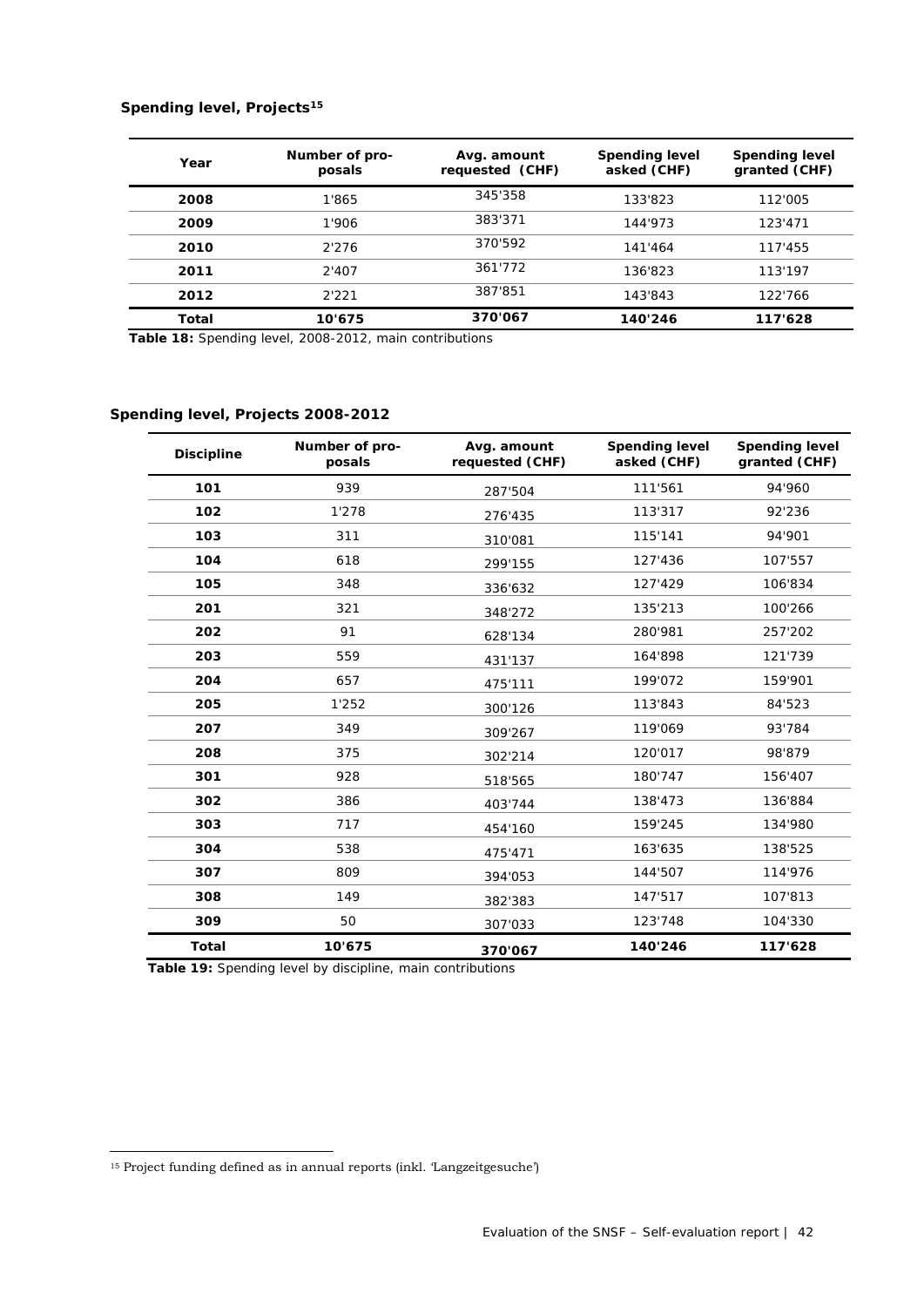|                                        | SL requested per<br>group (CHF) | Proposals      | SL granted by<br>subprojects (CHF) |
|----------------------------------------|---------------------------------|----------------|------------------------------------|
| <b>Humanities</b>                      | 132'528                         | 80             | 108'554                            |
| Philosophy and Education sci-<br>ences | 140'653                         | 17             | 118'399                            |
| Social sciences, Economics             | 127'762                         | 25             | 107'873                            |
| <b>History</b>                         | 117'013                         | 4              | 132'693                            |
| Archaeology, Ethnology, Visual<br>arts | 143'157                         | 21             | 88'527                             |
| <b>Linguistics and literature</b>      | 108'114                         | 11             | 115'949                            |
| <b>UAS domain</b>                      | 176'760                         | 2              |                                    |
| <b>MINT</b>                            | 128'192                         | 105            | 99'704                             |
| <b>Mathematics</b>                     | 95'765                          | $\overline{2}$ | 93'446                             |
| Astronomy                              | 228'113                         | 5              | 126'624                            |
| Chemistry                              | 114'509                         | 11             | 88'621                             |
| <b>Physics</b>                         | 156'690                         | 14             | 137'287                            |
| <b>Engineering (informatics)</b>       | 118'202                         | 55             | 83'954                             |
| <b>Environmental sciences</b>          | 122'889                         | 15             | 100'121                            |
| <b>Earth sciences</b>                  | 110'112                         | 3              | 84'755                             |
| Life sciences                          | 153'189                         | 170            | 127'132                            |
| <b>Basic Biology</b>                   | 148'813                         | 69             | 125'760                            |
| <b>General Biology</b>                 | 132'355                         | 14             | 116'648                            |
| <b>Basic medical sciences</b>          | 171'253                         | 40             | 127'128                            |
| <b>Experimental medicine</b>           | 160'588                         | 24             | 143'707                            |
| <b>Clinical medicine</b>               | 145'300                         | 19             | 118'519                            |
| Preventive medicine                    | 98'282                          | 1              |                                    |
| Social medicine                        | 119'304                         | 3              | 66'667                             |
| Total                                  | 141'140                         | 355            | 114'535                            |

**Sinergia: Spending level (SL) and number of proposals**

**Table 20:** Sinergia - Spending level and number of proposals; analysis at group-level may lead to differences from analysis at project-level as published in annual report.

#### **No. of proposals and success rate in project funding by NRP's investigators**

|                                      | <b>Success rate</b> | Proposals      | Avg. Success<br>rate SNSF |
|--------------------------------------|---------------------|----------------|---------------------------|
| NRP 60: Gender Equality              | 40%                 | 182            |                           |
| 101                                  | 26%                 | 35             | 45%                       |
| 102                                  | 40%                 | 101            | 41%                       |
| 103                                  | 50%                 | 16             | 58%                       |
| 104                                  | 60%                 | 10             | 46%                       |
| 105                                  | 63%                 | 8              | 48%                       |
| 106                                  | 42%                 | 12             | 45%                       |
| NRP 61: Sustainable Water Management | 52%                 | 387            |                           |
| 102                                  | 28%                 | 53             | 41%                       |
| 106                                  | 0%                  | $\overline{2}$ |                           |
| 205                                  | 48%                 | 33             | 58%                       |
| 207                                  | 57%                 | 264            | 64%                       |
| 208                                  | 63%                 | 8              | 76%                       |
| 302                                  | 52%                 | 27             | 53%                       |
| NRP 62: Smart Materials              | 60%                 | 347            |                           |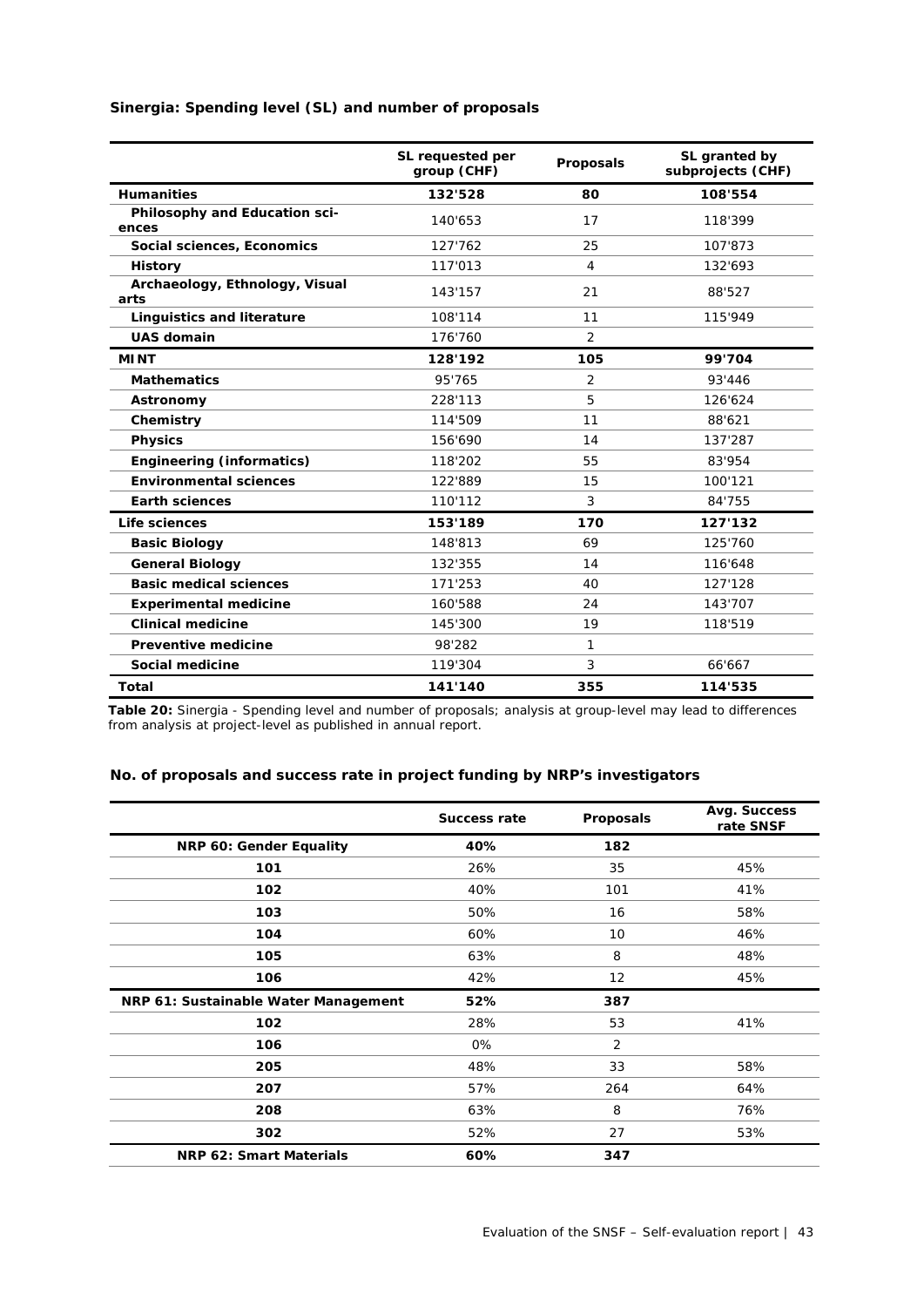| 203                                                    | 72%  | 71             | 74% |
|--------------------------------------------------------|------|----------------|-----|
| 204                                                    | 50%  | 6              | 78% |
| 205                                                    | 58%  | 239            | 58% |
| 301                                                    | 56%  | 9              | 63% |
| 303                                                    | 63%  | 19             | 54% |
| 304                                                    | 0%   | 2              | 52% |
| 307                                                    | 0%   | 1              | 36% |
| NRP 63: Stem Cells and Regenerative<br><b>Medicine</b> | 45%  | 199            |     |
| 101                                                    | 40%  | 15             | 45% |
| 102                                                    | 20%  | 10             | 41% |
| 301                                                    | 47%  | 91             | 63% |
| 303                                                    | 49%  | 45             | 54% |
| 304                                                    | 58%  | 12             | 52% |
| 307                                                    | 43%  | $\overline{7}$ | 36% |
| 308                                                    | 37%  | 19             | 34% |
| NRP 64: Opportunities and Risks of Na-<br>nomaterials  | 64%  | 282            |     |
| 102                                                    | 0%   | $\overline{2}$ |     |
| 203                                                    | 74%  | 34             | 74% |
| 205                                                    | 55%  | 58             | 58% |
| 207                                                    | 67%  | 82             | 64% |
| 301                                                    | 79%  | 14             | 63% |
| 302                                                    | 50%  | 20             | 53% |
| 303                                                    | 81%  | 26             | 54% |
| 304                                                    | 55%  | 31             | 52% |
| 307                                                    | 60%  | 15             | 36% |
| NRP 65: New Urban Quality                              | 48%  | 157            |     |
| 102                                                    | 58%  | 12             | 41% |
| 104                                                    | 45%  | 126            | 46% |
| 205                                                    | 69%  | 13             | 48% |
| 208                                                    | 50%  | 6              |     |
| NRP 66: Resource Wood                                  | 58%  | 166            |     |
| 102                                                    | 0%   | $\mathbf{1}$   | 41% |
| 104                                                    | 0%   | 1              | 46% |
| 201                                                    | 0%   | $\overline{2}$ | 80% |
| 203                                                    | 62%  | 21             | 74% |
| 205                                                    | 60%  | 117            | 58% |
| 207                                                    | 40%  | 5              | 64% |
| 301                                                    | 100% | $\mathbf{1}$   | 63% |
| 302                                                    | 56%  | 18             | 53% |
| NRP 67: End of life                                    | 36%  | 241            |     |
| 101                                                    | 35%  | 43             | 45% |
| 102                                                    | 30%  | 47             | 41% |
| 104                                                    | 67%  | 6              | 46% |
| 106                                                    | 17%  | 6              |     |
| 303                                                    | 57%  | $\overline{7}$ | 54% |
| 307                                                    | 36%  | 81             | 36% |
| 308                                                    | 33%  | 6              | 34% |
|                                                        |      |                |     |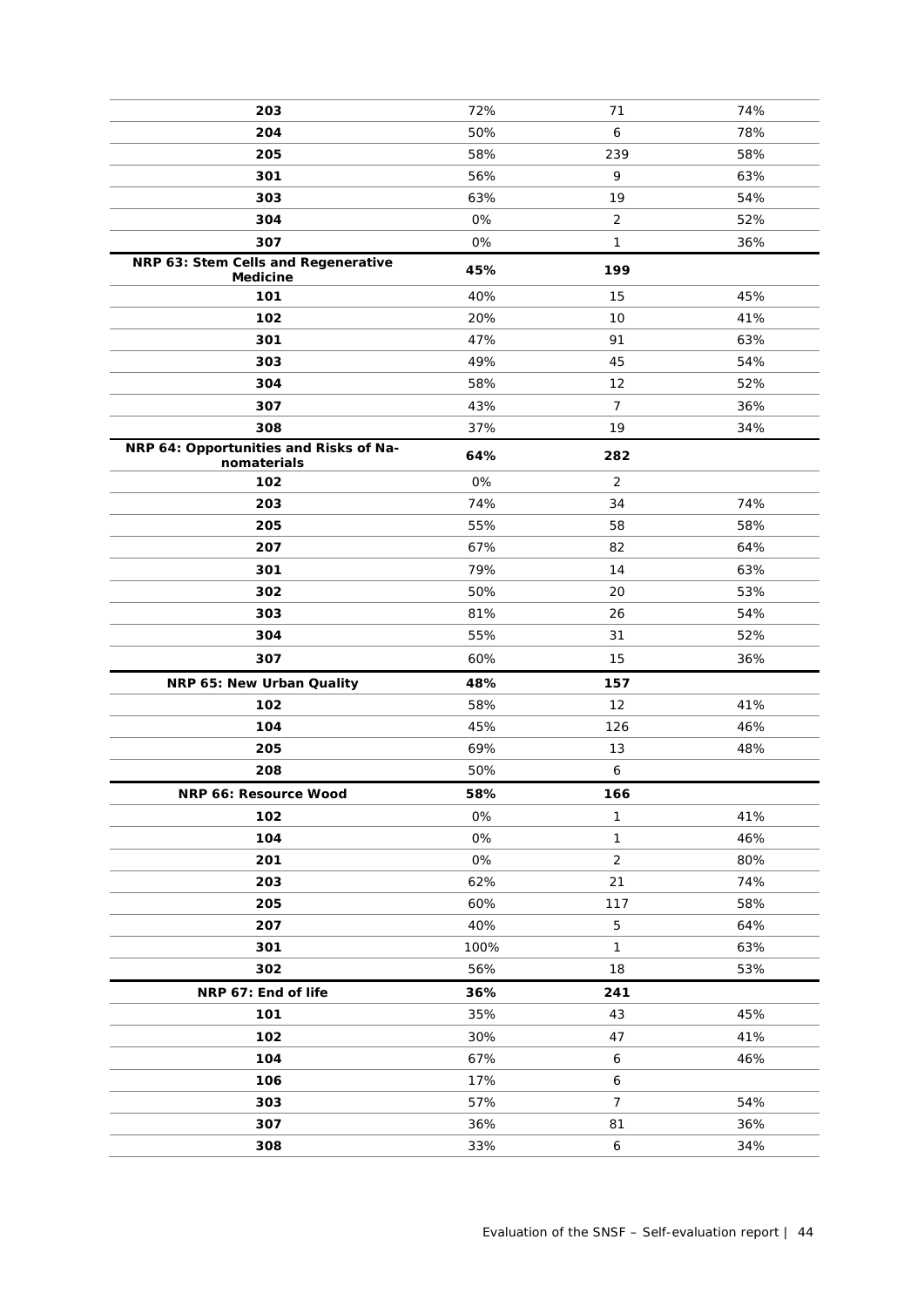| 309                                                                 | 38%  | 45             | 28% |
|---------------------------------------------------------------------|------|----------------|-----|
| NRP 68: Soil as a Resource                                          | 46%  | 242            |     |
| 102                                                                 | 35%  | 68             | 41% |
| 205                                                                 | 50%  | 6              | 58% |
| 207                                                                 | 52%  | 132            | 64% |
| 208                                                                 | 100% | 1              | 76% |
| 301                                                                 | 100% | $\mathbf{1}$   | 63% |
| 302                                                                 | 38%  | 34             | 53% |
| NRP 69: Healthy Nutrition and<br><b>Sustainable Food production</b> | 44%  | 183            |     |
| 101                                                                 | 25%  | $\overline{4}$ | 45% |
| 102                                                                 | 43%  | 49             | 41% |
| 104                                                                 | 50%  | 2              | 46% |
| 105                                                                 | 0%   | 1              | 48% |
| 106                                                                 | 38%  | 13             |     |
| 203                                                                 | 57%  | $\overline{7}$ | 74% |
| 205                                                                 | 53%  | 15             | 58% |
| 207                                                                 | 42%  | 19             | 64% |
| 302                                                                 | 45%  | 11             | 53% |
| 303                                                                 | 33%  | $\mathfrak{Z}$ | 54% |
| 304                                                                 | 52%  | 21             | 52% |
| 307                                                                 | 59%  | 17             | 36% |
| 308                                                                 | 33%  | 3              | 34% |
| 309                                                                 | 22%  | 18             | 28% |

**Table 21:** Success of NRP applicants when submitting proposals in project funding.

## **7.2. Estimation of Coverage**

#### *Scope:*

The analysis of coverage puts into relation, by discipline, the number of researchers having submitted SNF proposals in 2011, or benefitting from an ongoing grant in 2011, with the number of researchers active at the universities, ETHZ and EPFL in 2011.

The universities of applied sciences and of teacher education, private institutions as well as those falling under the institutional category UI/IU of the Federal Statistical Office (FSO), which includes the Institut universitaire Kurt Bösch and Universitäre Fernstudien, were not considered.

#### *Sources*

Sources for the analysis are SNSF proposal and grant data as well as the FSO data on personnel at the Universities (including the ETHZ and EPFL), provided to the SNSF on request at the level of the individual universities and personnel categories. Interviews with competent staff at the FSO and the research institutions took place and data at a departmental/institutional level provided by certain universities helped to refine the match between SNSF and FSO disciplines.

#### *Discipline matching*

New discipline groups were devised to match the FSO's and SNSF's categorisations. In some cases the matching was refined at an institutional level, for example for the FSO discipline Sport, which covers sport medicine in Basel, sport pedagogy and psychology in Berne and falls under the field of biology at the ETHZ. Certain researcher groups included by the FSO in the exact and natural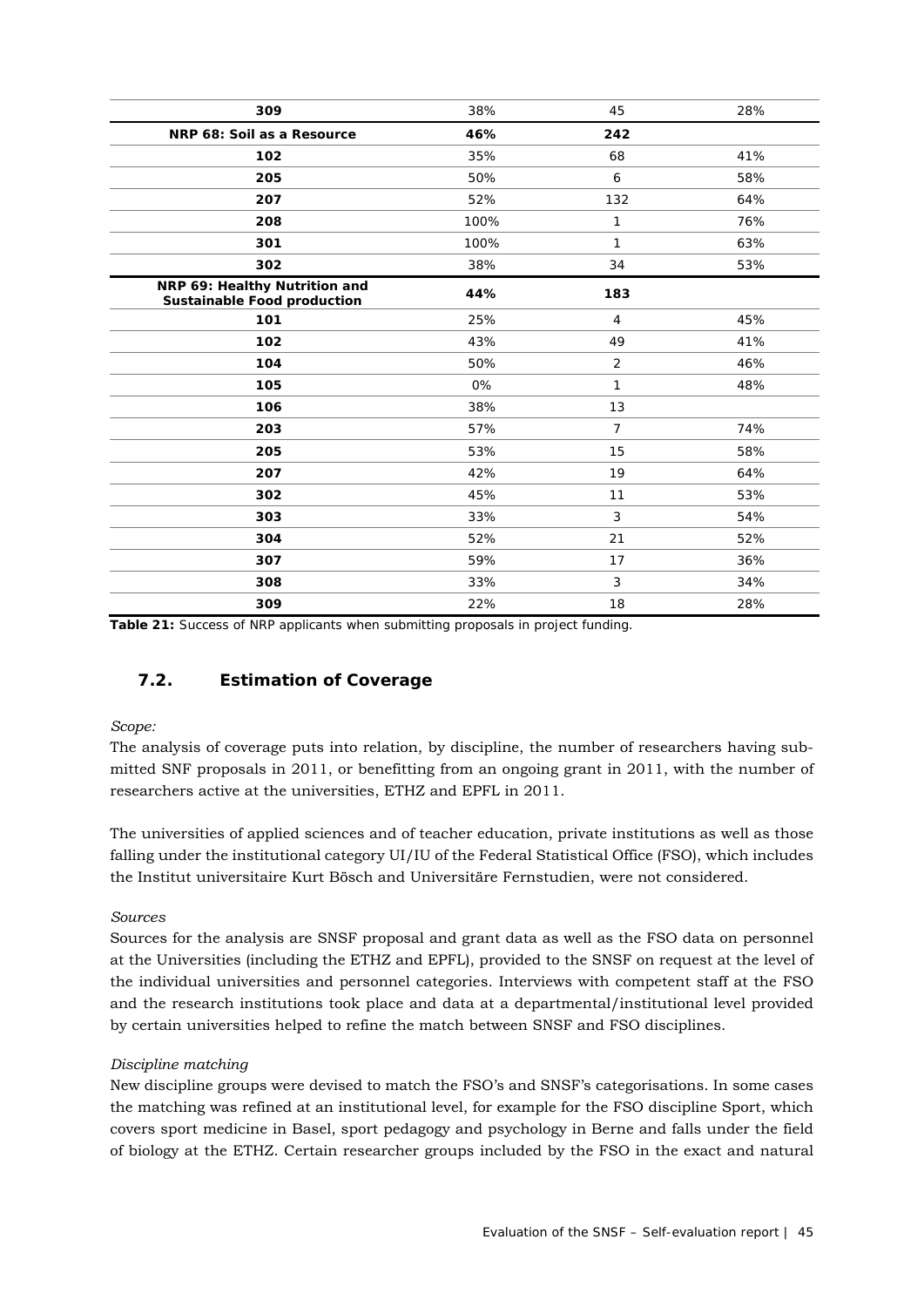sciences could, after discussion with the research institutions, be reallocated to economics (for example finance at EPFL), geography or architecture. Other groups of researchers included in the exact and natural sciences by the FSO could not be matched to any SNSF discipline, since they overlapped Division II and III. Consequently, the number of researchers active at the universities in the disciplines of SNF division II is lower than it appears at first sight.

The somewhat heterogeneous level of aggregation of the new discipline groups is the result of the varying alignment between SNSF and FSO categories and attempts to maximise the level of detail while reducing biases. Overall, 6% of researchers could not be matched precisely to an SNSF discipline and were excluded from the analysis at the level of the disciplines, resulting in an overestimation of coverage. At the next level of aggregation (social sciences, humanities, mathematics), the proportion of non-matches decreases to 4%. At the level of the division, the proportion of nonmatches is at only 3%, with greater overlap between between division II and III, so that the overestimation of results is more pronounced for these divisions.

The discipline categories applied by the FSO for researcher data reflect institutional affiliation rather than research portfolios, which is problematic for researchers with multidisciplinary or interdisciplinary research interests, such as biomedicine or environmental research. Errors are reduced at a higher level of aggregation, even if there are grey zones at the level of the divisions, for example between biology (Division III) and environmental sciences (Division II), or between human geography (Division I) and earth sciences (Division II).

#### *Definition of potential applicants for SNSF funding*

As an approximation of the circle of potential applicants for SNSF project funding at the universities, the analysis draws on the FSO's personnel categories I-VII. The universities' personnel categories, which serve as a basis for the FSO's categories, are however broad and heterogeneous, so that the chosen inclusion criteria may not be the best approximation for all institutions. Although the categories I-VII should, according to the research institutions, include predominantly research staff, administrative and research positions may not always be completely dissociated, which could result in an underestimation of coverage.

#### *Definition of actual clientele*

On the SNSF side, the analysis rests on an extraction of applicants who submitted an application during 2011 (Budgetdatum 2011) or benefitted from an ongoing grant in 2011 (start of grant on or before 31.12.2011; end of grant on or after 1.1.2011). The analysis is limited to project funding, interdisciplinary projects and Sinergia (Hierarchies Abteilungsübergreifend, Normal, Interdisziplinär, Sinergia).

Duplicates were identified by the person number, so that the quality of data should generally be good. Nevertheless some limitations apply. Discipline data, specified by applicants at the time of the proposal, is only available at the level of the project and not the applicant. Moreover structured data is only available for the main discipline. Therefore, only the main discipline was included in the analysis and it is assumed that it gives a good indication of the research field for co-applicants, too. Since SNSF data is not historicised, it is not possible to determine retrospectively whether a responsible applicant worked in Switzerland at a certain point in time. For responsible applicants in project funding and Sinergia this was assumed to be the case and responsible applicants remained in the data file regardless of the country of application or the country of their current institution. As far as possible only data of co-applicants was deleted and data of the responsible applicants retained in the data file, since the latter is considered more complete and reliable. Co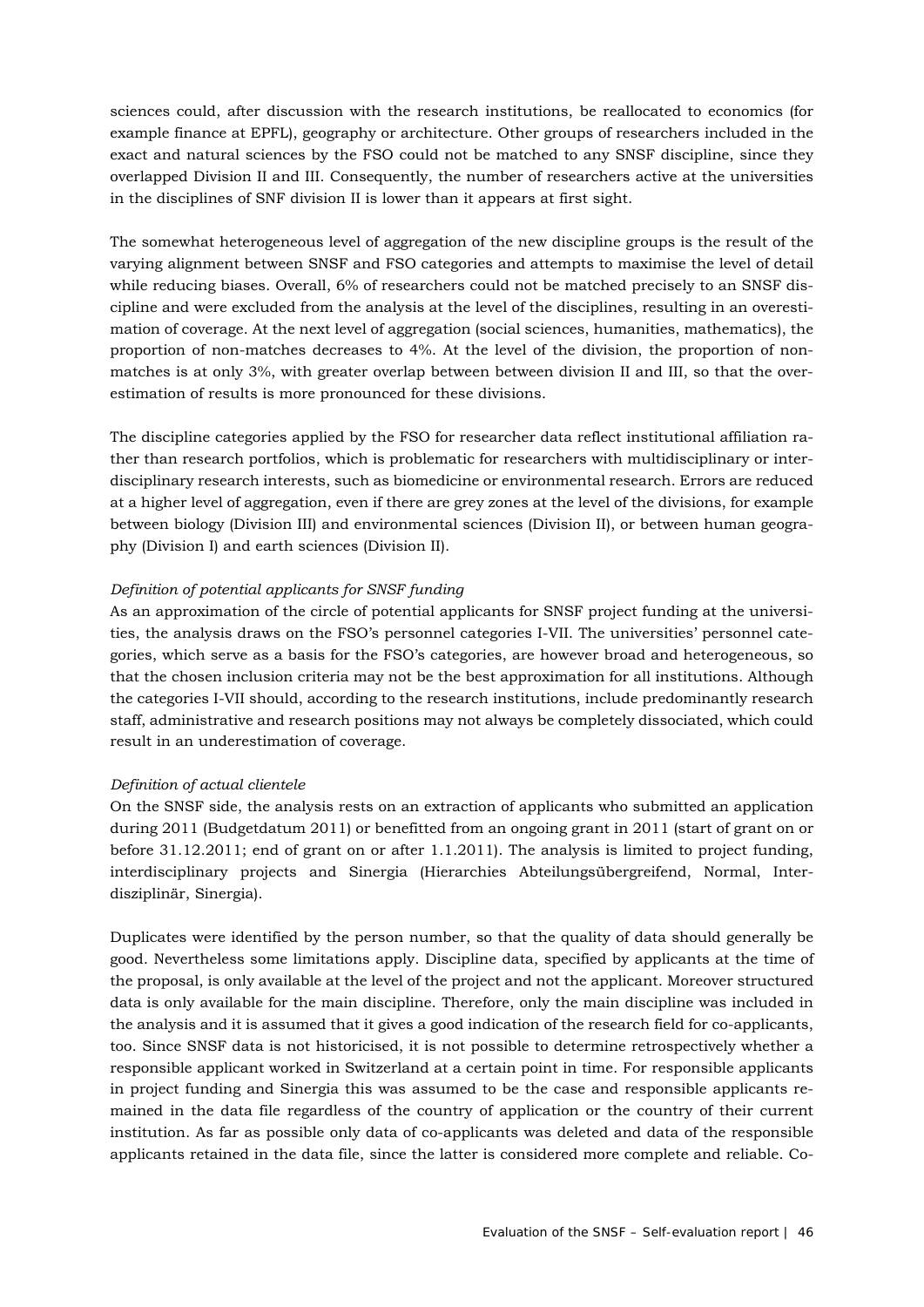applicants were excluded from the data file if their current institution was in a foreign country. As the information for co-application is not structured, a small number of persons from Universities of applied sciences or private institutions may not have been excluded from the analysis.

#### *Possible extensions of the analysis*

The group of 'customers' is defined rather narrowly, both in terms of instruments (project funding and Sinergia) and in terms of timeframe (applications or ongoing grants in 2011). This assumes that a researcher whose application was rejected will resubmit a project 12 months later. Including further schemes in the analysis or extending the timeframe during which an unsuccessful applicant is considered a customer would increase coverage. Reliable estimates are however difficult on the basis of existing data, since for the NRPs or NCCRs in particular, co-applicants are more likely to be active outside the research institutions and since these persons are difficult to identify with existing data.

The greatest limitation of the analysis is that it covers only one year. This is because some research institutions with a large number of researchers assigned to insufficiently specific FSO discipline groups were only able to provide detailed data for 2011. Previous analyses at a higher level of aggregation suggest that the coverage has decreased by 7% in Division III since 2007, remained stable in Division II and increased by 4% in Division I. An extension of the present, more detailed analysis to more years could provide further backing for this hypothesis. Moreover a timeline would serve as a test for the robustness of the analysis.

## **7.3. Topic Modeling**

## **Portfolio Analysis: Assumptions**

Our analysis is based on several assumptions. We first assume that a research field can be identified by a group of researchers who use a common vocabulary made of words and expressions. Even though different group of research might share a common subset of their vocabulary, we assume that a particular combination of words or expression defines a community of researcher.

In order to be able to compare fundraising and research activities of a given community, we must assume that researchers use the same vocabulary when writing a grant proposal and an original article in a journal. This assumption has some strong limitations: for instance, proposals might also contain descriptions of PhD educations, facilities needed for the planned research and rationale beyond the planned research ("we will save the world"). These sets of words are included in the semantic modeling, but excluded in the final definition of communities.

A third group of assumptions concerns the indicators used to address the definition of research and fundraising activity. We identify a research activity in a scientific domain with its productivity in terms of original publications. We restrict the analysis to the analysis of independent researchers, since this is currently an important eligibility criterion for submitting proposals to the SNSF. To do so, we only consider publications for which the corresponding author works in a Swiss institution. Limited access to bibliometric data restrict the reach of our analysis. It is very difficult to match SNSF applicants and authors of publications. We then limited the analysis of productivity in the aggregated level of scientific domains. Moreover, we are not in a position to access full data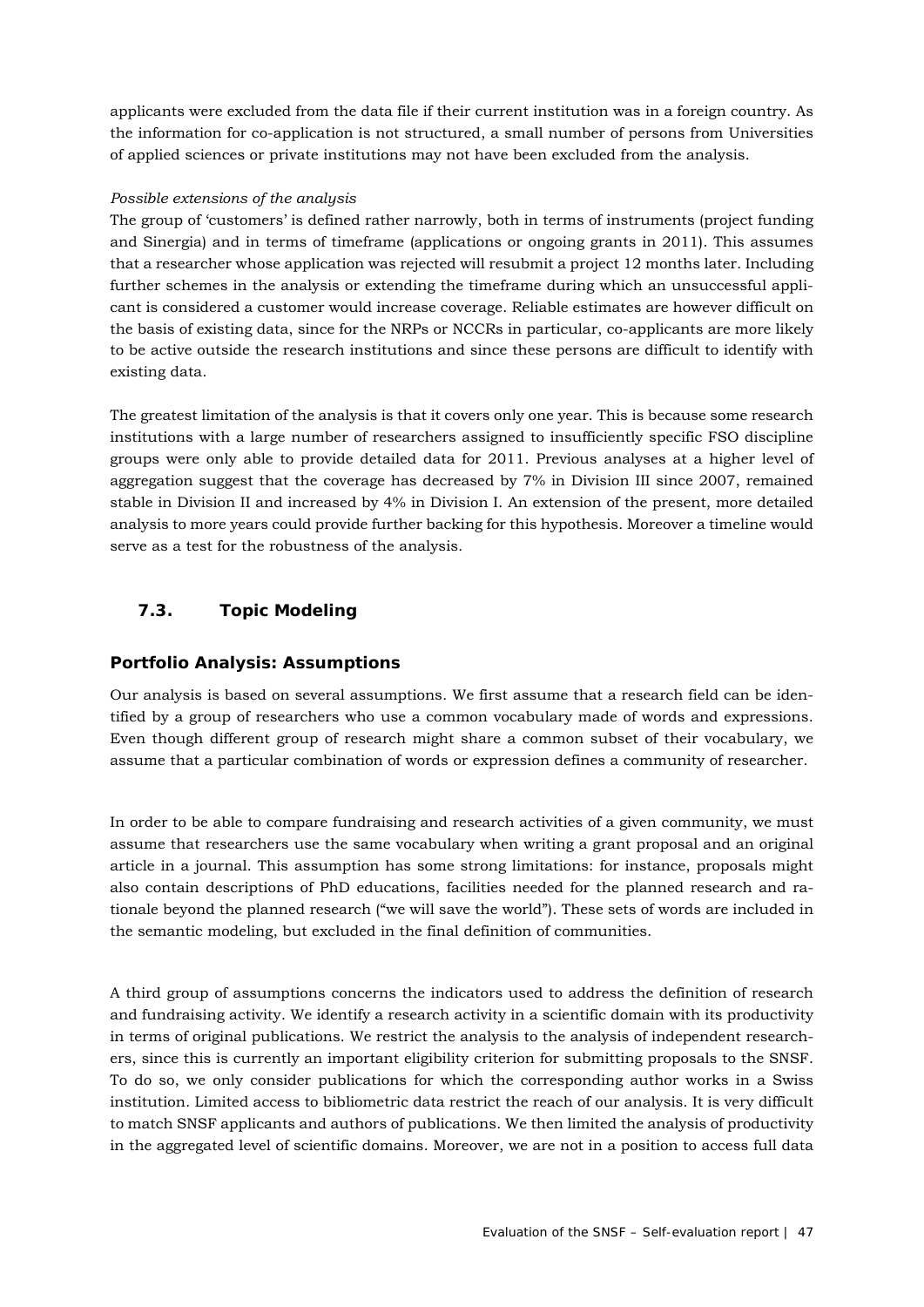by the entire international community. We could therefore not normalise potential differences in publication culture.

Several proxies for the fundraising activity might be considered. First, the number of proposals is a good indicator in groups of communities with similar fundraising habits. It is mainly the case in the life sciences where the rate of multiple submissions is very low. However, we shall restrain ourselves from using this indicator to compare scientific domains which submit to different evaluation committees. We might also use the requested budget as a good proxy. However, caution is called for. It is not clear to what extend requested budgets correspond to the true needs of a community.

We finally assumed that a reasonable comparison between both activities can be addressed by counting publications and grant proposals. The number of highly cited publications can also be considered as a secondary indicator. Again, limited access to bibliometric data forbids us to normalise citation cultures or to identify top cited publications (e.g. Top 10%).

#### **Portfolio analysis: methodology**

The SNSF developed a discipline list to define the research areas of projects it receives. It can only be mapped to other existing discipline lists with great difficulty. In order to enable comparative studies between research activities (publications) and funding activities (SNSF), a common classification must first be defined. To do so, we opted for a non-supervised classification using machinelearning technics known as Topic Modeling or LDA. This method extracts and assigns automatically topics to a document corpus. Several topics can be assigned to a single document, each of them being a weight.

Topic Modeling consists of several steps. First, a vocabulary of relevant terms must be set up. Second, topics must be extracted from a corpus of documents. A topic is defined as a distribution of words. In our pilot phase, we assumed that since the research in life sciences is very international, topics relevant to our analysis can be trained and fitted on a dataset of projects of similar funding agencies. These two preliminary steps were then performed by David Newman, from U. Urvine (now at Google) based on all proposals submitted to the NIH. He provided us with a vocabulary of approximately 160'000 terms and 870 topics. The semantic differences of these 870 topics can be tiny, implying a difficult interpretation of their content. To improve the interpretability of this topic model, we performed a clustering resulting into a second model containing only 200 topics. To do so, we used a cosine dissimilarity metrics of the topic-term distribution and applied hierarchical clustering with complete-linkage methods. Please note that this method always produces a reduced number of "garbage topics" made of words of lesser importance that evaded the original pre-processing, but enable the statistical approach to converge (topics 197-200 below).

We then inferred this topic model on two datasets of relevance to our analysis. First, we extracted 8400 proposals submitted to the SNSF since 2007 for which an abstract and keywords in English were provided and whose main discipline was in life sciences (discipline number > 30'000 ). Second, we extracted all published articles (no reviews) where the corresponding author is affiliated to a Swiss institution and for which the publication year ranges between 2008 and 2012.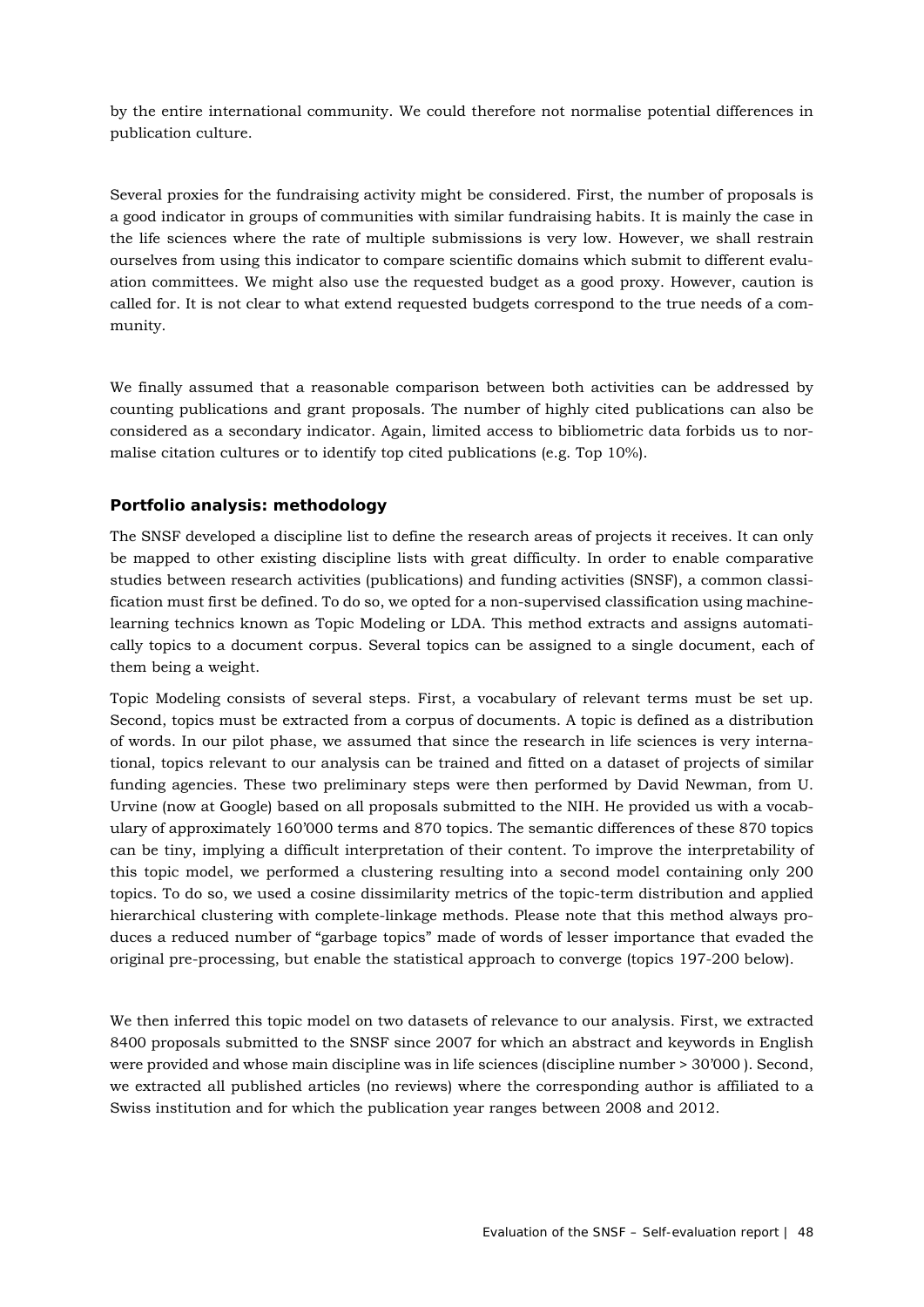Using Collapsed Gibbs sampling provided by the R-package LDA, we inferred the topics trained on the NIH proposals on the combination of abstracts, keywords and titles of all documents of our  $dataset<sup>16</sup>$ . The result is a distribution of topics for each project.

Finally, for each individual document, we keep the two most important research areas (with the highest weight), i.e. that each document is assigned to two different research areas. Each proposal or publication is therefore counted twice. Please note that we excluded the "garbage topics" and the insignificant topics (application, review, improvements) from the Top2 selection such that only scientific content is kept in the final semantic definition of the documents.

<sup>1</sup> <sup>16</sup> We did not try to optimise the LDA-hyperparameters or the number of iterations, but arbitrarily choose them at alpha = eta = $0.01$ , iter = 500.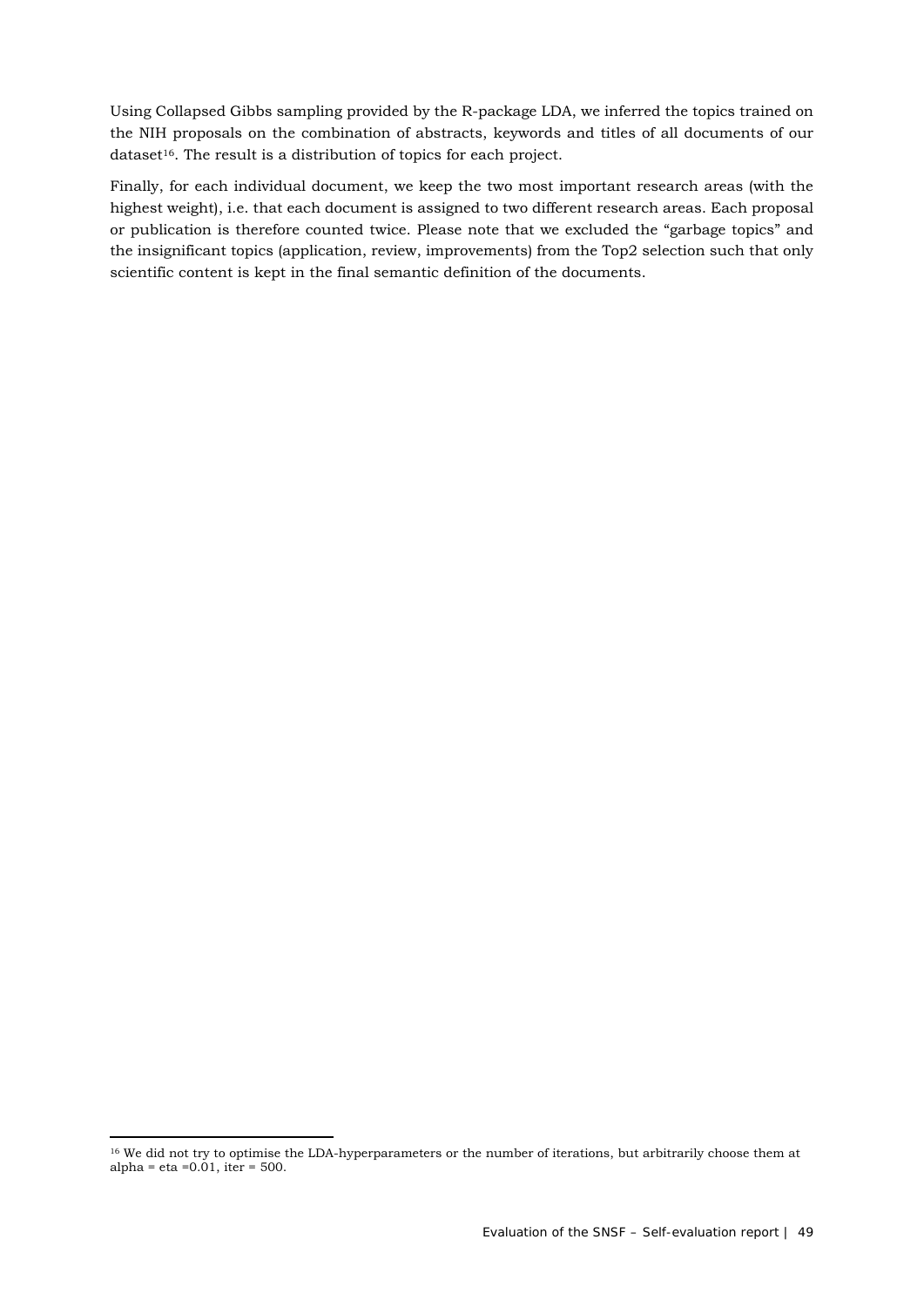## **Model 1 – 200 Topics**

| Topic_ID                | Top 10 words                                                                                                               |
|-------------------------|----------------------------------------------------------------------------------------------------------------------------|
| $\mathbf{1}$            | rna mrna translation proteins translational protein gene_expression transcripts ribosome posttranscriptional               |
| $\overline{2}$          | training program career students skills faculty training_program trainees experience courses                               |
| $\mathbf{3}$            | pain chronic_pain chronic patients spinal neuropathic_pain sensory neurons treatment nociceptive                           |
| 4                       | delivery gene_therapy vector vectors gene sirna therapeutic cells genes targeting                                          |
| ${\bf 5}$               | language speech english word children processing reading linguistic words learning                                         |
| 6                       | neurons neuronal brain cells neural neuron synaptic cns astrocytes neurogenesis                                            |
| $\overline{\mathbf{z}}$ | exercise physical_activity physical walking gait training disability mobility falls balance                                |
| 8                       | mutations mutation genetic phenotype gene mutant mice mouse disease phenotypes                                             |
| 9                       | tuberculosis mtb m_tuberculosis mycobacterium_tuberculosis infection mycobacterial drug_resistant infected disease strains |
| 10                      | injury tbi traumatic_brain_injury trauma sci recovery spinal_cord injuries injured patients                                |
| 11                      | tumor cancer tumors cells metastasis treatment tumor_cells cancer_cells cancers therapy                                    |
| 12                      | hpv infection women vaginal cervical_cancer cervical hiv infections transmission genital                                   |
| 13                      | core projects center investigators program scientific cores administrative expertise management                            |
| 14                      | infection infections bacterial host pathogens bacteria pathogen disease strains antibiotics                                |
| 15                      | collagen ecm extracellular_matrix fibrosis matrix mmp fibroblasts tissue mmps remodeling                                   |
| 16                      | maternal pregnancy neonatal infants fetal women infant prenatal birth developmental                                        |
| 17                      | brain fmri neural neuroimaging regions mri neuroscience white_matter measures structural                                   |
| 18                      | signaling pathway signaling_pathways pathways molecular akt signaling_pathway signals kinase phosphorylation               |
| 19                      | cancer colorectal_cancer colon_cancer crc colon treatment oncology patients cancer_patients colorectal                     |
| 20                      | diet dietary food intake nutritional nutrition foods consumption obesity diets                                             |
| 21                      | hiv hiv1 hiv_infection aids viral hiv_aids infection hiv_infected virus infected                                           |
| 22                      | spectroscopy mrs magnetic_resonance measurements spectroscopic noninvasive brain raman oxygen optical                      |
| 23                      | surgery surgical procedures patients procedure patient minimally_invasive surgeons tissue surgeon                          |
| 24                      | cells p53 protein cell_cycle overexpression proteins molecular knockdown mutant tumor_suppressor                           |
| 25                      | exposure exposures exposed human chemical toxicity chemicals toxic risk air                                                |
| 26                      | million estimated united_states treatment cost billion disease costs patients population                                   |
| 27                      | proteins protein transport proteomic molecular proteomics trafficking mass_spectrometry cells nuclear                      |
| 28                      | behavior behavioral behaviors social reward health interventions intervention learning attitudes                           |
| 29                      | care healthcare patients patient health outcomes services treatment medical intervention                                   |
| 30                      | statistical technology problems single algorithms modeling apply framework methodology design                              |
| 31                      | imaging mri image images tissue optical ultrasound detection contrast technology                                           |
| 32                      | lipid membrane lipids membranes fatty_acid signaling proteins metabolism plasma_membrane ceramide                          |
| 33                      | transplant transplantation donor rejection graft patients organ recipients allogeneic allograft                            |
| 34                      | detection assay device technology sample assays platform microfluidic diagnostic sensitive                                 |
| 35                      | receptor receptors antagonists ligands signaling agonists agonist ligand antagonist dopamine                               |



**SWISS NATIONAL SCIENCE FOUNDATION**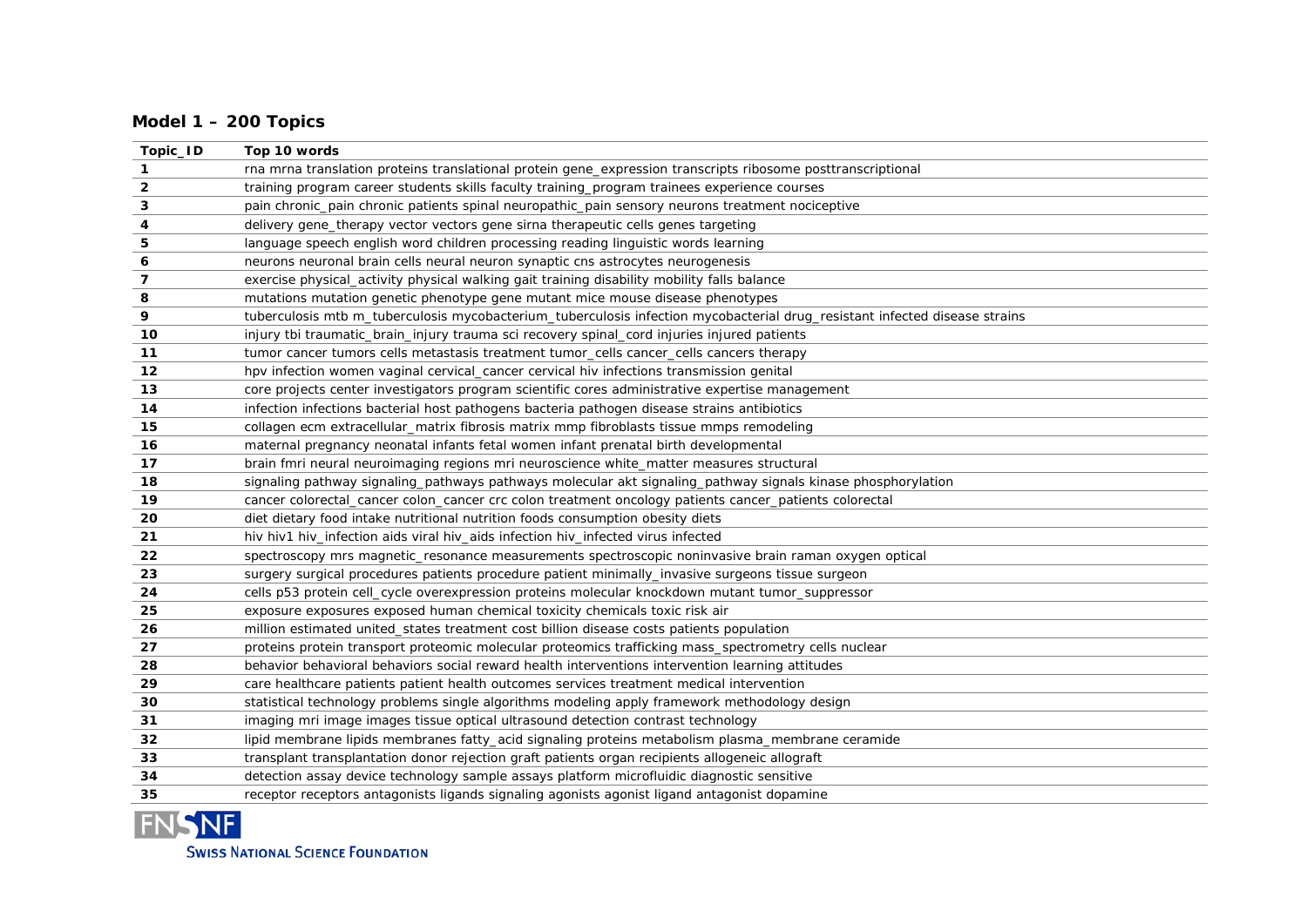| 36 | bacterial bacteria microbial genes biofilm host virulence proteins human species                                                       |
|----|----------------------------------------------------------------------------------------------------------------------------------------|
| 37 | treatment patients therapy efficacy trial therapeutic therapies patient clinical_trials clinical                                       |
| 38 | iron iron_deficiency heme ferritin transferrin iron_homeostasis iron_overload hepcidin proteins anemia                                 |
| 39 | women estrogen female females male males reproductive ovarian sex estradiol                                                            |
| 40 | virus viral infection viruses influenza antiviral infected replication hcv host                                                        |
| 41 | intestinal mucosal gut ibd colitis intestine gastrointestinal mucosa inflammation inflammatory_bowel_disease                           |
| 42 | peptide peptides protein binding protease proteins cleavage proteases bind proteolytic                                                 |
| 43 | genes gene_expression gene transcription epigenetic transcriptional promoter molecular methylation chromatin                           |
| 44 | calcium intracellular_calcium calcium_signaling channels channel calcium_channels calcium_channel cells calcium_release calcium_influx |
| 45 | nitric_oxide nos inos nitric_oxide_synthase enos nnos parp1 nitrite nitrosylation l_arginine                                           |
| 46 | ifn innate_immune cells tlr cytokine signaling cytokines receptors interferon th2                                                      |
| 47 | enzyme enzymes biosynthesis metabolism synthesis pathway biosynthetic metabolic pathways metabolites                                   |
| 48 | anesthetic anesthesia anesthetics isoflurane ketamine drugs propofol action agents sedation                                            |
| 49 | bladder urinary_tract bladder_cancer women urinary urine pelvic urothelial incontinence urinary_incontinence                           |
| 50 | community health african_american health_disparities ethnic communities african_americans disparities population racial                |
| 51 | metabolic metabolism metabolites glucose metabolite enzymes metabolomic metabolomics enzyme glycolysis                                 |
| 52 | efficacy drug dose phase_i treatment preclinical safety fda delivery phase_ii                                                          |
| 53 | dna repair dna_repair dna_damage replication dna_replication proteins damage cancer pathway                                            |
| 54 | cell cells actin migration proteins cell_migration cytoskeletal dynamics polarity cytoskeleton                                         |
| 55 | risk risk_factors cohort longitudinal prospective cardiovascular_disease cvd baseline population hypertension                          |
| 56 | parkinson_s_disease motor dopaminergic dopamine neurons pd_patients substantia_nigra symptoms dopaminergic_neurons neurodegenerative   |
| 57 | disease sle patients autoimmune arthritis rheumatoid_arthritis lupus autoimmune_disease autoimmunity systemic_lupus_erythematosus      |
| 58 | sequencing dna sequence genome genomic genes pcr sequences genetic samples                                                             |
| 59 | muscle skeletal_muscle muscles muscular_dystrophy myosin force skeletal fiber atrophy dmd                                              |
| 60 | lung pulmonary lung_cancer lungs patients copd airway alveolar disease lung_injury                                                     |
| 61 | cells stem_cells differentiation stem_cell cell human culture tissue markers pluripotent                                               |
| 62 | children child pediatric parents families parent family parental childhood age                                                         |
| 63 | inflammation inflammatory macrophages cytokine tnf cytokines macrophage proinflammatory anti_inflammatory il6                          |
| 64 | circadian clock oscillations frequency phase circadian_clock rhythms circadian_rhythms scn cycle                                       |
| 65 | drug drugs cocaine treatment addiction abuse drug_abuse substance_abuse drug_use behavioral                                            |
| 66 | telomere telomerase telomeres telomere_length telomeric shortening ends aging chromosome human                                         |
| 67 | epilepsy seizures seizure epileptic patients brain eeg epileptogenesis hippocampal temporal_lobe_epilepsy                              |
| 68 | alcohol ethanol drinking alcohol_use alcoholism alcohol_consumption alcohol_abuse alcohol_related alcoholic exposure                   |
| 69 | compounds synthesis inhibitors chemical chemistry design analogs synthetic small_molecule molecules                                    |
| 70 | software database users user access web researchers community computer tool                                                            |
| 71 | program expertise investigators team innovative clinical scientific center translational researchers                                   |
| 72 | synaptic neurons neuronal synapses plasticity dendritic synapse brain spine molecular                                                  |
| 73 | schizophrenia symptoms patients ptsd treatment disorder symptom trauma psychiatric bipolar_disorder                                    |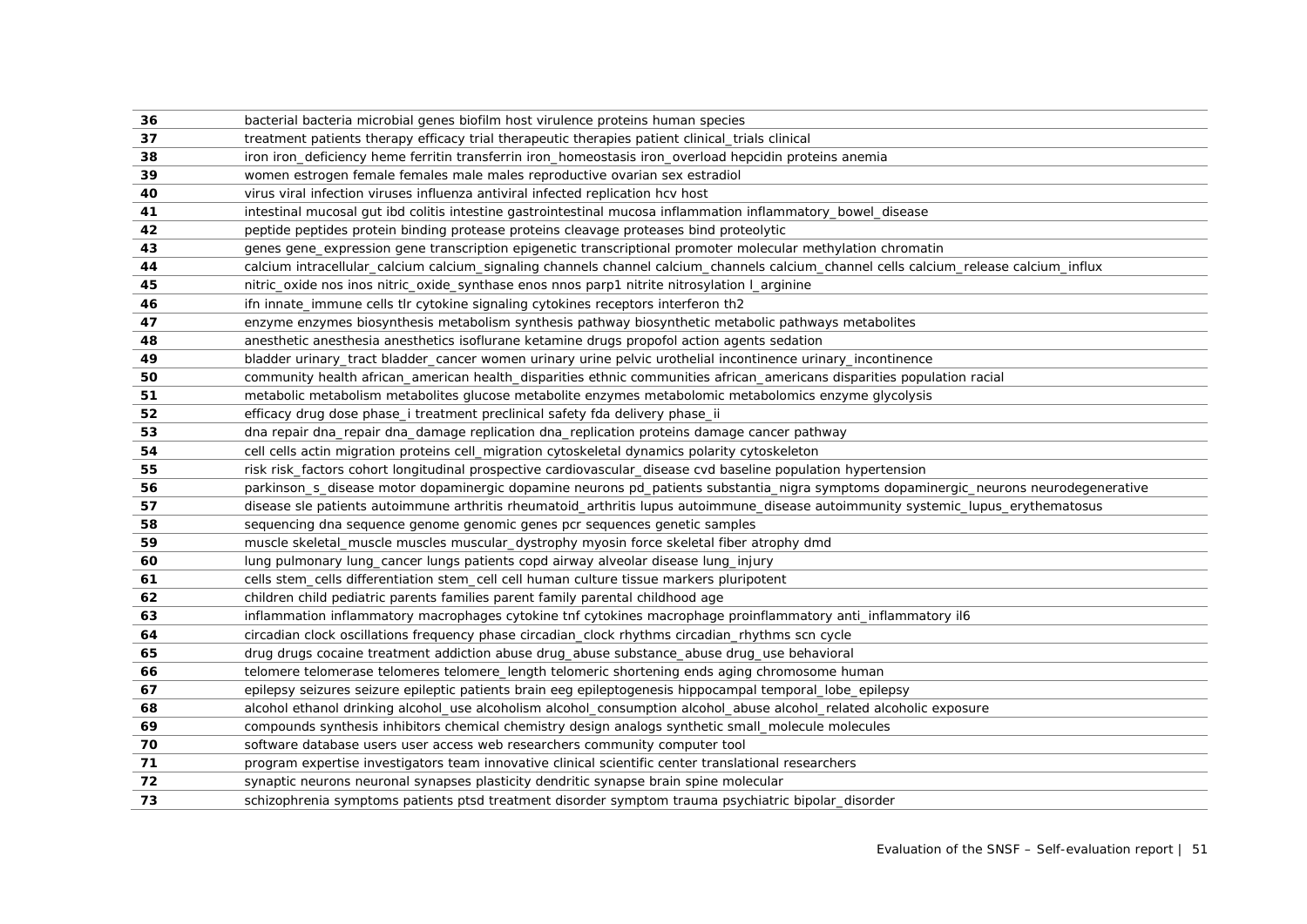| 74  | genetic genes snps gene risk variants genotype snp genetics polymorphisms                                      |
|-----|----------------------------------------------------------------------------------------------------------------|
| 75  | visual perception processing neural attention perceptual stimulus spatial object objects                       |
| 76  | t_cell t_cells immune cells immune_system antigen tcr dendritic_cells immune_responses immune_response         |
| 77  | autism asd children disorder social autism_spectrum_disorders behavioral autistic disorders neurodevelopmental |
| 78  | genes drosophila genetic yeast mutants screen gene c_elegans rnai mutant                                       |
| 79  | cognitive social emotional performance attention cognition measures negative memory emotion                    |
| 80  | vascular blood_flow endothelial smooth_muscle arterial endothelial_cells arteries endothelium flow vessels     |
| 81  | diabetes diabetic insulin type_2_diabetes glucose complications pancreatic islet hyperglycemia islets          |
| 82  | spatial temporal dynamics dynamic patterns regions distribution location local region                          |
| 83  | biomarkers biomarker patients diagnosis diagnostic markers clinical disease patient treatment                  |
| 84  |                                                                                                                |
|     | phase_i phase_ii product technology commercial prototype milestone market milestones proprietary               |
| 85  | glycan glycosylation glycans carbohydrate aptamers binding aptamer glycoproteins cell_surface structures       |
| 86  | center facility expertise investigators instrument core medicine users equipment director                      |
| 87  | antibodies antibody anti human complement antigen antigens monoclonal_antibodies mab mabs                      |
| 88  | imaging pet fluorescence fluorescent microscopy image cells labeled probes gfp                                 |
| 89  | bone osteoporosis skeletal osteoblasts fracture fractures osteoblast differentiation bone_mass osteoclast      |
| 90  | nanoparticles materials surface nanoparticle polymer tissue material release cells delivery                    |
| 91  | toxin toxins anthrax botulinum bont lethal neurotoxin intoxication toxicity agents                             |
| 92  | molecular computational biological modeling disease network cellular networks pathways human                   |
| 93  | motor movement hand movements feedback robotic tasks performance arm task                                      |
| 94  | integrin adhesion integrins chemokine migration chemokines signaling cxcr4 receptors receptor                  |
| 95  | structural structure domain protein binding proteins domains structures molecular residues                     |
| 96  | angiotensin_ii hypertension receptor ace ras angiotensin renin_angiotensin blood_pressure at1 hypertensive     |
| 97  |                                                                                                                |
|     | prostate_cancer prostate pca androgen progression prostate_cancer_cells cancer psa human_prostate disease      |
| 98  | parasite malaria parasites infection host disease mosquito infected vector transmission                        |
| 99  | breast_cancer breast women cancer mammary breast_cancer_cells breast_cancers her2 tumor breast_cancer_patients |
| 100 | cartilage joint osteoarthritis knee chondrocytes articular_cartilage chondrocyte injury pain joints            |
| 101 | phosphorylation kinase camp kinases phosphorylated pka signaling phosphatase creb protein_kinase               |
| 102 | asthma allergic airway inflammation allergen lung children ige mast_cells asthmatic                            |
| 103 | temperature thermal heat temperatures heating hyperthermia storage cryopreservation laser preservation         |
| 104 | retinal retina vision eye visual amd glaucoma photoreceptor blindness photoreceptors                           |
| 105 | targeting antibody binding tumor imaging labeled radiolabeled antibodies anti conjugated                       |
| 106 | eye ocular lens corneal vision cornea cataract eyes visual lenses                                              |
| 107 | disease patients als pathogenesis progression treatment onset clinical disorder progressive                    |
| 108 | health social survey neighborhood longitudinal economic population socioeconomic disparities measures          |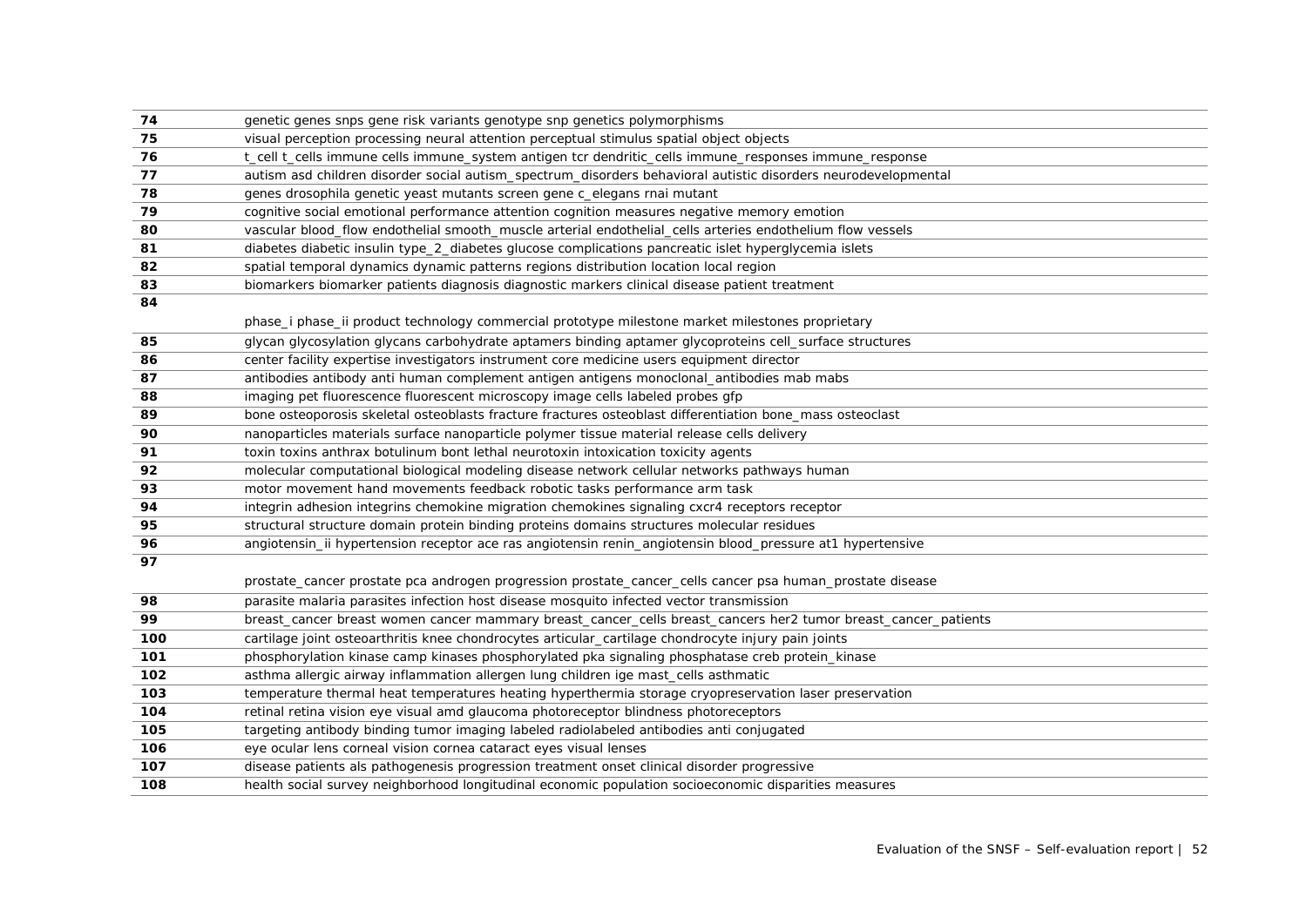| 109 | obesity obese insulin_resistance weight metabolic insulin overweight physical_activity diabetes adipose_tissue        |
|-----|-----------------------------------------------------------------------------------------------------------------------|
| 110 | vitamin_d supplementation dietary deficiency folate serum metabolism diet vdr status                                  |
| 111 | cardiac heart heart_failure myocardial patients ventricular myocardium hearts cardiovascular ischemic                 |
| 112 | vaccine vaccines protection protective vaccination immunization protect antigens mice immunity                        |
| 113 | nfkappab ikk transcription_factor signaling kinase tnf pathway p65 genes inflammation                                 |
| 114 | mice mouse knockout_mice gene genetic cre transgenic_mice wildtype transgenic knockout                                |
| 115 | cerebral brain stroke vascular csf patients aneurysm cerebrovascular intracranial hemorrhage                          |
| 116 | cholinergic acetylcholine ach muscarinic basal_forebrain neurons alzheimer_s_disease choline release chat             |
| 117 | health online internet content web_based program media national interactive technology                                |
| 118 | rage advanced_glycation hmgb1 products end ages receptor age mobility inflammation                                    |
| 119 | atherosclerosis atherosclerotic plaque vascular plaques coronary stent inflammation arterial progression              |
| 120 | angiogenesis vegf endothelial_cells vascular angiogenic endothelial_cell endothelial blood_vessels growth vasculature |
| 121 | radiation dose treatment irradiation radiotherapy radiation_therapy radiation_induced tumor doses ionizing_radiation  |
| 122 | assay screening compounds high_throughput screen assays hts inhibitors small_molecule small_molecules                 |
| 123 | epithelial epithelial_cells emt epithelium epithelial_cell cells transition tissue epithelial_mesenchymal corneal     |
| 124 | animal animals rats rat humans species human primate monkeys nonhuman_primate                                         |
| 125 | recovery jobs nih revision funds parent scope economy original economic                                               |
| 126 | patients cells leukemia blood aml disease subjects circulating samples peripheral_blood                               |
| 127 | alzheimer_s_disease brain amyloid dementia app pathology tau disease mci aging                                        |
| 128 | oxidative_stress ros reactive_oxygen_species antioxidant oxidative redox oxidation glutathione stress cells           |
| 129 | stroke brain ischemic ischemia recovery acute treatment patients motor ischemic_stroke                                |
| 130 | company companies technology industry pharmaceutical market commercial academic products phase_i                      |
| 131 |                                                                                                                       |
|     | microrna mirna mirnas mir targets genes mrna gene_expression noncoding_rna posttranscriptional                        |
| 132 | stress cortisol stressors psychological psychosocial stress_induced hpa_axis behavioral biological glucocorticoid     |
| 133 | cox2 pge2 prostaglandin cyclooxygenase arachidonic_acid cox inhibitors inflammation pla2 prostaglandins               |
| 134 | hypoxia hypoxic hif1 oxygen hif hypoxia_inducible_factor hif1a hypoxia_induced genes normoxic                         |
| 135 | zebrafish embryos embryonic developmental embryo defects genes vertebrate morphogenesis molecular                     |
| 136 | mitochondrial mitochondria mtdna ampk energy mitochondrial_dna atp cellular mitochondrial_membrane metabolic          |
| 137 | sympathetic autonomic nerve peripheral nervous_system nerves neuropathy blood_pressure sensory cardiovascular         |
| 138 | plant plants extracts compounds extract curcumin natural_products herbal medicine botanical                           |
| 139 | device design technology prototype monitoring devices phase_i patient monitor sensor                                  |
| 140 | b_cell b_cells lymphoma ebv lymphomas cells antibodies antibody malignancies antigen                                  |
| 141 | smoking nicotine smokers tobacco smoking_cessation quit cessation smoke tobacco_use abstinence                        |
| 142 | violence women offenders criminal_justice ipv abuse physical community treatment intimate_partner                     |
| 143 | cholesterol lipid hdl ldl plasma lipoprotein statins lipoproteins statin atherosclerosis                              |
| 144 | intervention treatment months efficacy interventions participants outcomes pilot baseline receive                     |
| 145 | liver hepatic hcc hepatocytes liver_disease hepatocellular_carcinoma hepatocyte cirrhosis liver_cancer patients       |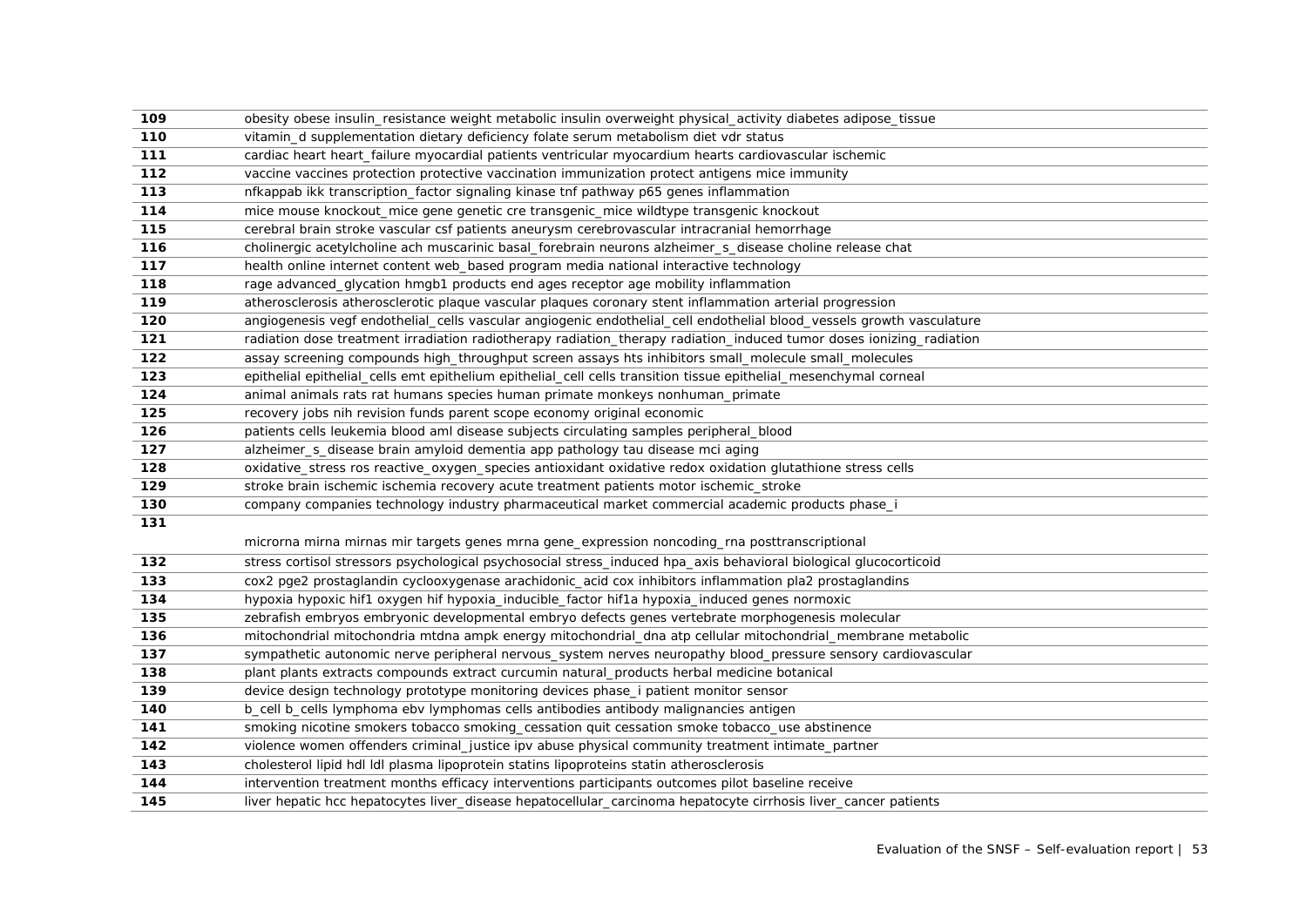| 146 | multiple_sclerosis cns eae myelin disease oligodendrocyte demyelination oligodendrocytes central_nervous_system demyelinating |
|-----|-------------------------------------------------------------------------------------------------------------------------------|
| 147 | dental oral tooth oral_health caries teeth dental_caries dentistry enamel dentin                                              |
| 148 | platelet platelets thrombosis blood coagulation thrombin bleeding thrombotic hemostasis plasma                                |
| 149 | auditory hearing hearing_loss sound speech noise cochlear inner_ear acoustic hair_cells                                       |
| 150 | image images imaging structure structures shape software segmentation structural registration                                 |
| 151 | vocal speech song voice swallowing learning auditory disorders laryngeal vocalizations                                        |
| 152 | lymphatic lymph_nodes lymph_node lymphangiogenesis lymph lymphedema lymphatics lymphatic_vessels sentinel node                |
| 153 |                                                                                                                               |
|     | autophagy autophagic degradation lysosomal proteins pathway organelles cellular accumulation lysosomes                        |
| 154 | disaster disasters louisiana natural orleans preparedness affected oil communities community                                  |
| 155 | apoptosis cell_death apoptotic cells death survival caspase anti_apoptotic proteins pathway                                   |
| 156 | mechanical force forces tissue strain mechanics stress cell stiffness biomechanical                                           |
| 157 | skin wound wound_healing healing wounds keratinocytes epidermal cutaneous epidermis skin_cancer                               |
| 158 | isoforms isoform splicing alternative_splicing exon expressed mrna rna protein pre_mrna                                       |
| 159 | renal kidney patients ckd disease hypertension kidney_disease tubular dialysis esrd                                           |
| 160 | cortical neurons neural cortex brain sensory neuronal recording recordings visual                                             |
| 161 | anemia blood scd rbc transfusion sickle_cell hemoglobin erythroid epo patients                                                |
| 162 | memory learning hippocampus hippocampal behavioral cognitive brain fear memories deficits                                     |
| 163 | mass_spectrometry mass water mass_spectrometer ion flow concentration size analytical chemical                                |
| 164 | decision_making decisions decision patient patients choice communication preferences choices behavior                         |
| 165 | pancreatic_cancer pancreatic ovarian_cancer ovarian disease pancreas patients survival adenocarcinoma cancers                 |
| 166 | countries international china global india country collaboration developing_countries health training                         |
| 167 | students school education student learning teachers science children schools educational                                      |
| 168 | assessment measures quantitative measurement qualitative validity participants interviews clinical reliability                |
| 169 | dietary prevention chemopreventive fatty_acids chemoprevention carcinogenesis cancer omega_3 agents fatty_acid                |
| 170 | tissue specimens samples core tissues pathology collection clinical human investigators                                       |
| 171 | safety driving workers drivers training injuries injury driver occupational worker                                            |
| 172 | electrical electrodes electrode electrical_stimulation device implanted devices implantable frequency design                  |
| 173 | channel channels ion_channels ion_channel gating molecular currents membrane cells voltage_gated                              |
| 174 | adolescents adolescent youth adolescence age developmental prevention risk longitudinal substance_use                         |
| 175 | aging age age_related older older_adults aged young elderly lifespan decline                                                  |
| 176 | olfactory taste sensory odor receptor receptors olfactory_bulb odorant gustatory sweet                                        |
| 177 | chaperone hsp90 hsp70 proteins chaperones heat_shock_protein hsp heat_shock protein heat_shock_proteins                       |
| 178 | veterans military combat personnel deployment war returning iraq ptsd afghanistan                                             |
| 179 | depression depressed serotonin treatment mdd depressive_symptoms antidepressant suicide symptoms mood                         |
| 180 | oral periodontal hnscc periodontal_disease head_and_neck_cancer periodontitis oral_cancer head_and_neck patients oral_cavity  |
| 181 | hypothalamic leptin hypothalamus neurons obesity hormone pituitary brain food_intake gnrh                                     |
| 182 | nmr structure epr spin structural nmr_spectroscopy solution mhz labeled spectrometer                                          |